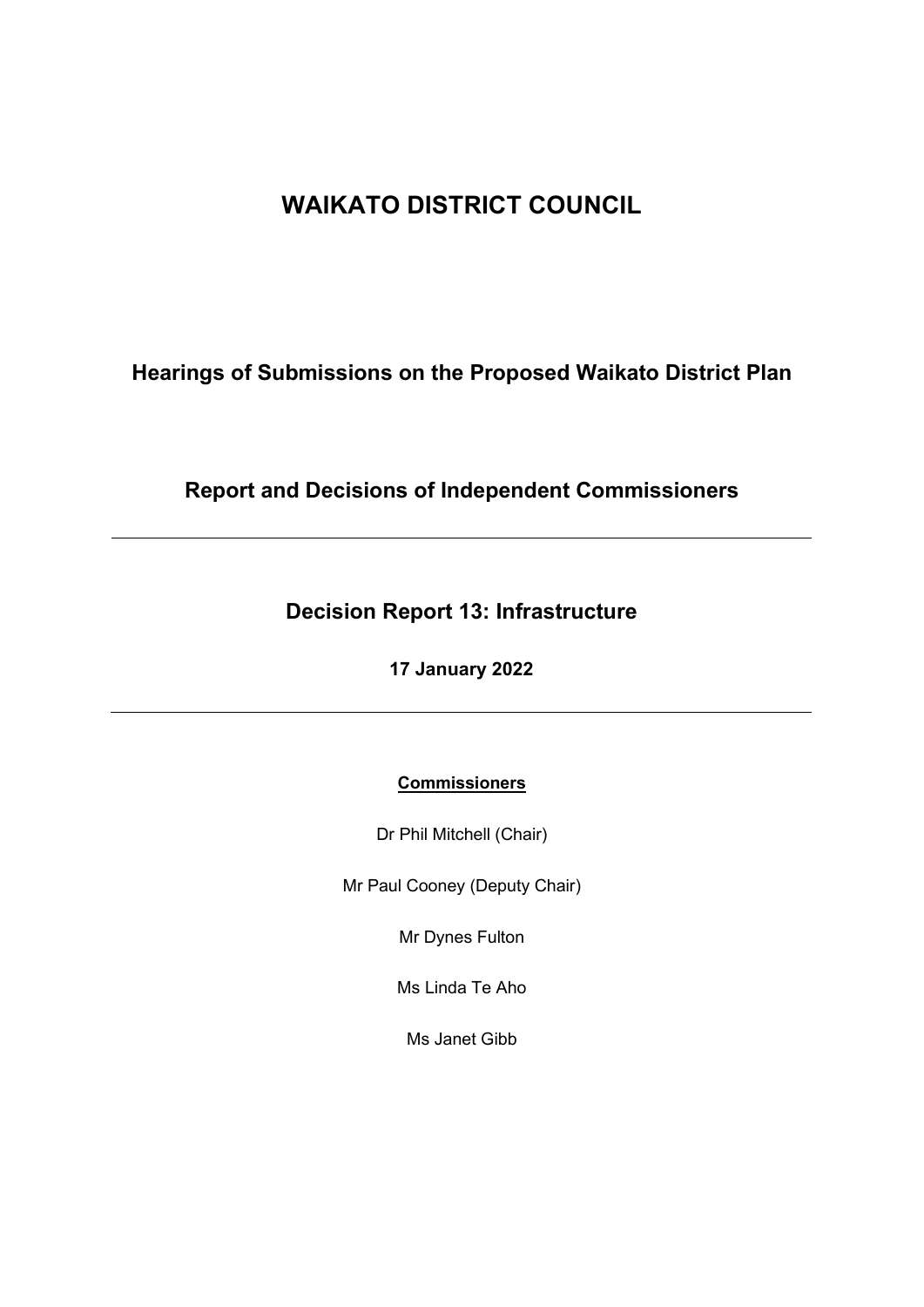## **Contents**

<span id="page-1-1"></span><span id="page-1-0"></span>

| 1            |     |                                                                                     |  |
|--------------|-----|-------------------------------------------------------------------------------------|--|
| 1            |     |                                                                                     |  |
| $\mathbf{2}$ |     |                                                                                     |  |
| 3            |     |                                                                                     |  |
| 4            |     |                                                                                     |  |
| 5            |     |                                                                                     |  |
|              | 5.1 |                                                                                     |  |
|              | 5.2 |                                                                                     |  |
|              | 5.3 |                                                                                     |  |
|              | 5.4 |                                                                                     |  |
|              | 5.5 |                                                                                     |  |
|              | 5.6 |                                                                                     |  |
|              | 5.7 |                                                                                     |  |
|              | 5.8 |                                                                                     |  |
|              | 5.9 |                                                                                     |  |
|              |     |                                                                                     |  |
|              |     |                                                                                     |  |
|              |     |                                                                                     |  |
|              |     | 51.13 Section 14.10 Telecommunications and radio-communications  51                 |  |
|              |     |                                                                                     |  |
|              |     | 5.15 Sensitive land uses in close proximity to state highways and rail corridors 59 |  |
|              |     |                                                                                     |  |
|              |     |                                                                                     |  |
| 6            |     |                                                                                     |  |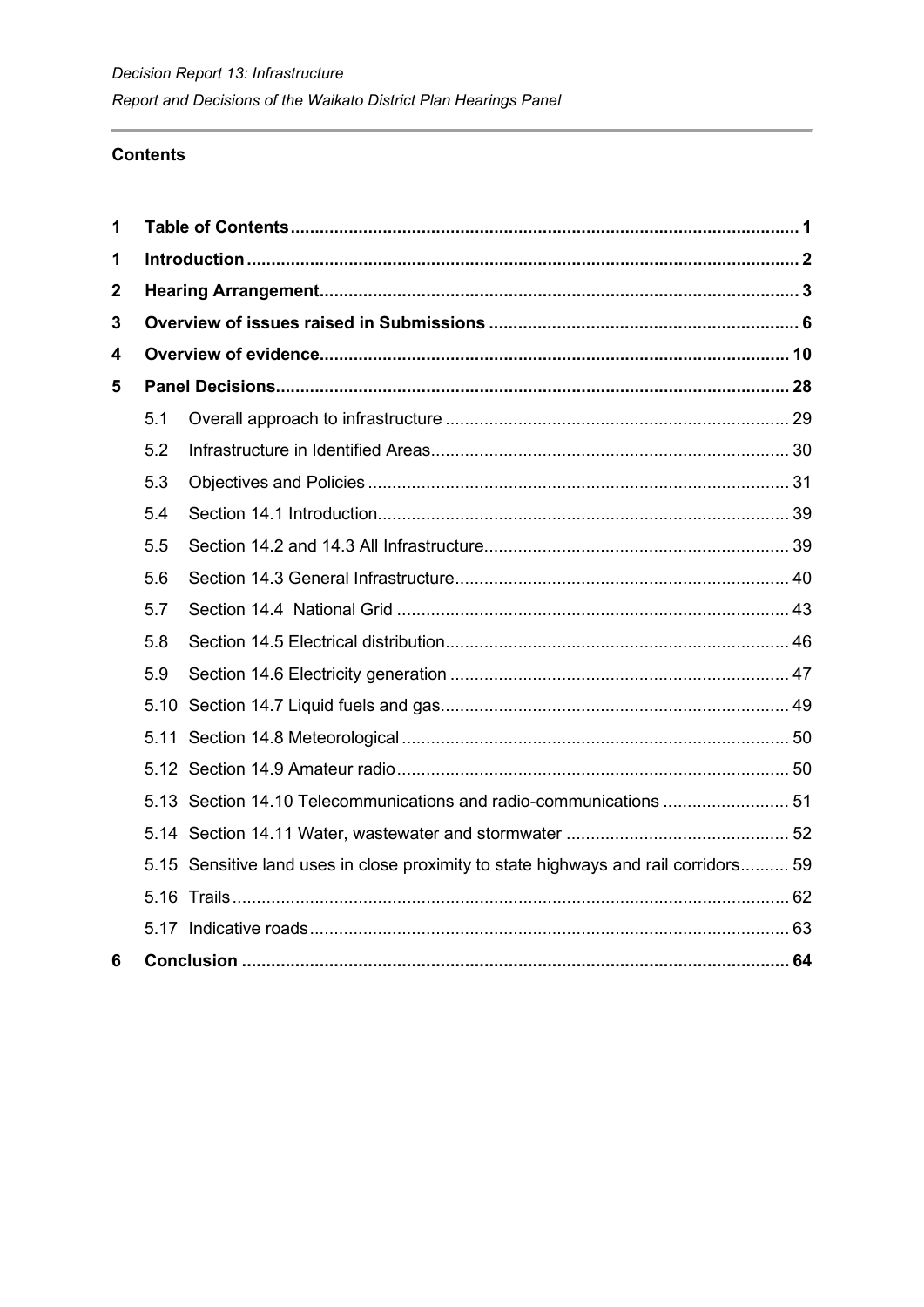## **1 Introduction**

- 1. Hearing 22 related to all the submissions received by the Waikato District Council (Council) on infrastructure provisions within the Waikato Proposed District Plan (PDP). This hearing specifically related to objectives, policies, land use activities, land use effects, building and subdivision in Chapters 6 and 14 Infrastructure and Energy.
- 2. Infrastructure comprises the physical services and facilities needed for a community to function. Infrastructure covers the services provided by the physical networks associated with energy, water supply, telecommunications, sanitation and waste facilities, and drainage. The Resource Management Act 1991 (RMA) provides a definition for infrastructure as follows:
	- a. pipelines that distribute or transmit natural or manufactured gas, petroleum, biofuel, or geothermal energy:
	- b. a network for the purpose of telecommunication as defined in section 5 of the Telecommunications Act 2001:
	- c. a network for the purpose of radiocommunication as defined in section 2(1) of the Radiocommunications Act 1989:
	- d. facilities for the generation of electricity, lines used or intended to be used to convey electricity, and support structures for lines used or intended to be used to convey electricity, excluding facilities, lines, and support structures if a person—
		- (i) uses them in connection with the generation of electricity for the person's use; and
		- (ii) does not use them to generate any electricity for supply to any other person:
	- e. a water supply distribution system, including a system for irrigation:
	- f. a drainage or sewerage system:
	- g. structures for transport on land by cycleways, rail, roads, walkways, or any other means:
	- h. facilities for the loading or unloading of cargo or passengers transported on land by any means:
	- i. an airport as defined in section 2 of the Airport Authorities Act 1966:
	- j. a navigation installation as defined in section 2 of the Civil Aviation Act 1990: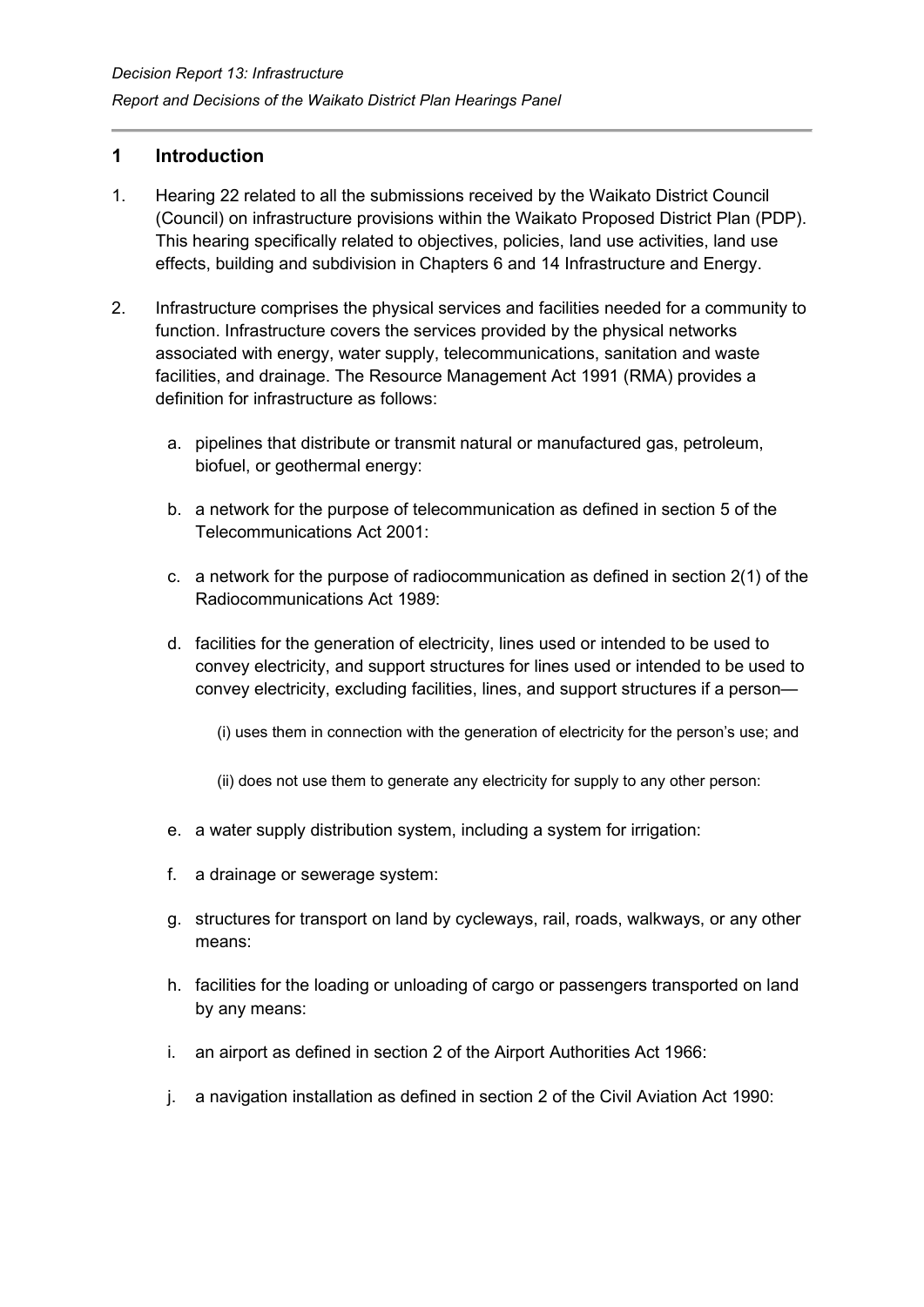- k. facilities for the loading or unloading of cargo or passengers carried by sea, including a port related commercial undertaking as defined in section 2(1) of the Port Companies Act 1988:
- l. anything described as a network utility operation in regulations made for the purposes of the definition of network utility operator in section 166
- 3. We are aware that the approach of the PDP for infrastructure departs significantly from the Operative District Plan (both Franklin and Waikato sections) in that the infrastructure provisions have been extracted from the zones and combined into two standalone chapters: Chapter 6 contains the objectives and policies, and Chapter 14 contains the rules, comprising activities, standards and matters of control and discretion. The Infrastructure and Energy provisions apply across all zones and roads. Both chapters are structured by the particular infrastructure e.g., National Grid, transport, electricity generation, telecommunications etc., although there are objectives, policies and rules which apply to all infrastructure.

## <span id="page-3-0"></span>**1 Hearing Arrangement**

4. The hearing was held on Tuesday 20 October and Wednesday 21 October 2020 via Zoom. All of the relevant information pertaining to this hearing (i.e., section 42A report, legal submissions and evidence) is contained on Council's website.

| Submitter organisation                  | Attendee at the hearing                      |
|-----------------------------------------|----------------------------------------------|
| Council                                 | Trevor Mackie (author of section 42A report) |
| Colette Hanraham                        | In person                                    |
| Simon Dromgool                          | In person                                    |
| <b>Brendhan Greaney</b>                 | In person                                    |
| Kane Ongley                             | In person                                    |
| The Surveying Company                   | Leigh Shaw and Vanessa Addy                  |
| Parkmere Farms, Cindy and Tony<br>Young | <b>Nick Grala</b>                            |

5. We heard from the following parties on the infrastructure provisions of the PDP: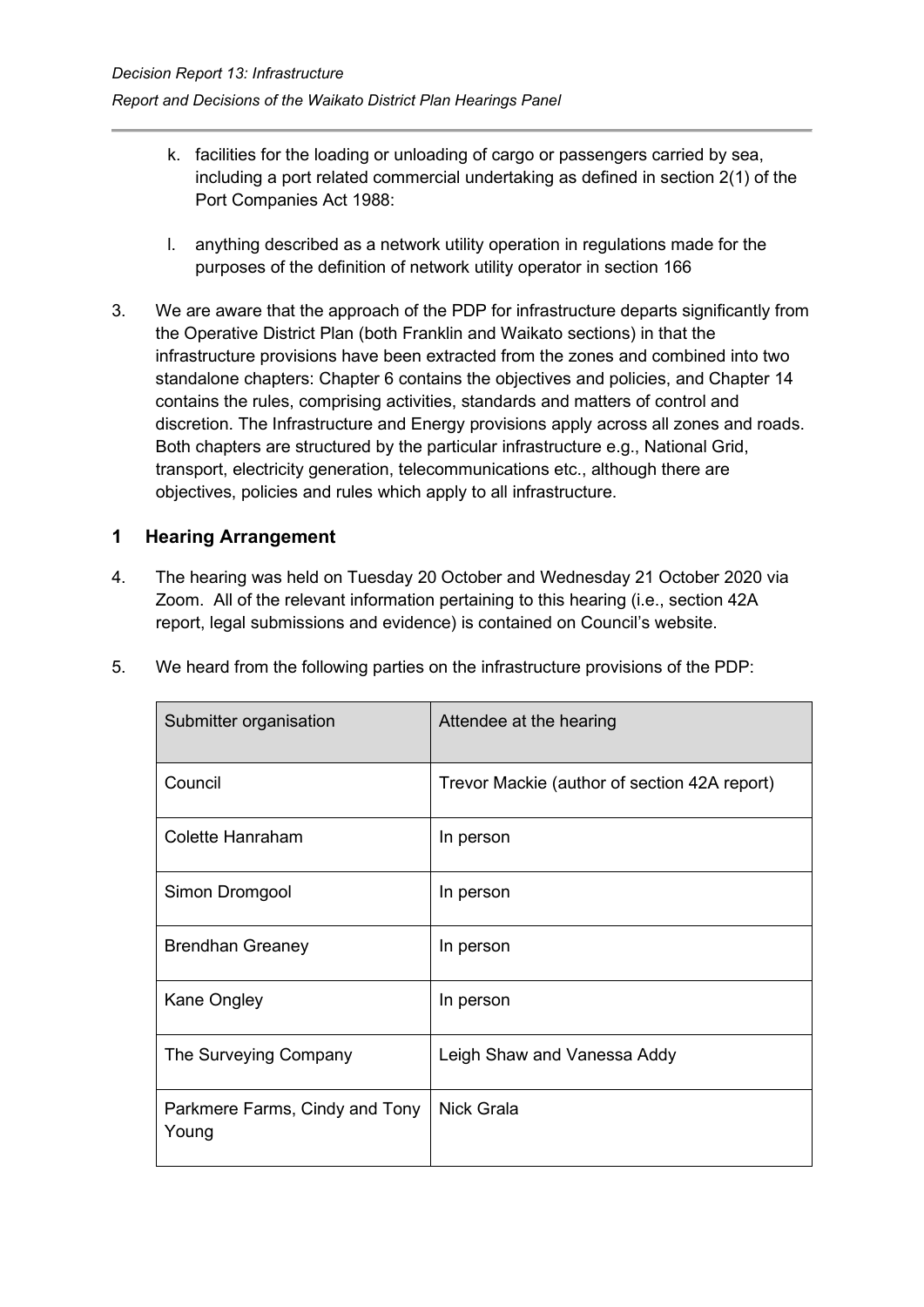## *Decision Report 13: Infrastructure Report and Decisions of the Waikato District Plan Hearings Panel*

| <b>Phillip Barrett</b>                             | In person                        |
|----------------------------------------------------|----------------------------------|
| <b>Waikato Regional Council</b>                    | <b>Miffy Foley</b>               |
| <b>First Gas</b>                                   | <b>Hywel Edwards</b>             |
| <b>Watercare Services</b>                          | Ilze Gotelli (corporate)         |
|                                                    | Chris Scrafton (planning)        |
|                                                    | Warren Bangma (legal counsel)    |
| <b>Genesis Energy Limited</b>                      | <b>Richard Matthews</b>          |
| <b>WEL Networks</b>                                | Sara Brown                       |
| Department of Conservation                         | Maggie Burns and Tertia Thurley  |
|                                                    | Troy Urlich (legal counsel)      |
| New Zealand Transport Agency<br>Waka Kotahi        | Mike Wood (planning)             |
|                                                    | Stephen Chiles (acoustic)        |
|                                                    | Robert Swears (transportation)   |
|                                                    | Christina Sheard (legal counsel) |
| Kiwi Rail                                          | Pam Butler (planning)            |
|                                                    | Stephen Chiles (acoustic)        |
|                                                    | Tom Atkins (legal counsel)       |
| NZ Association of Radio<br><b>Transmitters Inc</b> | Douglas Birt                     |
| <b>Counties Power Limited</b>                      | Shravan Miryala                  |
|                                                    | <b>Rachel Bilbe</b>              |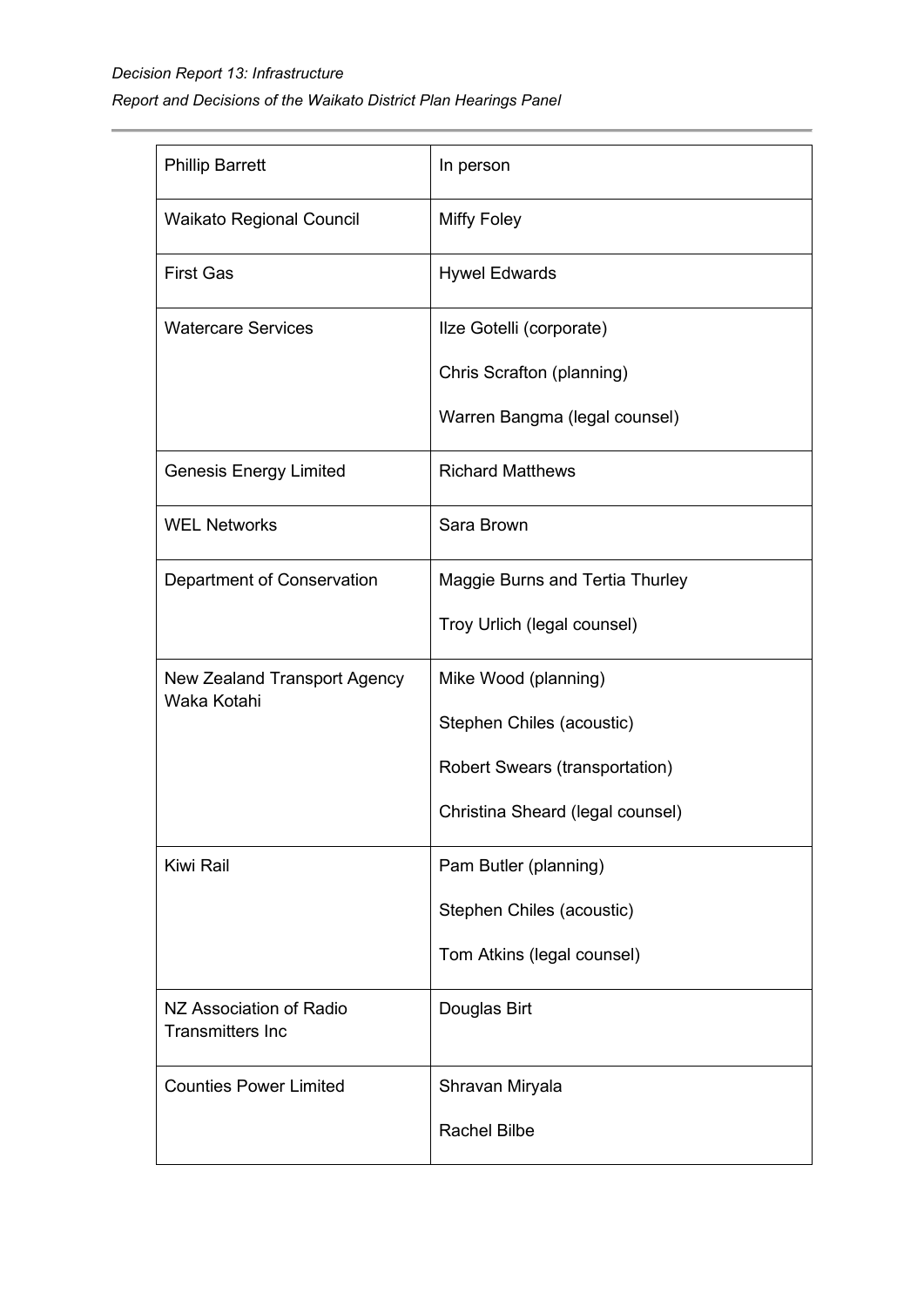| Te Kauwhata Land Limited                                        | lan McAlley                                 |
|-----------------------------------------------------------------|---------------------------------------------|
|                                                                 | Joan Forret (legal counsel)                 |
| Chorus New Zealand Limited,<br><b>Spark New Zealand Trading</b> | <b>Chris Horne</b>                          |
| <b>Limited and Vodafone New</b><br><b>Zealand Limited</b>       | <b>Graeme McCarrison</b>                    |
|                                                                 | <b>Andrew Kantor</b>                        |
|                                                                 | <b>Colin Clune</b>                          |
| <b>Transpower New Zealand Ltd</b>                               | Dougall Campbell (corporate evidence)       |
|                                                                 | Pauline Whitney (planning)                  |
|                                                                 | Andrew Renton (transmission engineering)    |
| Horticulture NZ                                                 | Lynette Wharfe                              |
| Ports of Auckland                                               | <b>Mark Arbuthnot</b>                       |
| Kainga Ora                                                      | Douglas Allan (legal counsel)               |
|                                                                 | Brendon Liggett (corporate)                 |
|                                                                 | Phil Stickney (planning)                    |
|                                                                 | Matt Lindenberg (planning and urban design) |
|                                                                 | Jon Styles (acoustic)                       |

- 6. Although they did not attend the hearing, written material and/or evidence was filed by the following parties:
	- a. PowerCo;
	- b. Christine Foster on behalf of Meridian Energy;
	- c. Birch Surveyors on behalf of Annie Chen;
	- d. Carolyn McAlley on behalf Heritage New Zealand Pouhere Taonga;
	- e. Hilary Walker on behalf of Federated Farmers of New Zealand;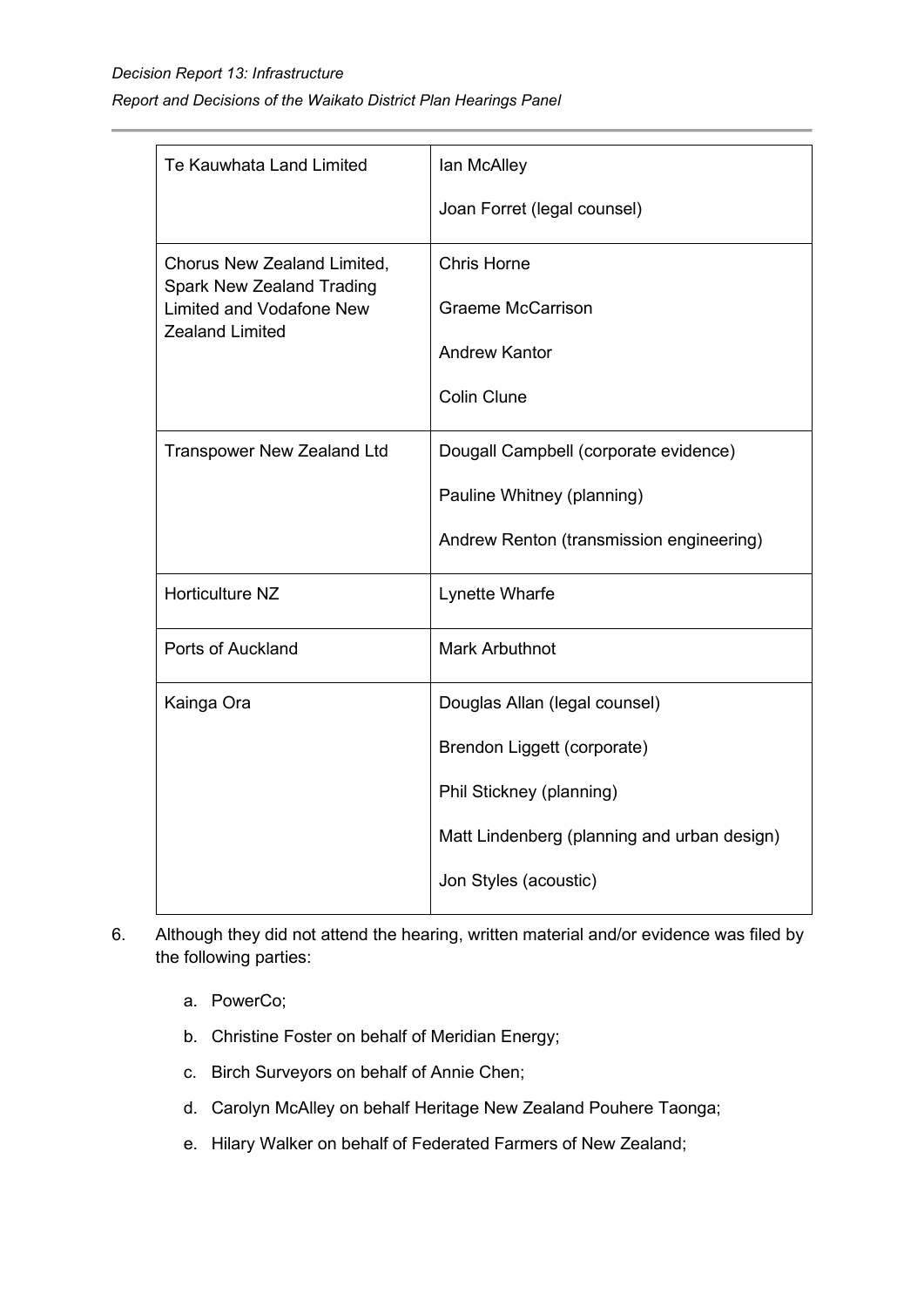- f. Alec Duncan on behalf of the Ministry of Education; and
- g. Alec Duncan on behalf of Fire and Emergency New Zealand.

## <span id="page-6-0"></span>**2 Overview of issues raised in Submissions**

- 7. In the section 42A report, Mr Trevor Mackie set out the full list of submissions received pertaining to the infrastructure provisions. In brief, the key matters of relief sought by the submitters included: $^1$  $^1$ 
	- a. Infrastructure and Energy Overall:
		- i. More enabling of infrastructure with less stringent activity status and standards;
		- ii. Better integration of planning (live zoning) and infrastructure;
		- iii. Consistent approach to managing infrastructure in Identified Area identification;
		- iv. Relocation of rules from the Infrastructure and Energy chapters into Zone Chapters;
		- v. Minor amendments to Definitions;
		- vi. Management of noise-sensitive activities in close proximity to the rail corridor and State Highway / Waikato Expressway; and
	- b. Objectives and policies:
		- i. Support for retaining many of the objectives and policies as notified;
		- ii. Minor wording adjustments and amendments;
		- iii. New objectives/policies to give effect to Waikato Regional Policy Statement (RPS) and take into account the Regional Land Transport Plan;
		- iv. Additional clauses to policies to add specific matters (e.g., Crime Prevention Through Environmental Design, sustainability, renewable energy, reverse sensitivity, emergency services);
		- v. More enabling policies relating to primary production/farming activities; and

<span id="page-6-1"></span><sup>1</sup> Section 42A Report Hearing 12: Country Living Zones, Paragraph 31, dated 3 March 2020.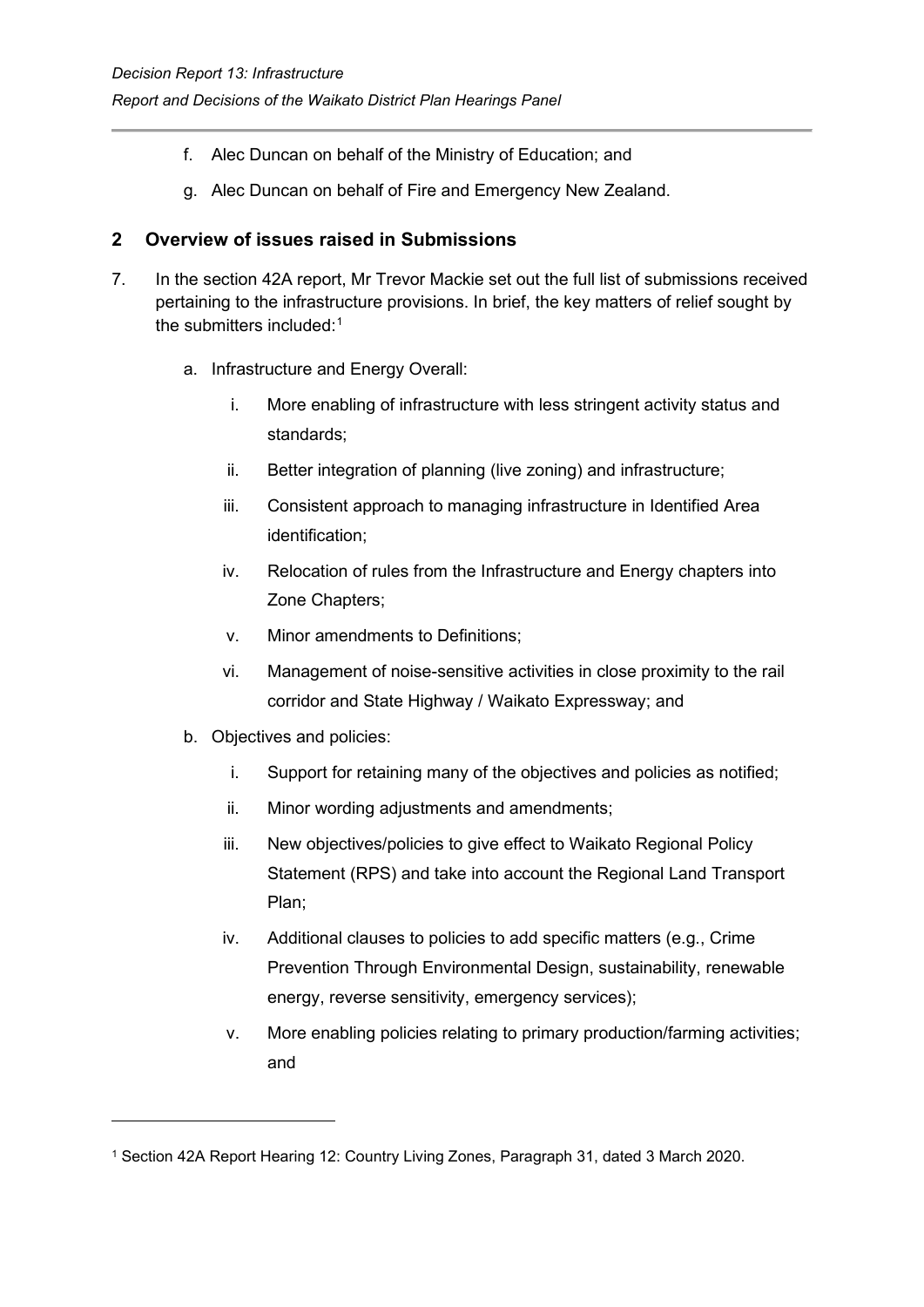- c. Chapter 14 Introduction:
	- i. Advice note on the requirements of the Heritage New Zealand Pouhere Taonga Act 2014;
	- ii. Distinguishing on-site farming infrastructure from facilities and structures of network utility operators;
	- iii. The relationship between PDP provisions and National Environmental Standards; and
- d. Rules applying to all infrastructure:
	- i. Increasing area and height controls;
	- ii. Default activity status for unspecified infrastructure;
	- iii. More enabling provisions for line support structures and overhead lines;
	- iv. Noise limits;
	- v. Ensure sufficient protection of Identified Area values;
	- vi. Clarify relationship between 14.3 General Infrastructure and the specialist section provisions 14.4 to 14.12;
	- vii. Increasing the duration of temporary network utilities;
	- viii. Protect all natural areas against infrastructure effects;
	- ix. Clarifying tree trimming related to electricity and telecommunication lines;
	- x. Ensuring there is sufficient water for firefighting;
	- xi. Clarification of water supply, wastewater and stormwater management in Rural and Country Living Zones;
	- xii. Requirement to ensue appropriate service connections and vehicle access upon subdivision, while recognising that changing technology means there are different ways of providing services; and
- e. National Grid:
	- i. Transposition error in the definitions National Grid Yard versus National Grid Corridor;
	- ii. Creating a more enabling approach for private land, housing, farming and horticulture near the National Grid;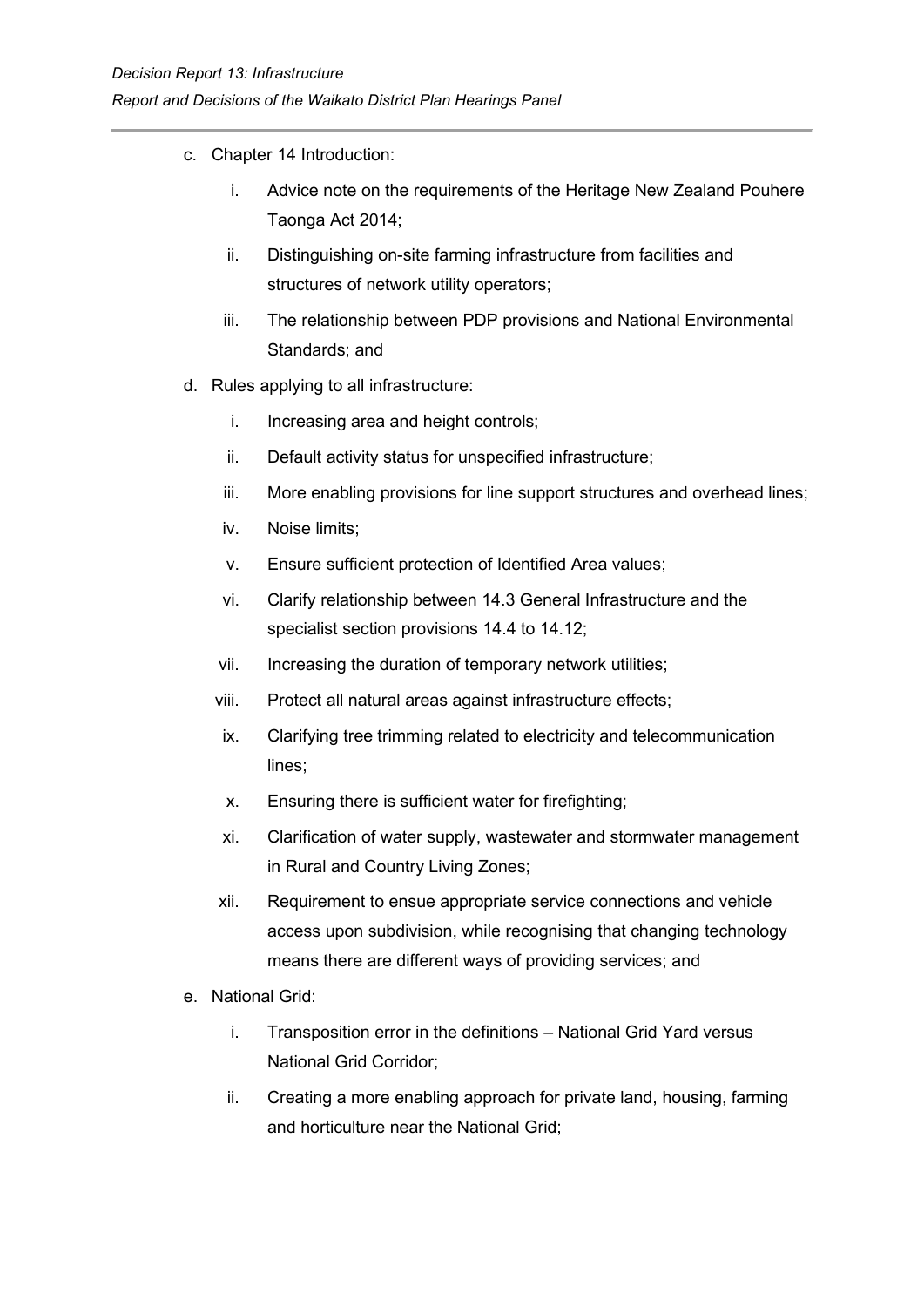- iii. Ensuring the provisions give effect to National Policy Statement on Electricity Transmission;
- iv. Location of National Grid Yard rules for sensitive land uses, structure setbacks, earthworks setbacks in terms of their position in the Plan;
- v. Management of sensitive activities near or beneath the National Grid;
- vi. Activities status of structures and activities within National Grid Yard; and
- f. Electrical Distribution:
	- i. More enabling area and height controls, including for support structures, switch-rooms and pole-mounted transformers;
	- ii. Approach to requiring undergrounding of new and existing electricity distribution lines;
	- iii. Increased flexibility for substations and transformer location in the Rural Zone;
	- iv. Protection of electricity distribution network against reverse sensitivity of sensitive land uses; and
- g. Electricity generation:
	- i. More enabling area and height controls;
	- ii. Explicit recognition of Huntly Power station electricity generation activity;
	- iii. Manage electricity generation activity effects on roads and within identified Areas;
	- iv. Increased flexibility for research and exploratory scale equipment;
	- v. Ensuring there is a complete activity status cascade; and
- h. Liquid fuels and gas:
	- i. Recognition and protection of gas transmission and distribution network pipelines and associated equipment;
	- ii. Clarification of whether the rules apply to on-site fuel and gas storage; and
- i. Meteorological: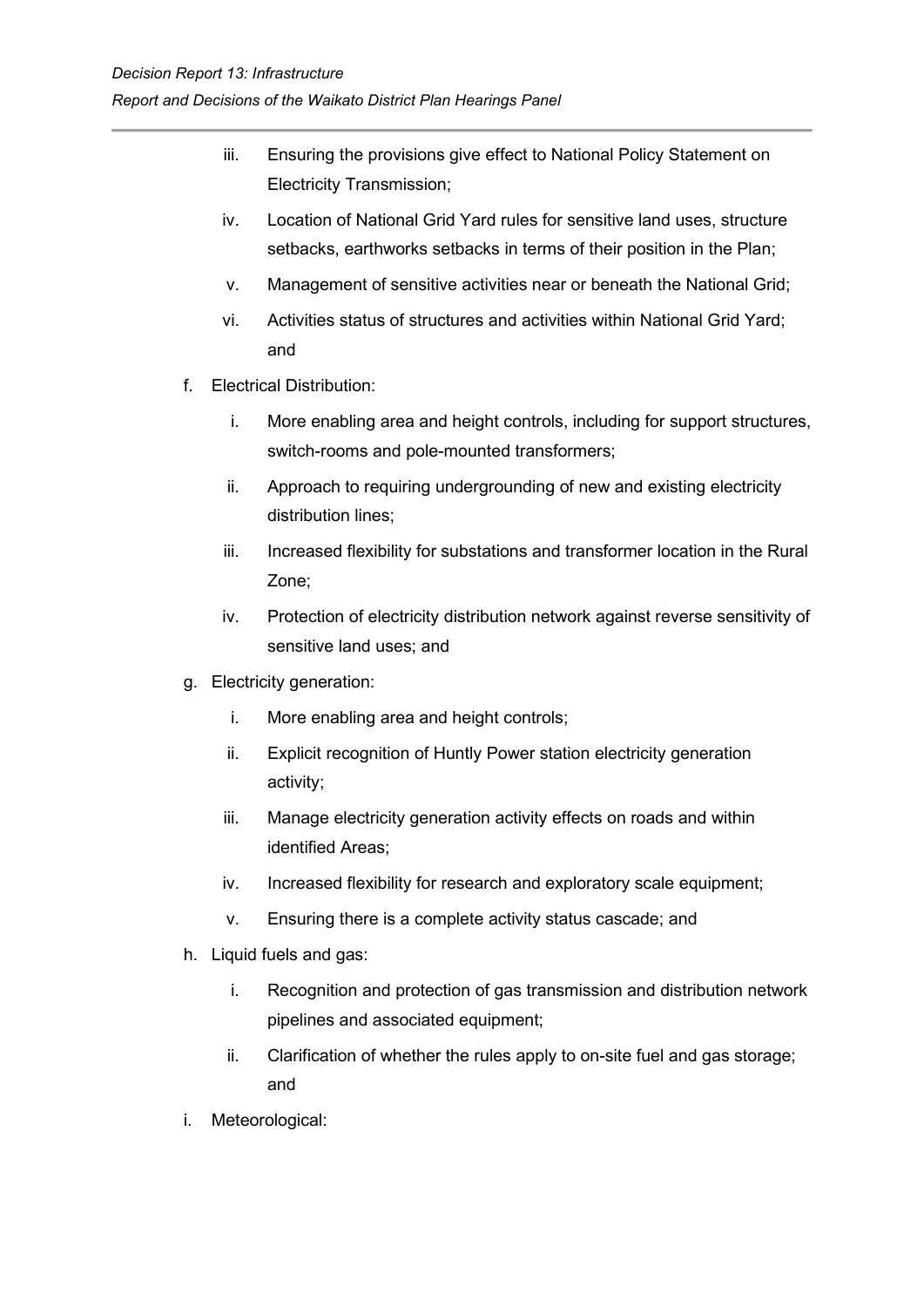- i. Increasing the permitted height and area to match the size of wind turbines; and
- j. Amateur radio:
	- i. Enabling amateur radio configurations, their aerials/antennas and support structures; and
- k. Telecommunications and radiocommunications:
	- i. Increasing the area and height controls for structures;
	- ii. Enabling connections to historic heritage buildings;
	- iii. Control of the underground infrastructure in Identified Areas versus focusing on earthworks provisions; and
- l. Water, wastewater and stormwater:
	- i. Clarifying the different approaches to low impact and treatment train stormwater management;
	- ii. Reference to Waikato Regional Council (WRC) stormwater guidelines;
	- iii. Re-locate impervious area rules into the zone chapters;
	- iv. Wastewater disposal alternatives;
	- v. Water supply options, rain harvesting and firefighting water supplies;
	- vi. Enabling bulk water and wastewater infrastructure in Identified Areas; and
- m. Transportation:
	- i. Safety and sightline provisions;
	- ii. Vehicle access design requirements, including access by emergency services vehicles;
	- iii. Traffic generation / vehicle movement controls;
	- iv. Car parking requirements;
	- v. Consistency of technical rules with latest transport standards, manuals and guidance;
	- vi. Specific activity and development standards including for transport for new zones;
	- vii. Road hierarchy classifications; and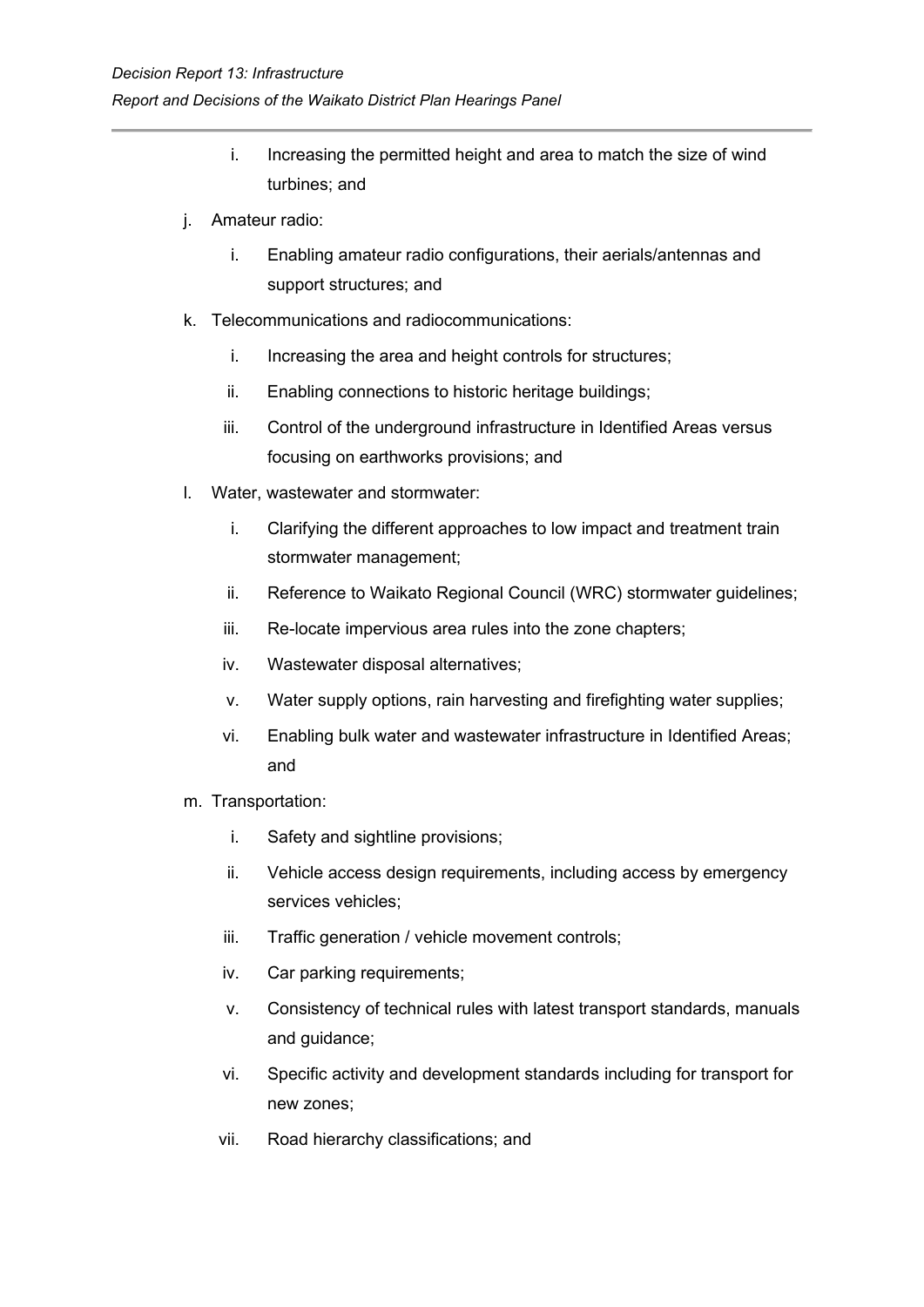viii. Adding or deleting new cycle/walkways that are in Council's walking, cycling and bridle trails strategies to the planning maps.

## <span id="page-10-0"></span>**3 Overview of evidence**

- 8. Ms Colette Hanraham attended the hearing and spoke of her concerns about the identification of an indicative walkway, bridleway, cycleway on the planning maps for her property at 126B Woodcock Road, Tamahere where it borders the Mangaharakeke Stream. She expressed concern about the use of her private land for public purposes, the lack of consultation and no thought being given to her privacy, safety or ownership. Ms Hanraham sought to delete the walkway, bridleway, cycleway from her property and Fuschia Lane. She considered there are risks with a walkway being next to a waterbody, especially when it is located in a floodplain. She considered that construction of a walkway is likely to cause loss of habitat due to removal of riparian vegetation and increased stream bank instability.
- 9. Mr Simon Dromgool attended the hearing and spoke of his desire to have an approved wastewater treatment system classified as a controlled activity. He discussed the different onsite wastewater treatment systems currently available, particularly the advanced enviro septic system which only requires a small amount of land. He considered that Tuakau sites in the order of quarter of an acre (i.e., approximately 1,000m2) should be able to be built on and serviced via an on-site wastewater system.
- 10. Mr Brendhan Greaney prepared a presentation supporting his submission to remove the Redwood Grove indicative road notation from the PDP maps. He considered that the original purpose of the indicative road was to provide access to 264 Newell Road, Tamahere but this has already been achieved from Newell Road. He considered there is no practical need to retain or extend the Redwood Grove indicative road to access Elmwood Lane properties. He outlined the advantages to focusing on Elmwood Lane as being:
	- a. It currently services the undeveloped lots;
	- b. Offers greater development options, with more properties being able to develop and not needing to be reliant on each other for access;
	- c. Minimal impact on existing residential properties;
	- d. Potentially enables access to a further undeveloped lot;
	- e. Provides a superior traffic outcome;
	- f. Is widely supported by the local neighbourhood as the preferred option;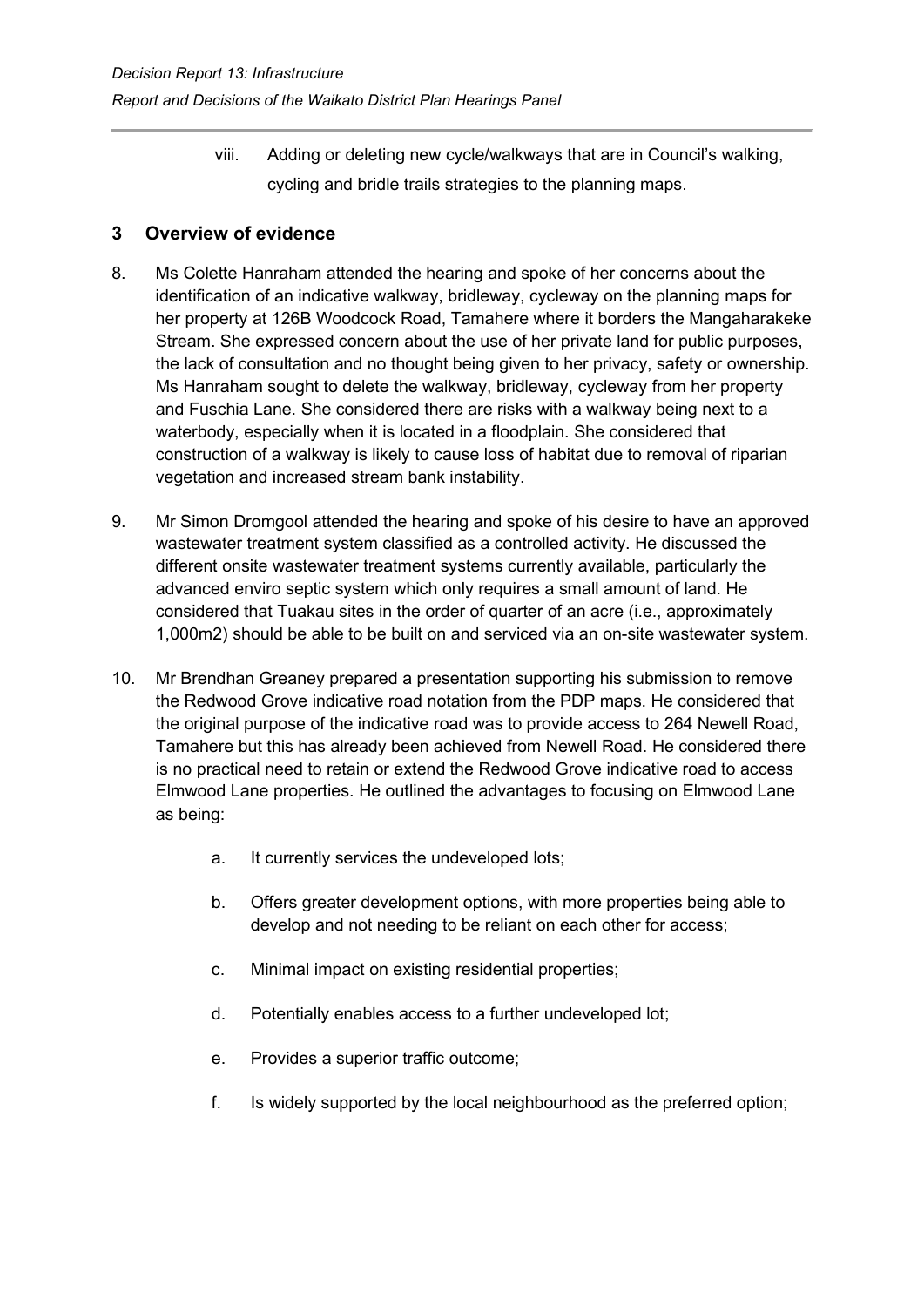- g. Is technically feasible as assessed by CKL Planning Surveying Engineering and that report has been provided; and
- h. Supports the transport objectives and policies of the PDP.
- 11. In response to our questions, Mr Greaney acknowledged that Elmwood Lane would need to be upgraded to accommodate the expected level of traffic.
- 12. Mr Kane Ongley attended the hearing to discuss the walkway and cycleway at Raglan between Lorenzen Bay and Cox's Bay. While he supported the concept of walkways and cycleways, he considered that the topography of that area is not suitable, and a better location would be down the bottom of the cliff but sited so the path does not get blocked or damaged by rockfalls. He had particular concerns that the rock is unstable.
- 13. Mr Leigh Shaw presented joint evidence on behalf of The Surveying Company, prepared by himself and Ms Vanessa Addy, which addressed four transport tables being:
	- a. Table 14.12.5.3 Minimum sight distances from a vehicle entrance;
	- b. Table 14.12.5.1 Separation distances of an access onto a road from an intersection or between accesses;
	- c. Table 14.12.5.14 Access and road conditions (Residential, Village, Business, Business Town Centre and Industrial Zones); and
	- d. Table 14.12.5.15 Access and road conditions (Rural and Country Living Zones).
- 14. Mr Shaw sought to remove onerous transportation standards from the PDP such as sight distances and access standards and instead rely on the Regional Infrastructure Technical Specifications (RITS). He considered this to be a "living" document that can easily be updated without the need to go through a complex plan change process.[2](#page-11-0) In particular, he sought deletion of Table 14.12.5.3 - Minimum sight distances from a vehicle entrance and Table 14.12.5.15 – Access and road conditions (Rural and Country Living Zones) and reliance instead on the RITS.
- 15. He considered that Table 14.12.5.1 contradicts Rule 16.4.11 Subdivision Road frontage, as the table requires vehicle access for new subdivision to be separated by 20 metres, while Rule 16.4.11 Subdivision requires a minimum road frontage of only 15 metres. He observed that either a restricted discretionary activity resource consent is required as part of the subdivision consenting process, or an inefficient lot yield and

<span id="page-11-0"></span><sup>2</sup> Joint Statement of evidence by Leigh Shaw and Vanessa Addy on behalf of The Surveying Company Ltd, paragraph 9, dated September 2020.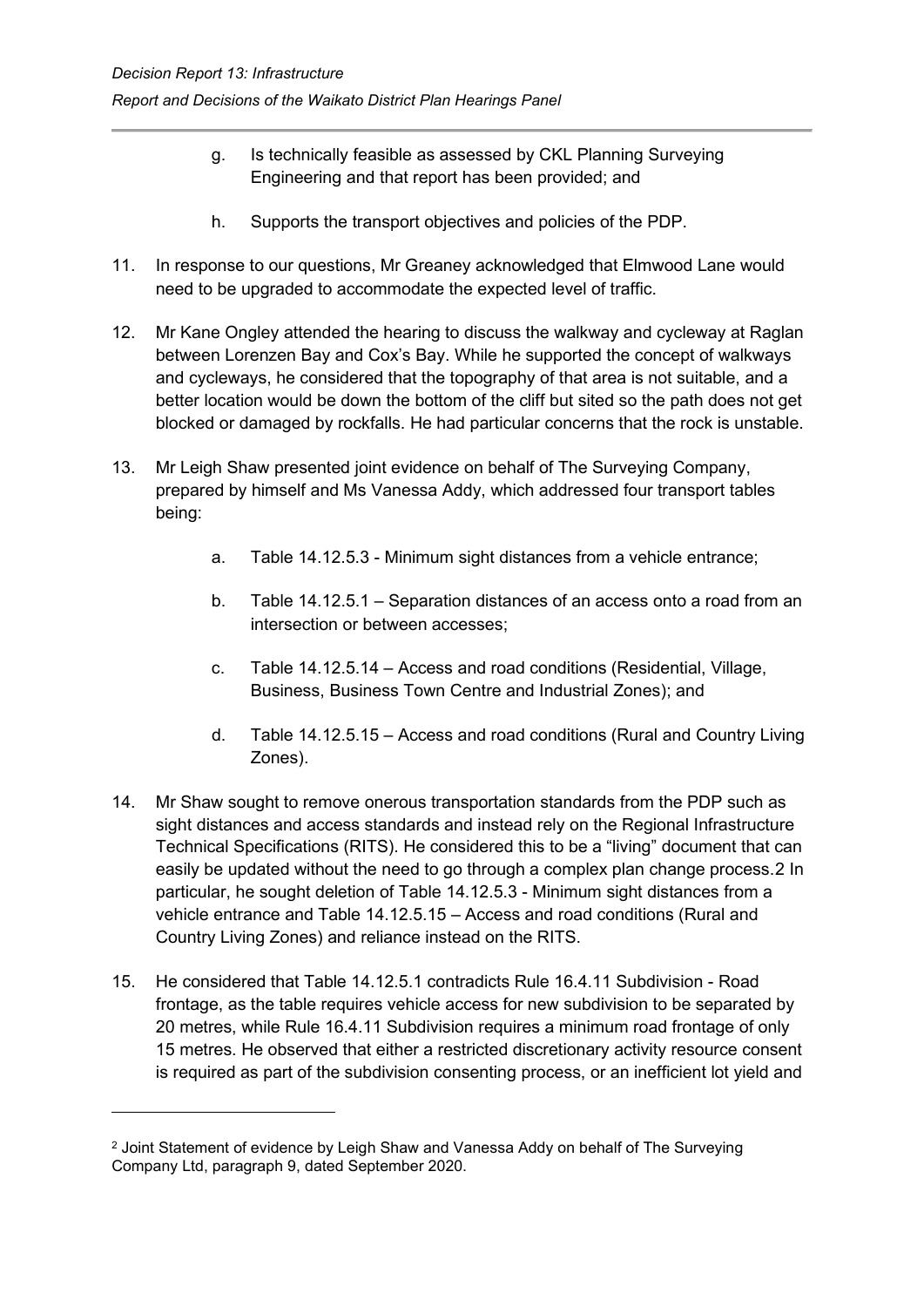unnecessary impermeable areas will result. He considered that deletion of the separation distances would encourage innovation and self-expression.[3](#page-12-0)

- 16. Mr Shaw considered that Table 14.12.5.14 Access and road conditions would very much restrict and limit future potential Residential and Village zone Subdivisions, and in particular the requirement for an 8-metre legal right of way (ROW) width and 5 metre carriageway width. He considered that an 8-metre width simply cannot be obtained in most in-fill residential situations and is not an efficient use of the residential land resource.[4](#page-12-1) He supported increasing the potential number of users of a private way or ROW from 8 to 20 dwellings in accordance with NZS 4404:2010 Land Development and Subdivision Infrastructure - Table 3.2 Roading Design Standards.
- 17. Mr Phillip Barrett expressed similar concerns about Table 14.12.5.14 Access and roads, and the 8-metre width requirement. He did not consider this to be an efficient use of the residential land and supported it being reduced to three metres for a single lot and scaled up from there.
- 18. Ms Miffy Foley appeared on behalf of WRC and expressed her support for a number of the recommendations in the section 42A report. She focused on the following three particular areas which she considered to be problematic:
	- a. Low impact approach to stormwater, where she considered there was a gap in the rule framework if an activity did not meet the permitted activity standards. She sought an additional matter of discretion to enable best practice low impact stormwater design to be considered;
	- b. Inconsistency of the provisions for identified areas, particularly in significant natural areas; and
	- c. Policy and rules needed to enable the maintenance, repair, replacement and upgrade of WRC's flood protection infrastructure which is critical for protecting life and property. The proposed definition of "infrastructure" includes drainage systems but not flood protection. The consequence of this is that rules in Chapter 14 do not apply to WRC flood protection infrastructure and its maintenance, repair, replacement and upgrade would thus be a non-complying activity.
- 19. Mr Hywel Edwards presented evidence on behalf of First Gas. He outlined the location and nature of First Gas's infrastructure within Waikato District and focused on the gas infrastructure in the Rural Zone. He sought inclusion of a definition for "gas

<span id="page-12-0"></span><sup>3</sup> Joint Statement of evidence by Leigh Shaw and Vanessa Addy on behalf of The Surveying Company Ltd, September 2020, paragraph 13

<span id="page-12-1"></span><sup>4</sup> Joint Statement of evidence by Leigh Shaw and Vanessa Addy on behalf of The Surveying Company Ltd, September 2020, paragraph 17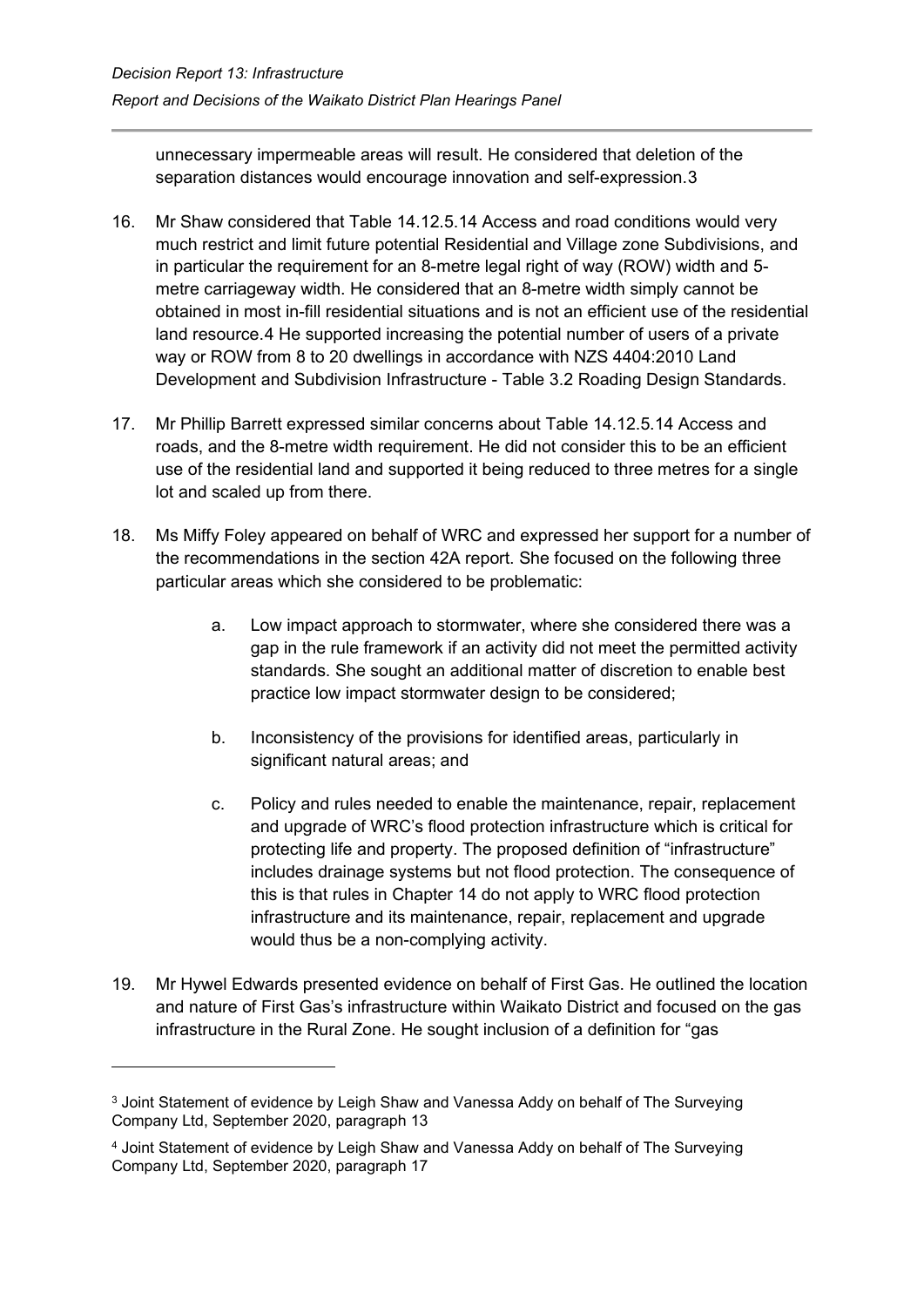transmission network" and, in addition to the gas pipeline itself, sought that the ten aboveground gas stations be included on the planning maps. He also made the point that not all of the infrastructure is underground.

- 20. A key concern for Mr Edwards was to protect infrastructure from reverse sensitivity effects in accordance with Objective 6.16 of the PDP. He outlined the differing risk profile for the aboveground versus belowground gas infrastructure. He provided examples of where the gas transmission line is located close to a sensitive activity and the difficulties that causes for First Gas's day-to-day operation of the network.
- 21. Mr Chris Scrafton, Ms Ilze Gotelli and Mr Warren Bangma represented Watercare Services Ltd ("Watercare"). Ms Gotelli described the key water and wastewater infrastructure owned and operated by Watercare which includes wastewater treatment plants, water takes, and water storage dams and lakes. We understand that Watercare manages Council's water, wastewater, and stormwater assets under an agreement signed in October 2019. Ms Gotelli and Mr Scrafton outlined the difficulties that the PDP provisions are likely to cause. Ms Gotelli described that water and wastewater infrastructure often has a functional need to locate next to rivers, lakes, the coastal marine area or in forested catchments.<sup>[5](#page-13-0)</sup>
- 22. These are areas which the PDP has often delineated as Identified Areas, but the management of these in the PDP means that water treatment plants, wastewater treatment plants and aboveground reservoirs within Identified Areas require resource consent as non-complying activities (Rule 14.11.4). Mr Scrafton considered that the policy framework for infrastructure in Identified Areas means that infrastructure will generally struggle to pass either of the gateway tests for non-complying activities in section 104D of the RMA.[6](#page-13-1) He considered that in order to give effect to the National Policy Statement for Urban Development 2020 (NPS-UD) and RPS, water treatment plants, wastewater treatment plants and aboveground reservoirs (all as defined regionally significant infrastructure) within Identified Areas should be discretionary activities rather than non-complying activities. He observed that the only difference between a discretionary and non-complying activity status from a resource consent perspective is the gateway tests in s104D of the RMA that are applied to a noncomplying activity.[7](#page-13-2)
- 23. In addition, Mr Scrafton considered that the PDP should be amended to include:

<span id="page-13-0"></span><sup>5</sup> Evidence in Chief of Ilze Gotelli on behalf of Watercare Services Limited, Paragraph 4.5, dated 29 September 2020.

<span id="page-13-1"></span><sup>6</sup> Summary statement of Christopher Scrafton on behalf of Watercare Services Limited, Paragraph 3.1., dated 29 September 2020.

<span id="page-13-2"></span><sup>7</sup> Summary statement of Christopher Scrafton on behalf of Watercare Services Limited, Paragraph 3.4., dated 29 September 2020.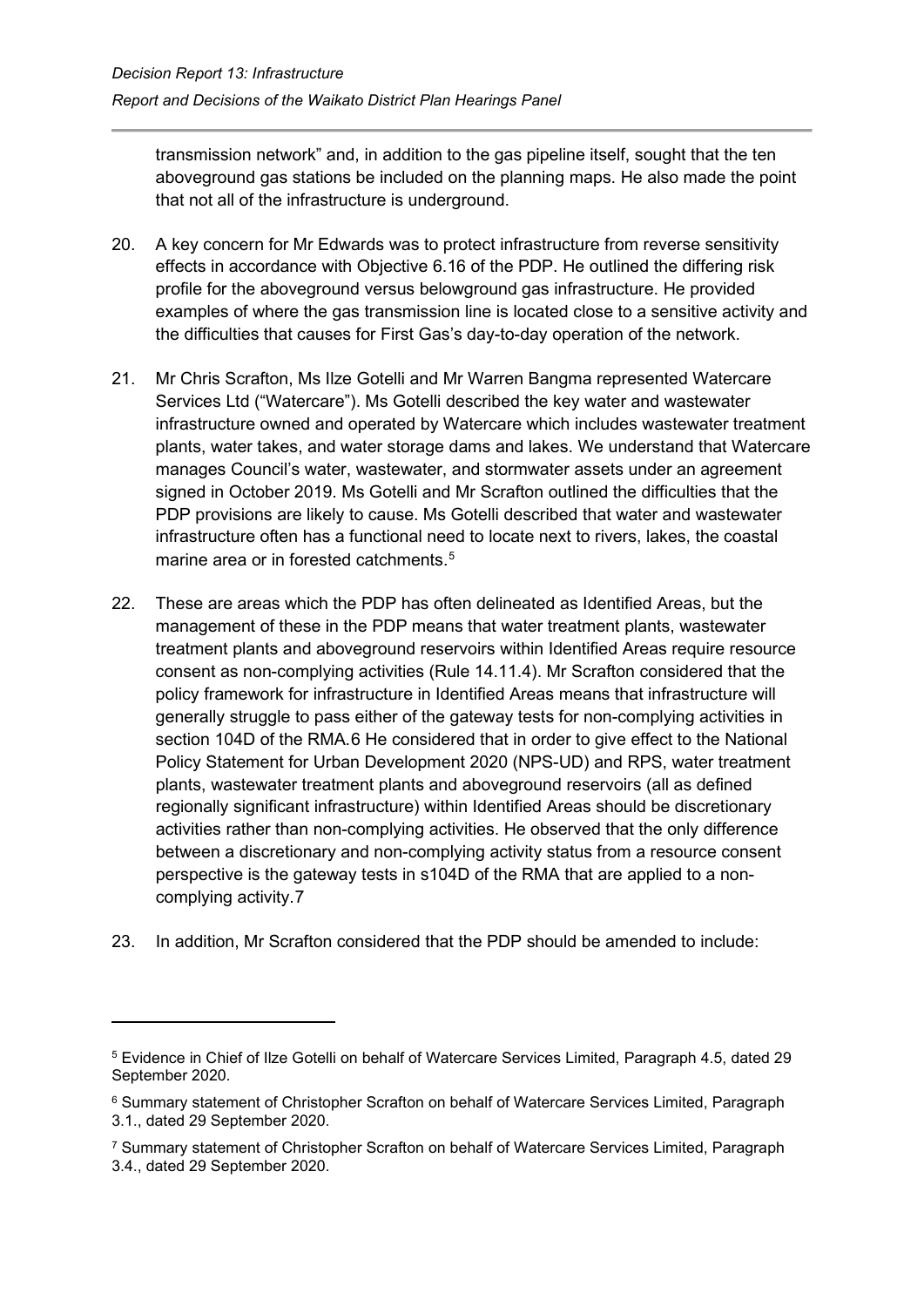- a. Specific guidance making it clear that the relevant objectives and policies of Chapters 2, 3 and 7 are to be applied in addition to the objectives and policies contained in Chapter 6;
- b. An additional policy within Chapter 6 enabling infrastructure within Identified Areas where first, there is a demonstrated functional and/or operational need, and then that any adverse effects on the values of the Identified Area be avoided, mitigated and remedied to the greatest extent practicable; and
- c. Additional policy support for the functional and operational needs of infrastructure within the policy framework for each of the Identified Areas.<sup>[8](#page-14-0)</sup>

In response to our questioning, Mr Scrafton considered that the concept of best practicable option could be included in the policies.

- 24. Mr Richard Matthews attended the hearing on behalf of Genesis Energy Limited and his evidence focused on the areas where he disagreed with the recommendations of Mr Mackie in his section 42A report. Mr Matthews supported including a definition for "energy corridor" in the PDP, but sought a further amendment to include "coal" to ensure that the definition includes the activities that the energy corridor shown in the Huntly planning maps provides for. He sought the following amendments: $^{\textrm{\textregistered}}$ 
	- a. Policy 6.1.3 Technological advances to include the word "enable" the efficient use of infrastructure. He considered that this policy does not contemplate situations where new technologies enable better use of infrastructure;
	- b. Policy 6.1.9 Environmental effects, community health, safety and amenity to avoid any implication that Council may "require" the "operation, maintenance, repair, replacement, upgrading and removal of infrastructure";
	- c. Objective 6.3.6 Non-renewable energy to include explicit reference to electricity generation;
	- d. Policy 6.1.17 Regionally Significant Infrastructure to include construction, operation, maintenance, repair, replacement and upgrading of infrastructure, not just development and use. He supports the inclusion of a policy addressing Regionally Significant Infrastructure; and

<span id="page-14-0"></span><sup>8</sup> Summary statement of Christopher Scrafton on behalf of Watercare Services Limited, Paragraph 2.2, dated 29 September 2020.

<span id="page-14-1"></span><sup>9</sup> Summary statement of Richard Matthews on behalf of Genesis Energy Limited, Paragraphs 7-10, dated 15 October 2020.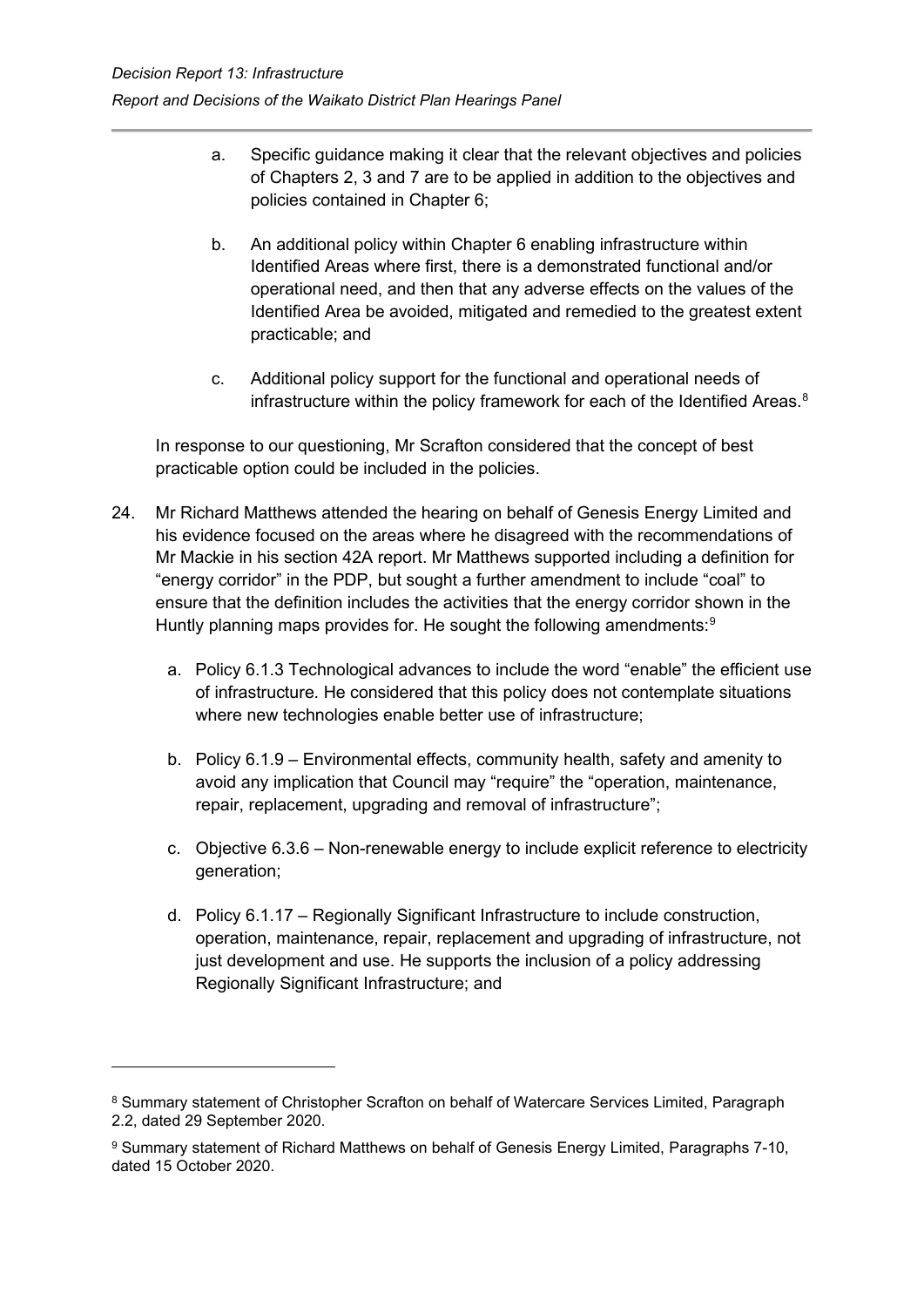- 25. Recognition in Rule 14.12.1.4(1)(d) to include specific provision for up to 85 heavy vehicle movements per day for transport of ash away from the ash management area within the Rural Zone.
- 26. Ms Sara Brown presented evidence on behalf of WEL Networks and whilst she was generally supportive of the overall intent of the PDP, she sought amendments to recognise the importance of electricity and telecommunication infrastructure as provided in Part 2 of the RMA. Ms Brown helpfully set out the PDP provisions which she supported, but focused her evidence on four outstanding matters. WEL's submission sought the inclusion of a new rule that:
	- a. applies to the design and location of infrastructure services; and
	- b. requires all new subdivision and development to provide utilities corridors in the road reserve free of tree plantings in accordance with Tables 14.12.5.14 and 14.12.5.15.
- 27. The reason for this was to ensure sufficient space is available for WEL to install its network utility equipment, and for vegetation and utilities to co-locate in berms without damaging each other. Non-compliance with this standard would cascade to a discretionary activity status.
- 28. The second issue was an amendment to Rule 14.3.1.1 P2 Minor upgrading of existing infrastructure, relating to condition (a) to allow existing poles to be relocated within 10 metres of the existing location rather than the 5-metre condition recommended by Mr Mackie in his section 42A report. Ms Brown explained that WEL will generally only move poles if there is an ongoing occurrence of car versus pole accidents or the ground is found unstable or unsuitable for such infrastructure. In both instances, a restriction of five metres is unlikely to be enough and has the potential to delay necessary safety works. $^{\rm 10}$  $^{\rm 10}$  $^{\rm 10}$
- 29. The third matter was the deletion of a condition associated with Rules 14.6.1 P1 and P2 which provides for small-scale and community-scale distributed renewable energy generation as a permitted activity. Specifically, WEL requested the deletion of condition (b) which would require resource consent for all electricity generation activities within a road, or unformed road. Ms Brown considered that the concerns raised by Mr Mackie regarding streetscape amenity when electricity generation activities are undertaken within the road reserve can be adequately regulated through the other conditions which limit size of any structures. She was concerned that solar panels installed on light poles or on other structures within the road reserve, such as bus stops, would be captured by this rule. She considered that electricity generation

<span id="page-15-0"></span><sup>10</sup> Evidence in Chief of Sara Brown on behalf of WEL Networks Limited, Paragraph 5.12, dated 29 September 2020.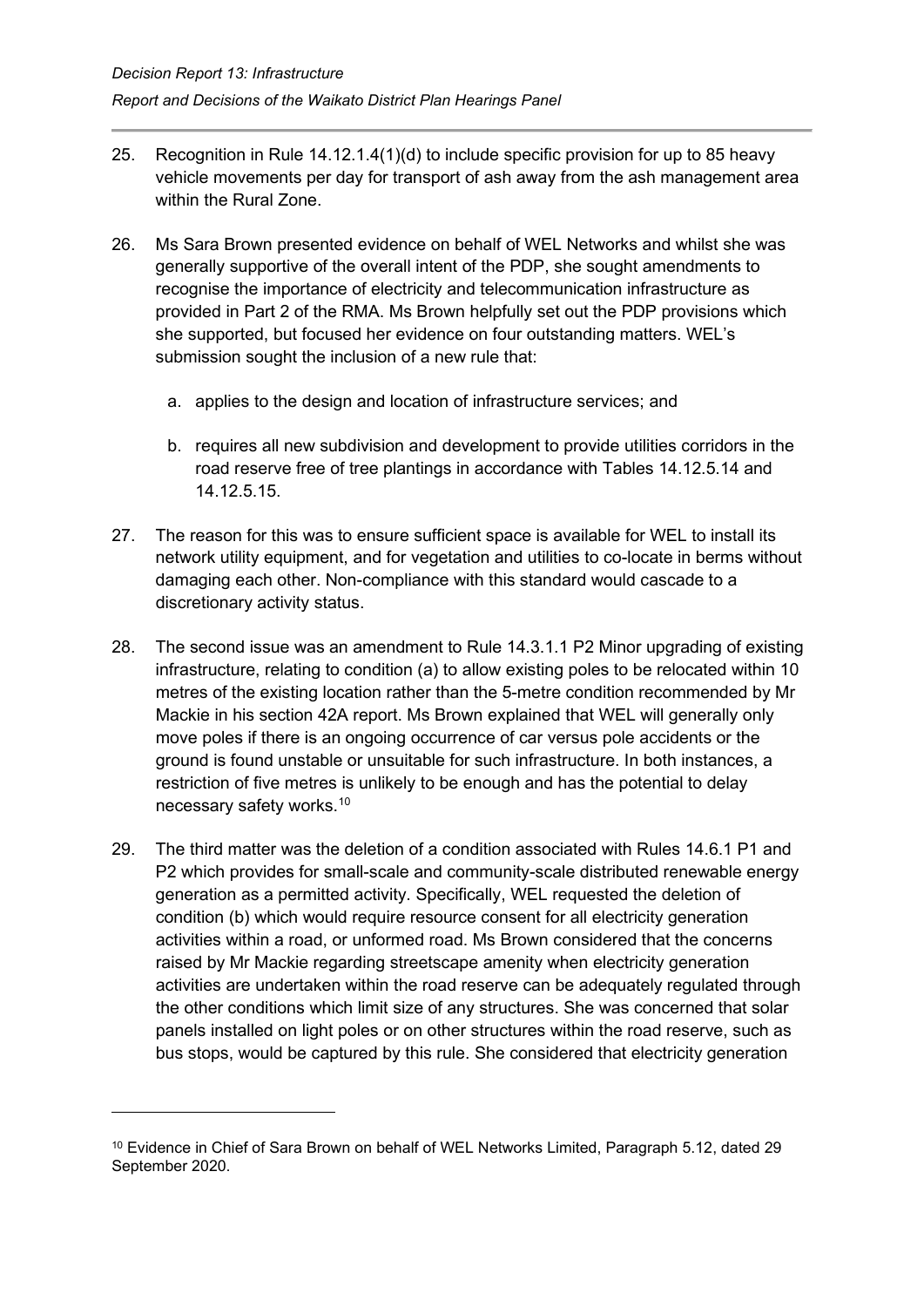activities in the road reserve or road not otherwise utilised would be an efficient use of land.[11](#page-16-0)

- 30. The fourth matter was the limit of a 20kW threshold with respect to community scale generation. Ms Brown considered that the 20kW limit was unreasonable and provided an example of the solar panels on the rooftop of WEL's headquarters in Hamilton which has the potential to generate electricity in excess of 20kW. She pointed out that these solar panels have no adverse effects as they are black and do not reflect light and do not produce noise. Condition (i) requires solar panels on roofs of buildings not to exceed one and a half metres in height above the existing roof which will capture any potential visual effects.[12](#page-16-1)
- 31. Ms Maggie Burns and Ms Tertia Thurley represented the Director General of Conservation ("DOC"). Ms Thurley's evidence focused primarily on long-tailed bats, particularly as the Waikato District holds several populations of long-tailed bats. Her area of concern was the effect of wind farms on bats. She observed that internationally large numbers of bats are killed by wind farms using large turbines. She explained that knowledge of the impact of small wind turbines is limited, however studies show that despite bats generally avoiding small wind turbines, they do kill bats[.13](#page-16-2)
- 32. She considered that the best approach to minimise risk to bats is by not allowing wind turbines in a known bat habitat and, in the absence of information, requiring bat surveys to determine bat presence/absence prior to installation.<sup>[14](#page-16-3)</sup> She also considered that the matters of discretion for small-scale and community wind farm applications need to be applied to all the habitats that bat populations require to function, not just to significant natural areas.
- 33. The evidence of Ms Burns focused on the rules for wind farms (of all scales) and DOC's further submission on Powerco's submissions relating to infrastructure in Identified Areas. Ms Burns sought the inclusion of additional matters of discretion to address any potential adverse effects associated with the construction, operation and decommissioning of small-scale and community-scale electricity generation projects, particularly on avifauna and bats. She considered that wind farms, even those of small and community scale, have the potential to have significant ecological effects

<span id="page-16-0"></span><sup>11</sup> Evidence in Chief of Sara Brown on behalf of WEL Networks Limited, Paragraphs 5.21-5.22, dated 29 September 2020.

<span id="page-16-1"></span><sup>&</sup>lt;sup>12</sup> Evidence in Chief of Sara Brown on behalf of WEL Networks Limited, Paragraph 5.23, dated 29 September 2020.

<span id="page-16-2"></span><sup>&</sup>lt;sup>13</sup> Summary statement of evidence of Tertia Thurley for the Director General of Conservation, Paragraph 10, dated 15 October 2020.

<span id="page-16-3"></span><sup>&</sup>lt;sup>14</sup> Summary statement of evidence of Tertia Thurley for the Director General of Conservation, Paragraph 15, dated 15 October 2020.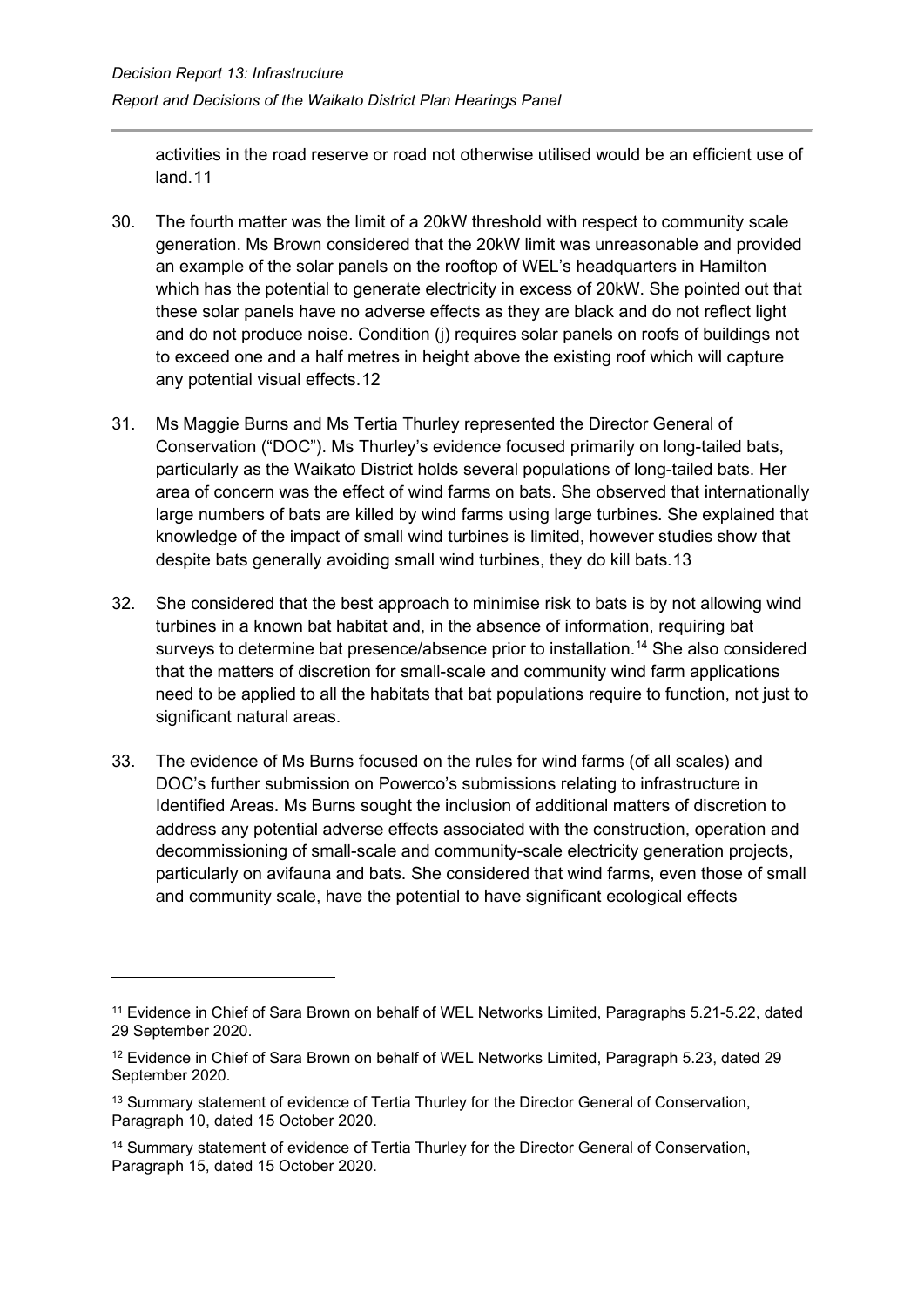particularly on bats.<sup>[15](#page-17-0)</sup> She supported the discretionary activity status for large-scale wind farms in the rural zone, and the non-complying activity status for large scale wind farms outside of the rural zone and within identified areas. Ms Burns opposed the amendments to Policy 6.1.10 and Rule 14.2.3 as sought by Powerco on the basis that they would be excessively permissive for infrastructure in identified areas. She considered that the current policy and rule wording is appropriate and allows consideration of significant adverse effects on identified areas.

- 34. Mr Michael Wood presented evidence on behalf of Waka Kotahi New Zealand Transport Agency (Waka Kotahi) seeking an approach to trip generation thresholds based on "Equivalent Car Movement" (ECM), and the type of road (i.e., arterial, collector or local road). Mr Wood sought a restricted discretionary activity where an activity does not comply with the relevant ECM, and either a "simple integrated transport assessment" or "broad integrated transport assessment" depending on the specific ECM. He considered that the requirements for simple and broad integrated transport assessments can be included in advice notes. He also considered that integrated transport assessments ("ITA") enable Waka Kotahi and Council to consider the proposed impact of a development on the transport system and the effectiveness of any mitigation measures that are proposed to address adverse impacts and/or opportunities to achieve wider transport outcomes such as road safety and mode shift, consistent with Council and Government priorities. He considered ITAs address a range of initiatives to mitigate effects by influencing behaviour change including opportunities for walking, cycling, new technology, parking or an alternative land use approach if considered necessary (this could be in cases where the operating performance of the network is poor).<sup>[16](#page-17-1)</sup>
- 35. Mr Robert Swears presented evidence on behalf of Waka Kotahi. Mr Swears focused on the trip generation rules and the need for ITAs to accompany resource consent applications involving traffic generating activities where those activities may result in adverse effects on the transport network. He proposed amendments to the notified version of the PDP that set appropriate ECM limits for new land use activities, which clearly specify what level of information would be required for any application for resource consent and put in place relevant assessment criteria. Mr Swears addressed the evidence of Mr Arbuthnot on behalf of Ports of Auckland Limited and partly agreed that while the PDP provides a mechanism to enable the traffic effects to be considered, the varying rates and thresholds of Rule 14.12.1.4 P4 do not adequately allow for the effects associated with heavy vehicles.[17](#page-17-2)

<span id="page-17-0"></span><sup>&</sup>lt;sup>15</sup> Summary statement of evidence of Maggie Burns for the Director General of Conservation, Paragraph 7, dated 15 October 2020.

<span id="page-17-1"></span><sup>&</sup>lt;sup>16</sup> Summary statement of evidence of Michael Wood on behalf of Waka Kotahi, Paragraph 3.3, dated 15 October 2020.

<span id="page-17-2"></span><sup>17</sup> Summary statement of evidence of Robert Swears on behalf of Waka Kotahi, Paragraph 3.3, dated 15 October 2020.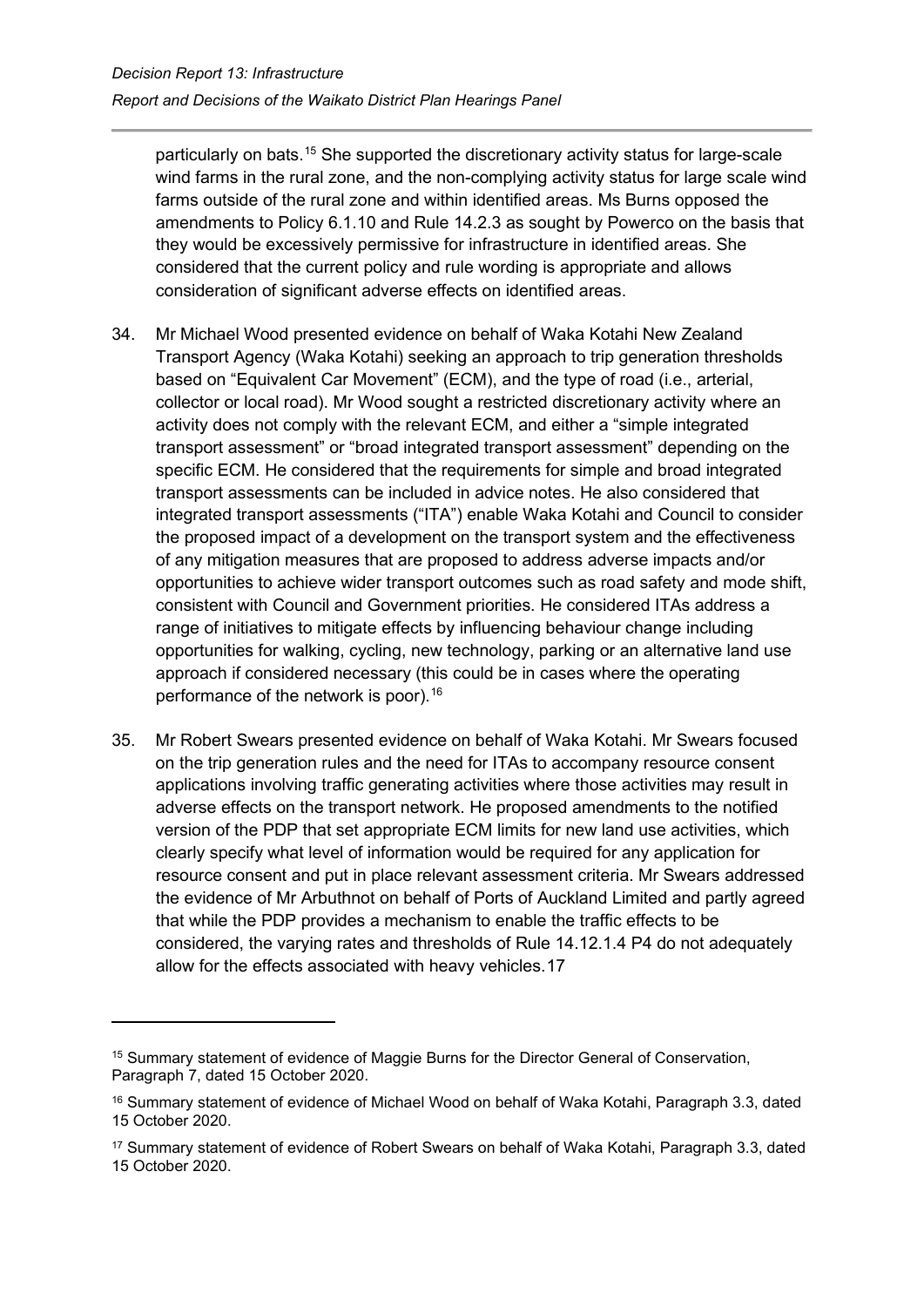- 36. Ms Butler on behalf of KiwiRail expressed concern that controls designed to protect landscape and natural character areas do not provide for necessary works associated with regionally significant infrastructure. She considered that Rule 14.3.1.3(3)(b) and Rule 14.3.1.3(3)(c)-(e) will restrict KiwiRail's ability to carry essential works to enable the safe and efficient operation of the rail network.
- 37. Mr Douglas Birt presented evidence on behalf of New Zealand Association of Radio Transmitters Incorporated. Mr Birt explained what Amateur Radio is and the value it provides to the community. He expressed concern at Mr Mackie's recommendation to reject the definition of Amateur Radio Configurations, as Mr Birt considered without the definition there is a risk of unlicenced operators establishing. He then helpfully outlined all the other amendments and explanations provided by Mr Mackie which he agreed with.
- 38. Mr Shravan Miryala presented evidence on behalf of Counties Power Limited and focused on three issues:
	- a. Provisions that enable overhead distribution lines in Village Zone; Country Living Zone; Industrial and Heavy Industrial Zones and within formed and unformed roads adjacent to these Zones. He advised that most new subdivisions in urban areas will incorporate underground power cables as space/area for ducting is provided for in the subdivision layout within roads and as required by the Territorial Authority's engineering standards. He considered overhead power cables were acceptable in in the industrial areas due to the reduced level of amenity, and the semi-rural low density character of the Village Zone and the Rural Lifestyle Zone; [18](#page-18-0)
	- b. Subdivision within proximity of existing lines should be protected from subdivision, use and development in a manner similar to Transpower's National Grid; and
	- c. The permitted size of a switch room should be increased, or a less onerous activity status imposed such as a controlled activity. Mr Miryala provided examples of the size of existing switch rooms which range from 187m² in Tuakau to 480m² in Pokeno.
- 39. Ms Rachel Bilbe spoke about the advantages of having overhead electricity distribution lines, and the ability to find and fix faults more rapidly than if the cables are underground. She also described the standard dimensions of support structures for electricity distribution.

<span id="page-18-0"></span><sup>&</sup>lt;sup>18</sup> Evidence in Chief of Shravan Miryala on behalf of Counties Power Limited, Paragraph 21, dated 29 September 2020.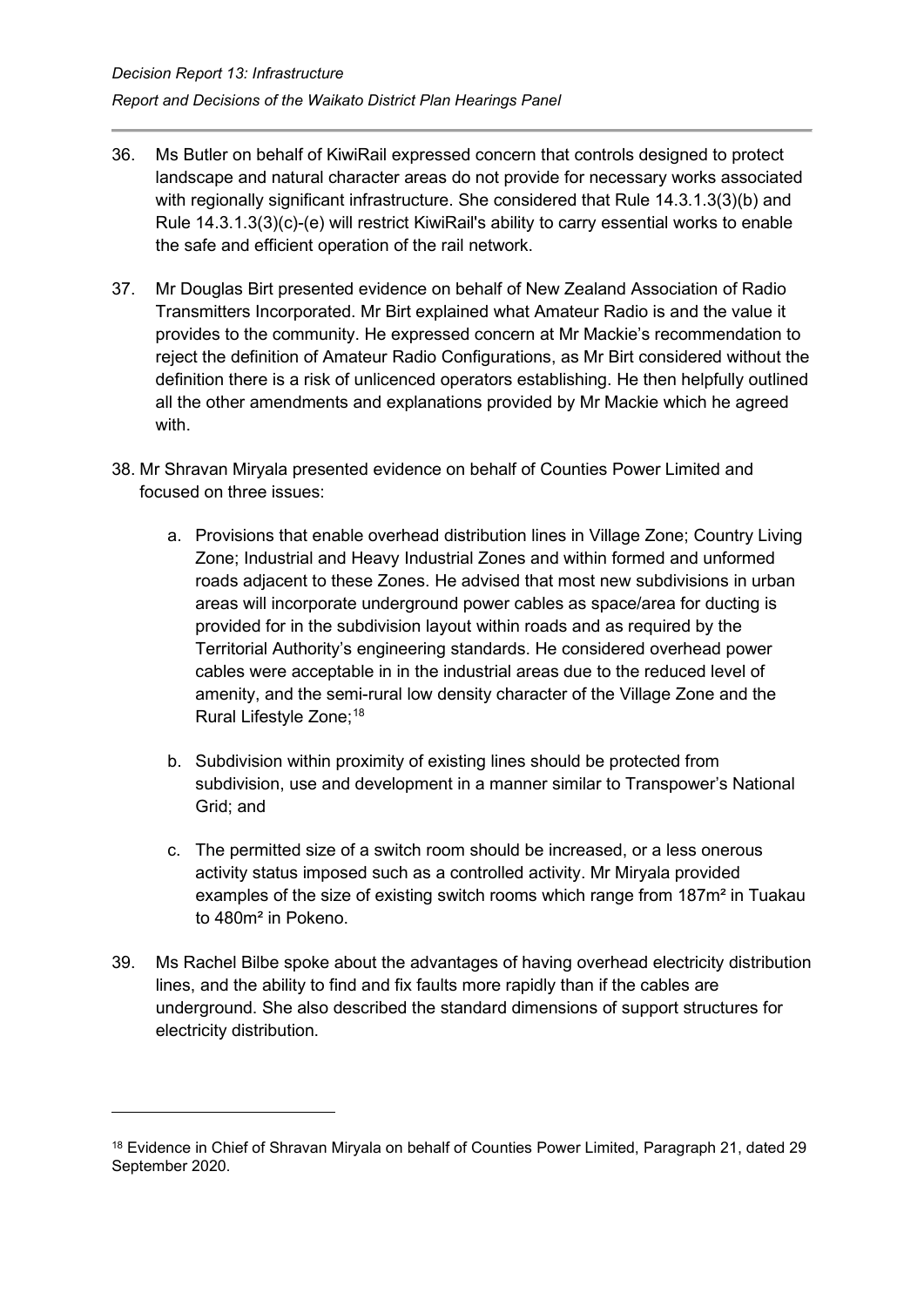- 40. Dr Joan Forret presented legal submissions on behalf of Ian McAlley and expressed concern that the PDP retains references to Te Kauwhata West in Chapter 14. Mr McAlley considered that the Structure Plan should be removed and Te Kauwhata West should now be fully integrated into the general Residential Zone, negating the need for such references in the infrastructure provisions.
- 41. Dr Forret also addressed Policy 6.5.2 and the inclusion of a new clause (ix) that acknowledges the relationship of the long-term goals and advantages of an efficient, effective and integrated land transport network, whilst noting the likelihood of adverse effects on the environment which changes in construction will bring.<sup>[19](#page-19-0)</sup>
- 42. Mr Chris Horne presented evidence on behalf of Chorus New Zealand Limited, Spark New Zealand Trading Limited and Vodafone New Zealand Limited. He considered that the section 42A report recommendations adequately address many of the matters raised in the submissions by these telecommunications companies. Accordingly, Mr Horne's evidence focussed only on three outstanding matters being:
	- a. Service connections to heritage buildings which he said should be a controlled activity. He considered this supports the ongoing, adaptive use of these buildings and contributes to their long-term upkeep, whilst ensuring any service connections are appropriately designed and positioned via a controlled activity resource consent;
	- b. Below ground telecommunications facilities in Identified Areas should have no standards, as once the infrastructure is in place there are no ongoing adverse effects on the values and attributes of Identified Areas. He noted that there are separate rules for earthworks for infrastructure in Identified Areas which would be triggered by the installation of underground infrastructure in Identified Areas; and
	- c. Changes to the description of Rule 14.1.10 P7 and the standards in Rule 14.10.1.5 to provide improved clarity that the rule applies to antennas that are not dish and panel antennas and to make the standards more workable. Mr Horne illustrated that these antennas have limited bulk and visual impact and are only enabled by the rule to the extent they would be attached to other buildings or structures that in themselves would need to be existing, and comply with District Plan rules.<sup>20</sup>

<span id="page-19-0"></span><sup>19</sup> Legal submissions on behalf of Ian McAlley, Paragraphs 28-29, dated 14 October 2020.

<span id="page-19-1"></span><sup>&</sup>lt;sup>20</sup> Summary statement of evidence of Chris Horne on behalf of the telecommunications companies, Paragraph 10, dated 21 October 2020.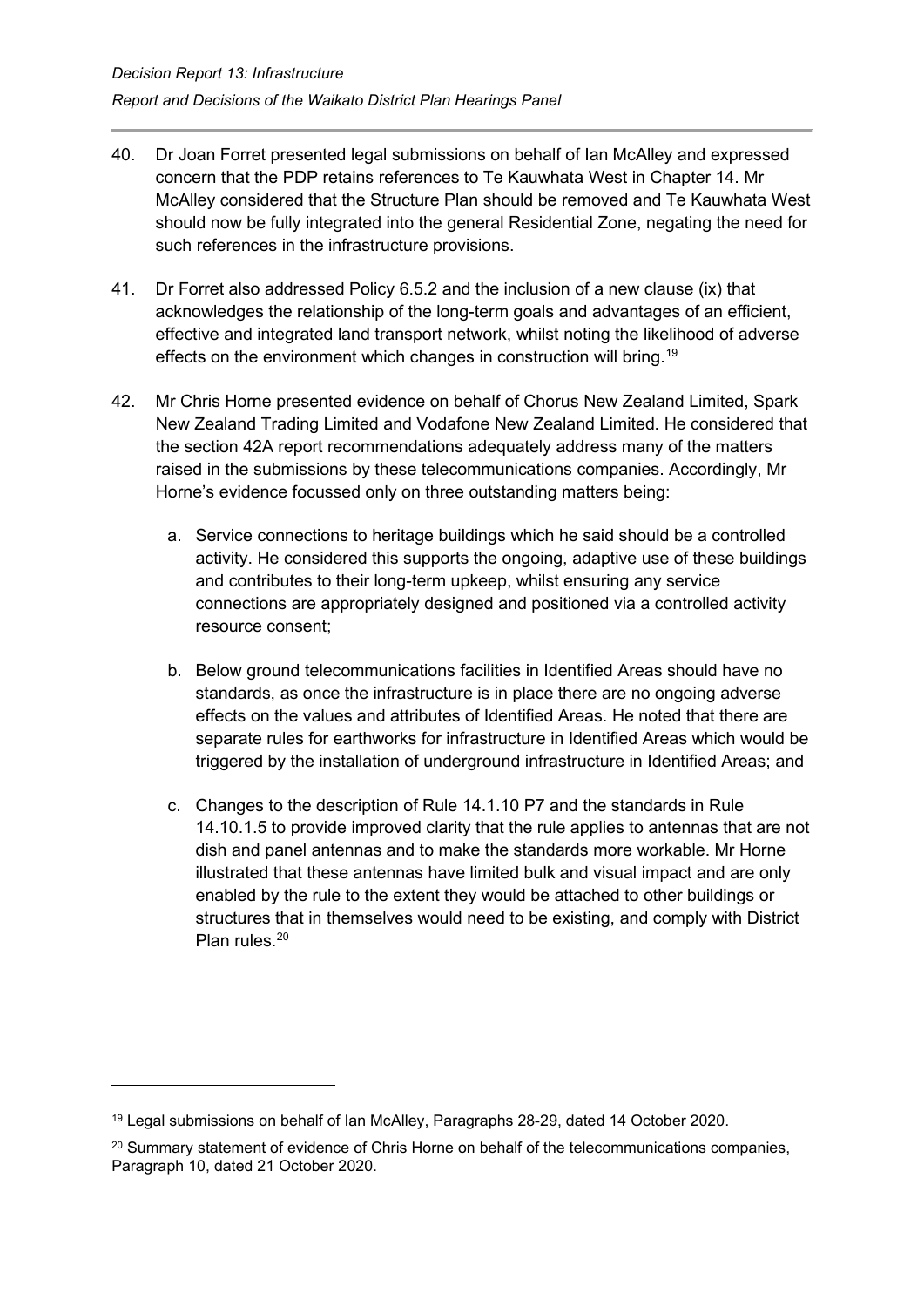- 43. Mr Graeme McCarrison, Mr Andrew Kantor and Mr Colin Clune also presented joint evidence on behalf of the three telecommunications companies. Their evidence addressed three main issues being:
	- a. An explanation of the provision of telecommunication connections for new lot subdivisions and how compliance with the provisions can be achieved. The evidence considered that compliance with Rule 14.3.1 P12 should be via formal confirmation from the relevant telecommunication network operator but not retail telecommunication service providers;
	- b. Support for the inclusion of a controlled activity rule for service connections to the façade or item specifically listed in Schedule 30.1; and
	- c. Outlining the importance of the National Environmental Standards for Telecommunications Facilities 2016 (NES-TF).
- 44. Transpower New Zealand Ltd ("Transpower") was represented by Mr Dougall Campbell, Ms Pauline Whitney and Mr Andrew Renton. Mr Campbell explained that Transpower is responsible for maintaining, upgrading and development of the National Grid as well as the operational requirements and engineering constraints that both dictate and constrain the way it is managed. He summarised the National Policy Statement on Electricity Transmission 2008 (NPS-ET) and the need for the PDP to give effect to that document, in terms of managing the effects of land use and development on the National Grid. He stated that the PDP needs to manage land use, subdivision and earthworks activities around the National Grid.[21](#page-20-0)
- 45. Mr Renton described the National Grid assets in the Waikato District and the typical operation, maintenance and upgrade works required as well as the safety issues and reserve sensitivity effects Transpower needs to manage. He helpfully described the impacts of third-party activities on Transpower's assets and operations. The planning approach adopted by Transpower is to have a National Grid corridor comprising a National Grid Yard and National Grid Subdivision Corridor. Mr Renton explained that the yard and corridor widths are the bare minimum necessary to ensure that Transpower's maintenance, repair, upgrade and operation activities are not compromised. He explained the relationship between the National Grid yard and the New Zealand Electrical Code of Practice for Electrical Safe Distances:2001 (NZECP34:2001) and considered that while NZECP34:2001 may adequately provide for the minimum safe electrical distances for smaller buildings and structures around transmission lines, it does not prevent underbuilds nor does it ensure that the

<span id="page-20-0"></span><sup>21</sup> Summary statement of evidence of Dougall Campbell on behalf of Transpower New Zealand Limited, Paragraph 8, dated 15 October 2020.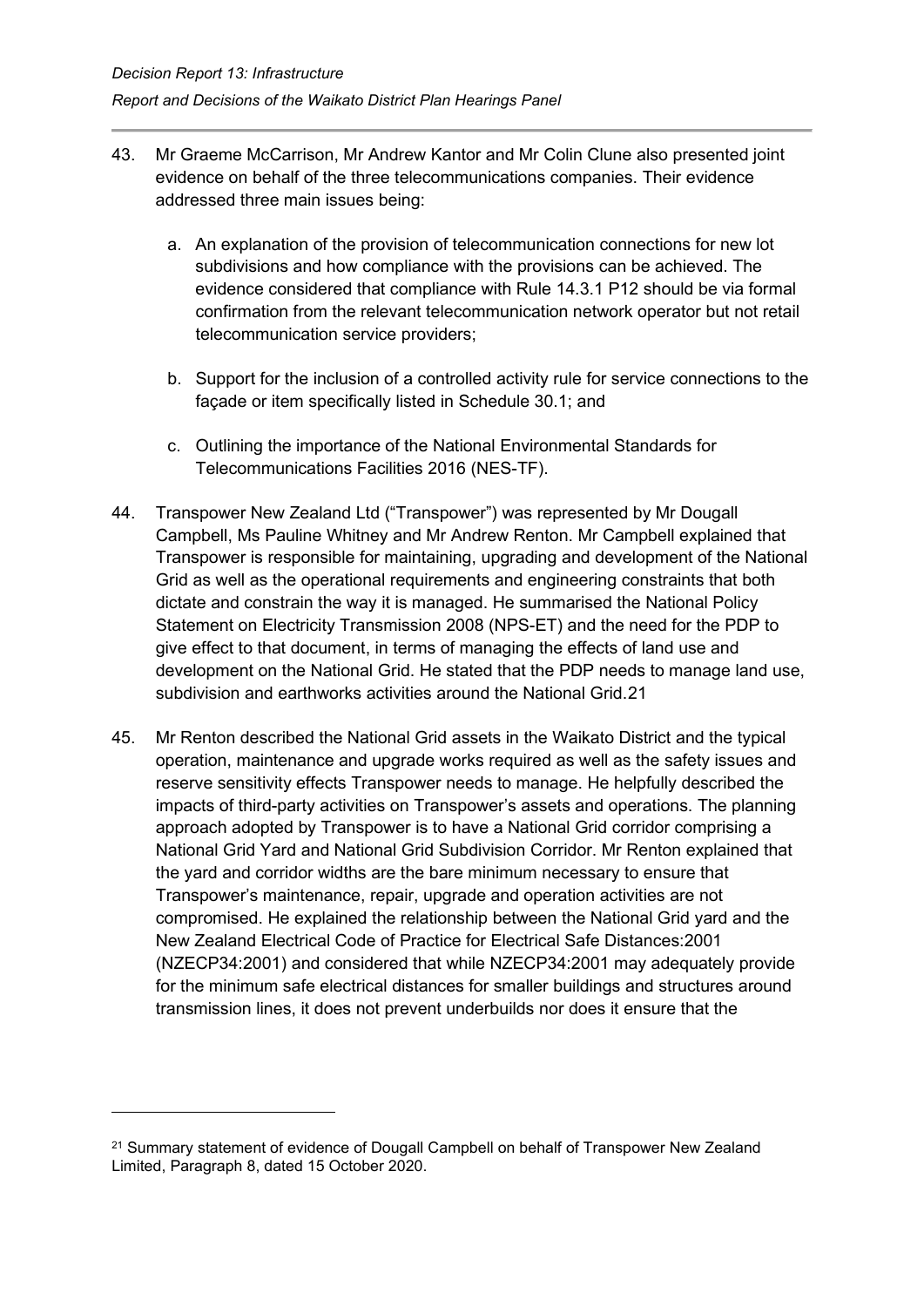operation, maintenance, upgrade and development of the National Grid is not compromised.[22](#page-21-0)

- 46. Ms Whitney's evidence focused on the wording changes she sought to specific provisions including: [23](#page-21-1)
	- a. Policy 6.2.5 National Grid to clarify the application and relationship of the policy to other PDP provisions;
	- b. Activity status for new National Grid substations/switching stations within Identified Areas where a discretionary activity status is supported rather than non-complying;
	- c. National Grid specific Earthworks Rule 14.4.2. RD3 and Rule 14.4.4. NC11 where two minor amendments are sought to clarify the application of and relationship between the rules;
	- d. National Grid Yard Rule 14.4.1.2 P2 to delete the recommended prescriptive list of permitted farming related activities (clause (g)) (on the basis such activities are already permitted under other rules);
	- e. An amendment is also sought to Rule 14.4.4 NC5 and Rule 14.4.4 NC9 to clarify the relationship to the permitted rules and the insertion of a 'catch all' noncomplying rule to capture buildings and structures not included within the permitted rules; and
	- f. Advice Notes for 14.1 Introduction to clarify that Transpower will be considered an affected party should the National Grid corridor rules not be complied with.
- 47. Ms Lynette Wharfe presented evidence on behalf of Horticulture New Zealand and focused on the provisions of concern, being:
	- a. Policy 6.1.2 "Development, operation and maintenance" where she did not support the addition of the words 'the need to access infrastructure';
	- b. Policy 6.1.4 "Infrastructure benefits" where she sought deletion of clause iv) 'Managing adverse effects on the environment' as it is not a 'benefit';
	- c. Objective 6.1.6 and Policy 6.1.7 "Reverse sensitivity" where she was concerned that the provisions are being driven by the need to give effect to the NPS-ET,

<span id="page-21-0"></span><sup>&</sup>lt;sup>22</sup> Summary statement of evidence of Andrew Renton on behalf of Transpower New Zealand Limited, paragraph 10, dated 15 October 2020.

<span id="page-21-1"></span><sup>&</sup>lt;sup>23</sup> Evidence in chief of Pauline Whitney on behalf of Transpower New Zealand Limited, paragraph 13, dated 29 September 2020.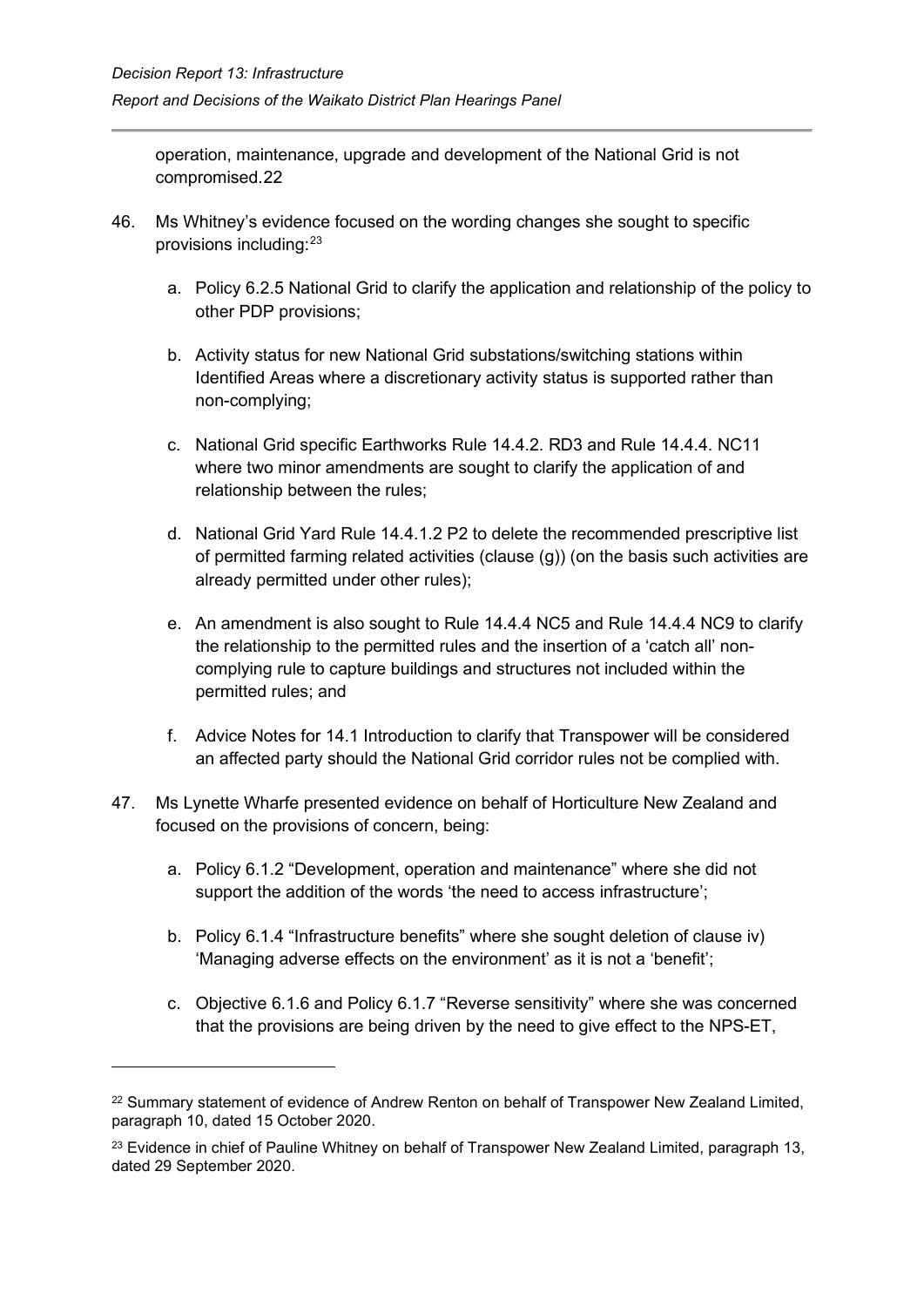whereas Policy 6.2.6 applies specifically to reverse sensitivity and the National Grid, essentially resulting in duplication. She also expressed concern about the words "protected" and "avoid" in those provisions;

- d. Policy 6.1.12 "Co-location of compatible facilities" where she supported a minor change to include specific reference to reverse sensitivity;
- e. Policy 6.1.17 "Regionally significant infrastructure" where she supported the addition of a specific policy for regionally significant infrastructure but was concerned with the section 42A recommended wording;
- f. She opposed reference to the gas network being added to the National Grid provisions;
- g. Objective 6.2.1 "National Grid" where she sought amendments to ensure consistency with the NPS-ET;
- h. Policy 6.2.5 "Environmental effects" where she sought amendments to avoid, remedy or mitigate adverse effects on areas other than overlays which reflect section 6 of the RMA;
- i. Policy 6.2.6 "Reverse sensitivity" where amendments were sought to better articulate the management of reverse sensitivity near the National Grid;
- j. National Grid rules in section 14.4 to ensure that there is consistency with NZECP34:2001 where appropriate; and
- k. Definition of minor upgrading to acknowledge an increase in voltage.
- 48. Mr Mark Arbuthnot presented evidence on behalf of Ports of Auckland and addressed amendments to Rule 14.12.1.4 P4 to reinstate the permitted traffic generation thresholds of the Operative District Plan as they relate to the Horotiu Industrial Park. He opposed the evidence from Mr Wood on behalf of Waka Kotahi which had the effect of significantly reducing the permitted activity traffic generation "thresholds" of Rule 14.12.1.4 P4 in relation to the Horotiu Industrial Park. He expressed concern that Mr Wood had not considered the effect of the proposed rule on the ongoing development of the Horotiu Industrial Park as a strategic industrial node and how a requirement to prepare an ITA could be incorporated into the existing rule framework of the PDP.[24](#page-22-0) As the rule deems one heavy vehicle to be equivalent to three cars, he considered Waka Kotahi's approach will have the effect of reducing the permitted traffic generation of the Horotiu Industrial Park by one third.

<span id="page-22-0"></span><sup>&</sup>lt;sup>24</sup> Summary statement of evidence of Mark Arbuthnot for Ports of Auckland Limited, Paragraph 2.5, dated 15 October 2020.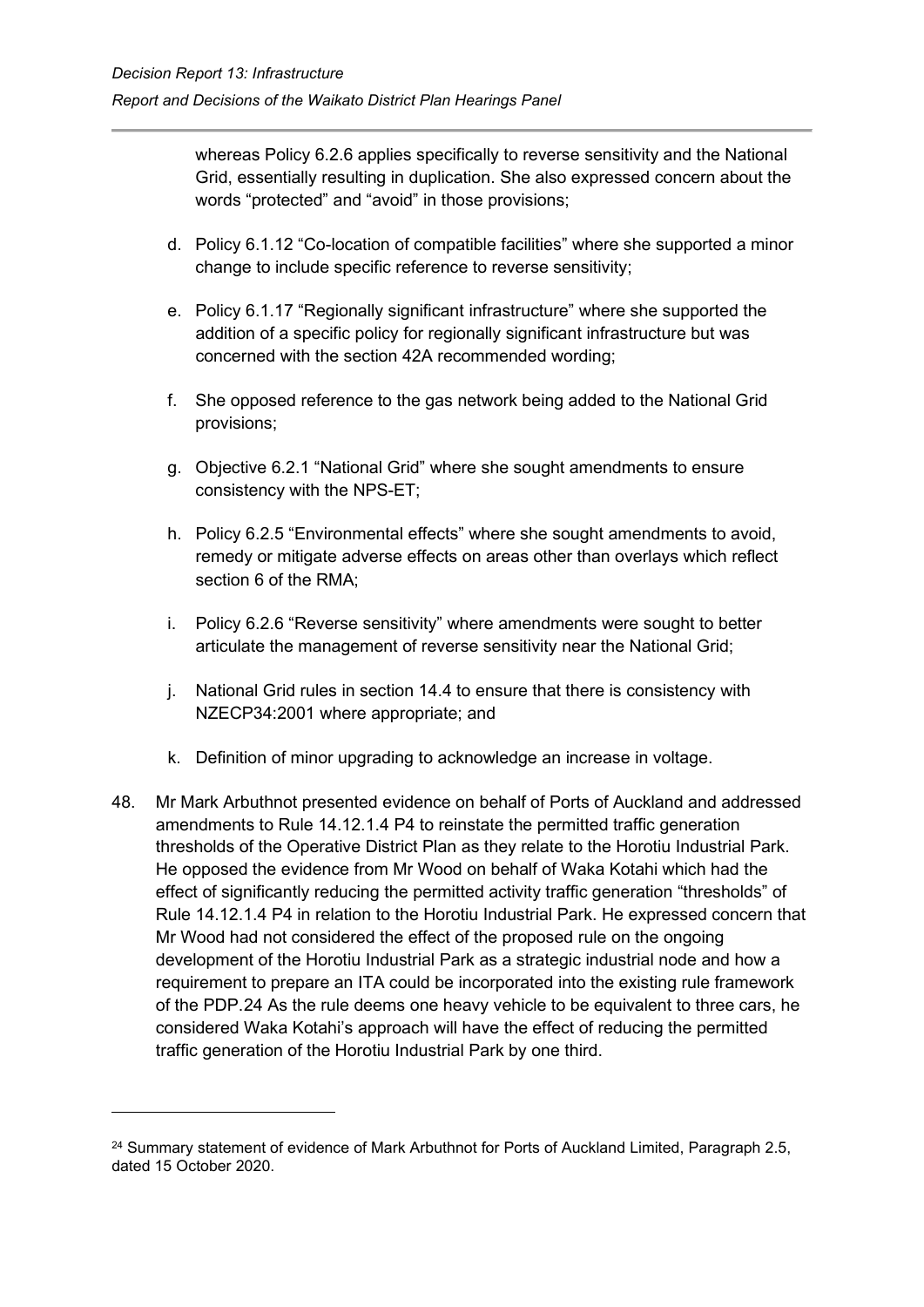- 49. Kāinga Ora was represented by Mr Douglas Allan, Dr Alex Devine, Mr Brendan Liggett, Mr Phil Stickney, Mr Matt Lindenberg and Mr Jon Styles.
- 50. Mr Allan outlined the three matters which concern Kāinga Ora, being:
	- a. The National Grid Subdivision Corridor;
	- b. Noise and vibration generated by state highways; and
	- c. Noise and vibration generated by the trunk railway network.
- 51. He explained that in each case the key issue is whether and to what extent owners of land adjacent to those networks should be constrained in their activities or be expected to mitigate potential adverse effects generated by the infrastructure.<sup>[25](#page-23-0)</sup> He advised that Kāinga Ora opposes the extent and nature of controls proposed with respect to all three categories of infrastructure networks.
- 52. Mr Lindenberg focused on the National Grid Corridor which controls subdivision in close proximity to the National Grid. He considered that the spatial extent of the National Grid Subdivision Corridor should better reflect the actual spatial extent of the effects which may be generated. He considered that a more fulsome assessment of the costs and broader impacts of imposing the PDP National Grid Overlay package of provisions is required to be undertaken, particularly in relation to urban land.[26](#page-23-1)
- 53. In addition to addressing the corridor around state highways and rail, Mr Stickney also addressed changes to Table 14.12.5.7 and Table 14.12.5.14., which regulate minimum parking standards and accessway and road corridor widths. He observed that the NPS-UD requires the removal of minimum parking standards. In relation to accessways, he considered that Table 14.12.5.14 should be amended so that where more than eight lots are created, a narrower legal width of 16 metres should be enabled instead of the standard 20-metre width in the Village and Residential Zones. Alternatively, the trigger point for the number of allotments could be adjusted upwards to enable to greater number to be serviced without a 20-metre road being required.
- 54. Although Mr Gary Schofield did not attend the hearing, he filed evidence on behalf of Powerco. He addressed the following provisions:
	- a. The definition of minor infrastructure structure and sought the inclusion of transformers, regulator stations and pumping stations;

<span id="page-23-0"></span><sup>25</sup> Legal submissions on behalf of Kainga Ora, Paragraph 1.4, dated 15 October 2020.

<span id="page-23-1"></span><sup>26</sup> Summary statement of evidence of Matt Lindenberg on behalf of Kainga Ora, Paragraph 4.1, dated 15 October 2020.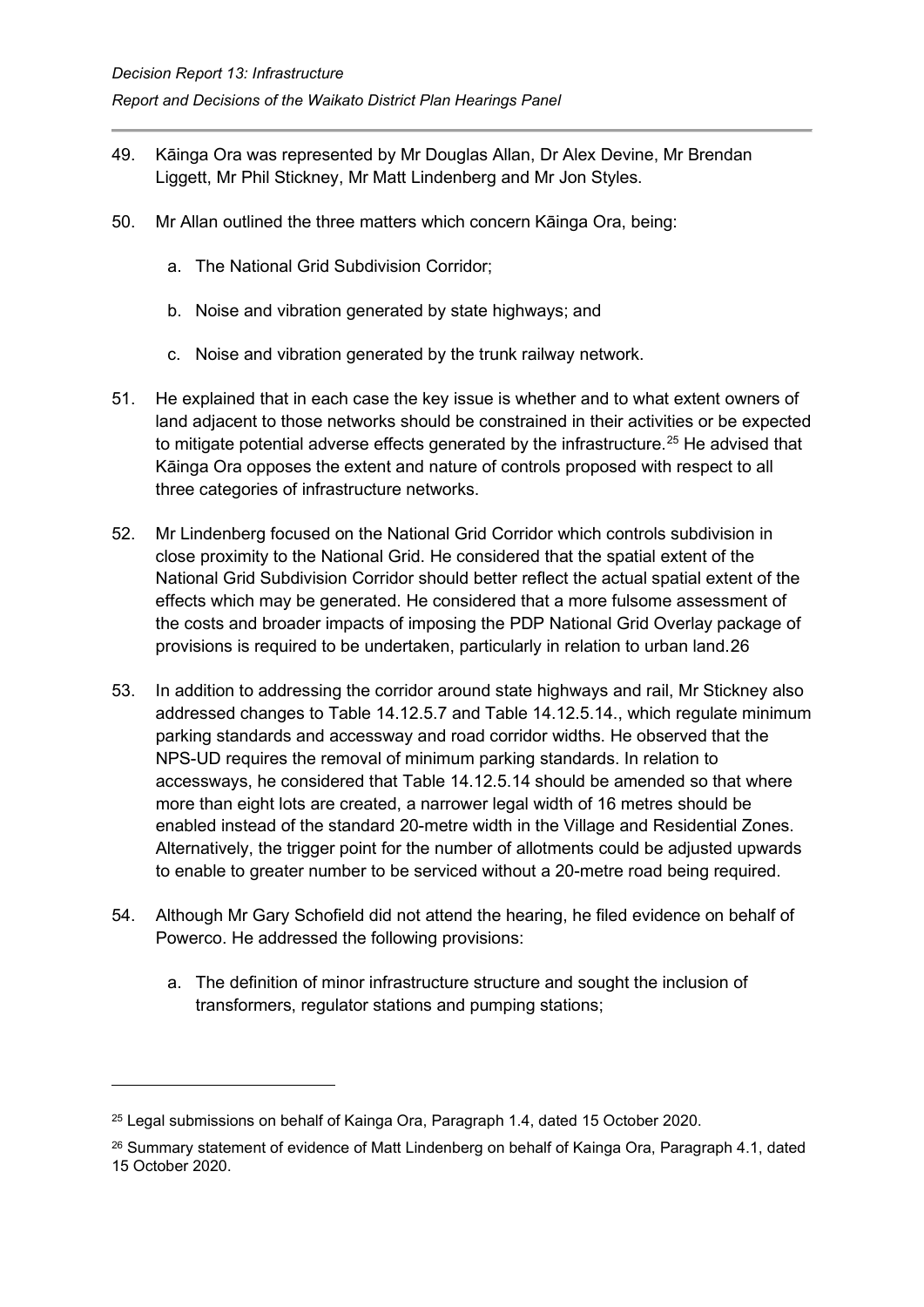- b. Inclusion of support structures for the distribution of electricity as a permitted activity in Rule 14.2.1 P1, and exemption of the height in relation to boundary rules for support poles associated with service connections
- c. Amendments to Rule 14.3.1 P5 for works to be undertaken by a "works arborist";
- d. Inclusion of the requirement for compliance with NZCEP34:2001 in Rule 14.5.1.3 P5;
- e. Including additional matters of discretion in Rule 14.5.2 RD2 addressing safety;
- f. Inclusion of "regionally significant infrastructure" in Objective 6.1.6; and
- g. Amendments to Policy 6.1.9 to recognise that network utilities cannot always be located to avoid all adverse effects on communities, and focussing on avoiding significant adverse effects as well as what is reasonably practicable to achieve in Policy 6.1.9.
- 55. Ms Christine Foster filed evidence on behalf of Meridian Energy Limited and addressed the following provisions where she disagreed with Mr Mackie's section 42A report recommendations:
	- a. Definition of "infrastructure" to include large scale wind farms and clarity as to whether the word "facilities" in that definition would include wind farms;
	- b. Definition of "minor upgrading" to include all ancillary structures of a wind farm;
	- c. Include reference to having particular regard to the benefits of use and development of renewable energy in Policy 6.1.4, given section 7 (j) of the RMA;
	- d. Amend Policy 6.1.7 to give effect to Policy D of the National Policy Statement for Renewable Electricity Generation to manage activities to avoid reverse sensitivity effects on existing and consented renewable electricity generation facilities;
	- e. Increase the distance for relocation and height of +50% in Rule 14.3.1.1 (1) (a), (b) and (c): Minor Upgrading Thresholds;
	- f. Increase the permitted height for Rules 14.6.1.2, 14.8.1.1 (a) (ii) and 14.8.1.2 (a) Provision for Wind Investigation Structures to enable measurements to be made at a similar height to that occupied by wind farm structures (e.g., 80 metres);
	- g. To acknowledge widely accepted NZS6808:2010 as the appropriate methodology for assessing wind turbine noise, in Rule 14.6.3 (a) D1: Discretionary Activity Provision for Large-Scale Wind Farms;
	- h. Improve clarity in Rule 14.6.4 NC1 and Rule NC2; and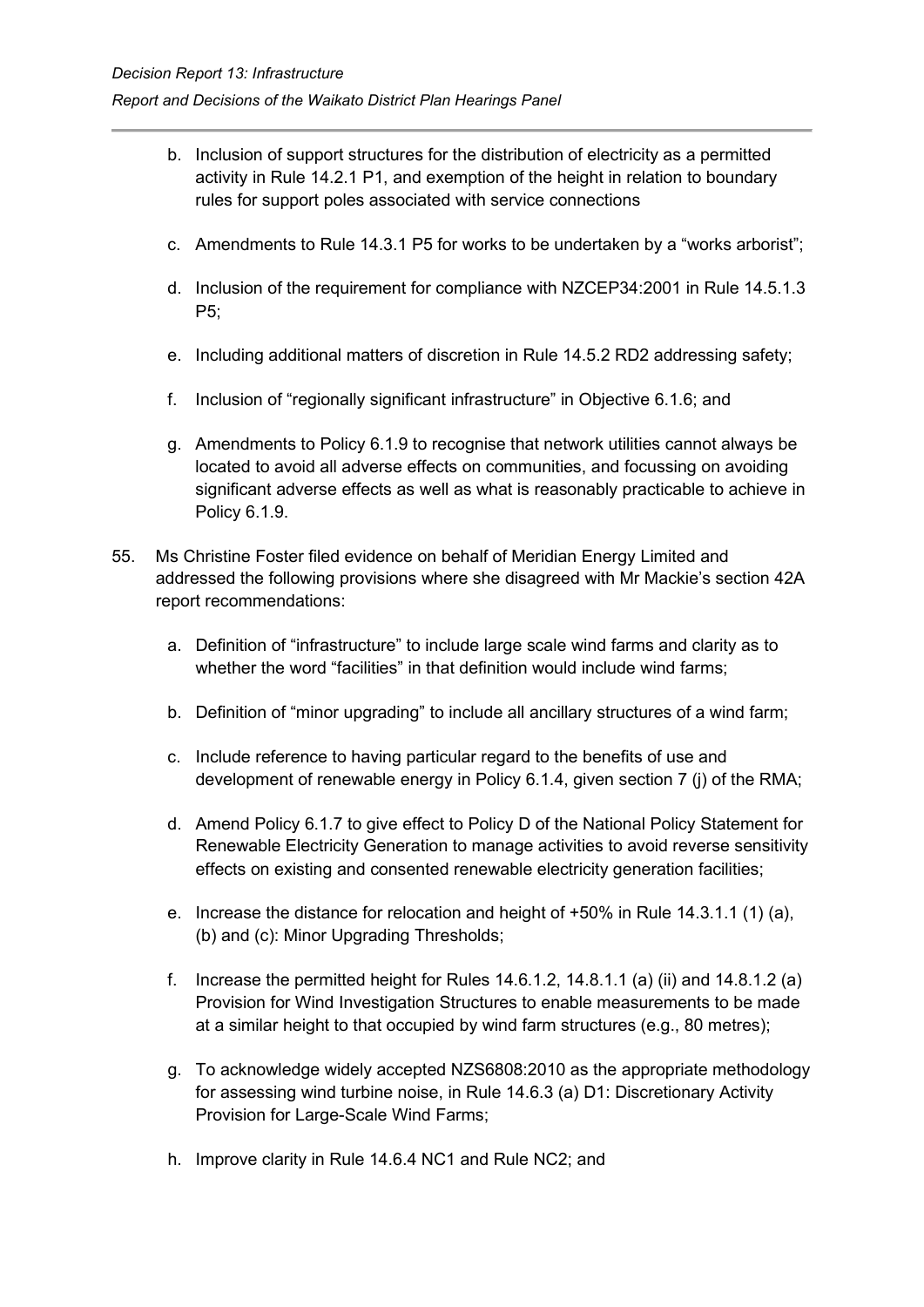- i. Meteorological facilities that do not meet the permitted standards should cascade to restricted discretionary rather than discretionary activity status.
- 56. Sir William Birch filed evidence on behalf of Annie Chen opposing some of the section 42A report recommendations. Sir William did not support the replacement of "discourage" with "avoid" in Policy 6.4.4, particularly given recent case law on the impact of avoid provisions and that it represents an absolute policy position. He outlined an alternative approach whereby Policy 6.4.4 contains a qualifier as to the scale of effects that should be avoided, such as "significant", or "manage" is used instead. He helpfully provided examples of policies from other plans.
- 57. Ms Carolyn McAlley filed evidence on behalf Heritage New Zealand Pouhere Taonga ("Heritage NZPT") and expressed support for Mr Mackie's recommended amendments to Policy 6.1.10 and Policy 6.2.5 (a) (v) (although she did not support the inclusion of the words "where practicable"). She considered these policies provide a clearer expectation of the outcomes expected in relation to the finite section 6 resources and better supports the non-complying status of some of the activities.
- 58. Ms Hilary Walker filed evidence on behalf of Federated Farmers of New Zealand and expressed general support for the recommended changes by Mr Mackie in his section 42A report, except for the parameters used for upgrading in the National Environmental Standard for Electricity Transmission, which Ms Walker preferred instead of those recommended by Mr Mackie[.27](#page-25-0) Ms Walker also clarified that the submission from Federated Farmers on Policy 6.1.11(a) was to limit undergrounding of new infrastructure to residential and urban areas.
- 59. Ms Alec Duncan filed evidence on behalf of the Ministry of Education which focused on carparking for educational facilities. She noted that the NPS-UD requires deletion of car park requirements from district plans and supported deleting the carparking table and related objectives and policies now rather than in a later plan change. Ms Duncan also addressed traffic movement rates for education facilities.
- 60. Ms Duncan also filed evidence on behalf of Fire and Emergency New Zealand and expressed support for the recommendations made by Mr Mackie:
	- a. To retain policy 6.4.3 and replace the word "supply" with "management";
	- b. Largely retain Policy 6.5.2 i as drafted;
	- c. Amend Rule 14.12.1.1 Vehicle access for all activities to ensure sufficient access for firefighting purposes;

<span id="page-25-0"></span><sup>&</sup>lt;sup>27</sup> Evidence in chief of Hilary Walker on behalf of Federated Farmers of New Zealand, Paragraph 10, dated 28 September 2020.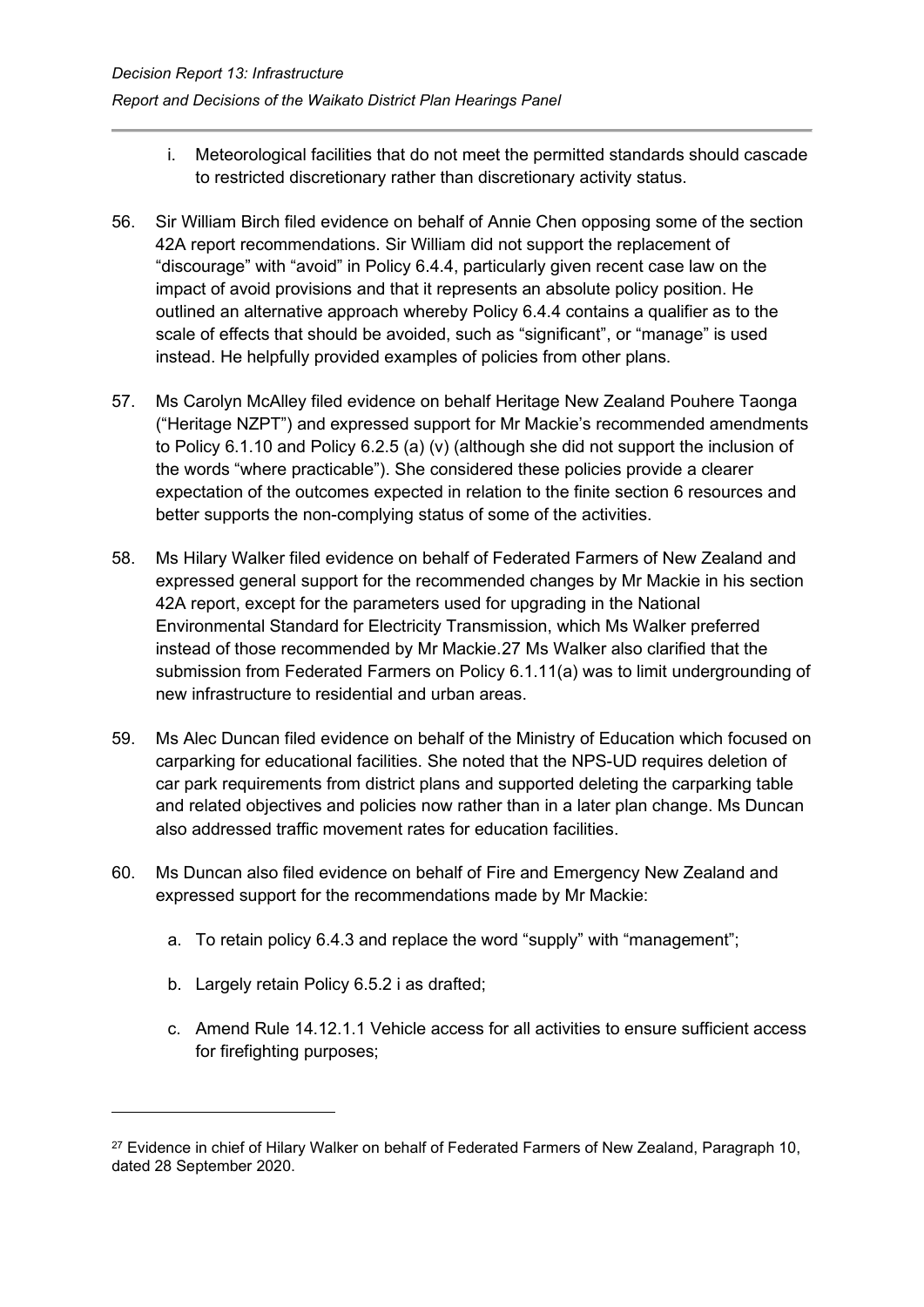- d. Include access clearance requirements for firefighting purposes as a matter of discretion in Rule 14.12.2; and
- e. Amend Tables 14.12.5.14 and 14.12.5.15 to provide clarity and certainty ensuring that accesses are appropriately designed to facilitate access to sites by fire appliances.
- 61. Ms Duncan did not support Mr Mackie's recommended amendments to Rule 14.3.1.8 which excluded the requirement to have an adequate supply of water and access to water supplies for firefighting purposes in the Rural and Country Living Zone. Ms Duncan considered that despite not having reticulated water supplies in these zones, there are a range of possible solutions to ensure a firefighting water supply in such circumstances.

## *Sensitive land uses in close proximity to state highways and rail corridors*

- 62. Mr Mike Wood on behalf of Waka Kotahi sought new rules for managing sensitive activities adjacent to existing or planned state highways, including modifications to existing sensitive activities. His new rules are intended to be in addition to the notified "no build" setbacks within the PDP. In essence, Mr Woods sought amendments to require new or altered buildings within 100 metres of a state highway that contain noise sensitive activities to comply with specified standards for noise and vibration.
- 63. Dr Stephen Chiles considered that due to the nature of their operations, KiwiRail and Waka Kotahi are unable to internalise all noise and vibration effects associated with their activities. He considered that adverse effects on new and altered buildings containing sensitive activities can be avoided and managed through well understood controls in district plans. He considered it is critical that the PDP includes appropriate land use controls to manage the location of sensitive activities near road and rail corridors, to protect these users from adverse effects and in turn to manage potential reverse sensitivity effects on KiwiRail and Waka Kotahi. Given the well accepted health effects of noise and vibration from roads, he considered it is illogical and inconsistent from the perspective of protecting human health for the PDP to contain land use controls for sensitive activities near a range of other sources but to largely omit controls near road and rail networks. He supported:
	- a. An "effects" area of 100 metres from the state highway carriageway or railway for noise sensitive activities, and an "effects" area of 40 metres from the state highway carriageway, and 60 metres from the railway, for vibration sensitive activities; and
	- b. Noise and vibration standards for new or altered buildings containing sensitive activities within the relevant "effects" areas.
- 64. Ms Pam Butler presented evidence on this matter on behalf of KiwiRail and referenced KiwiRail's noise complaints database as showing a correlation between urban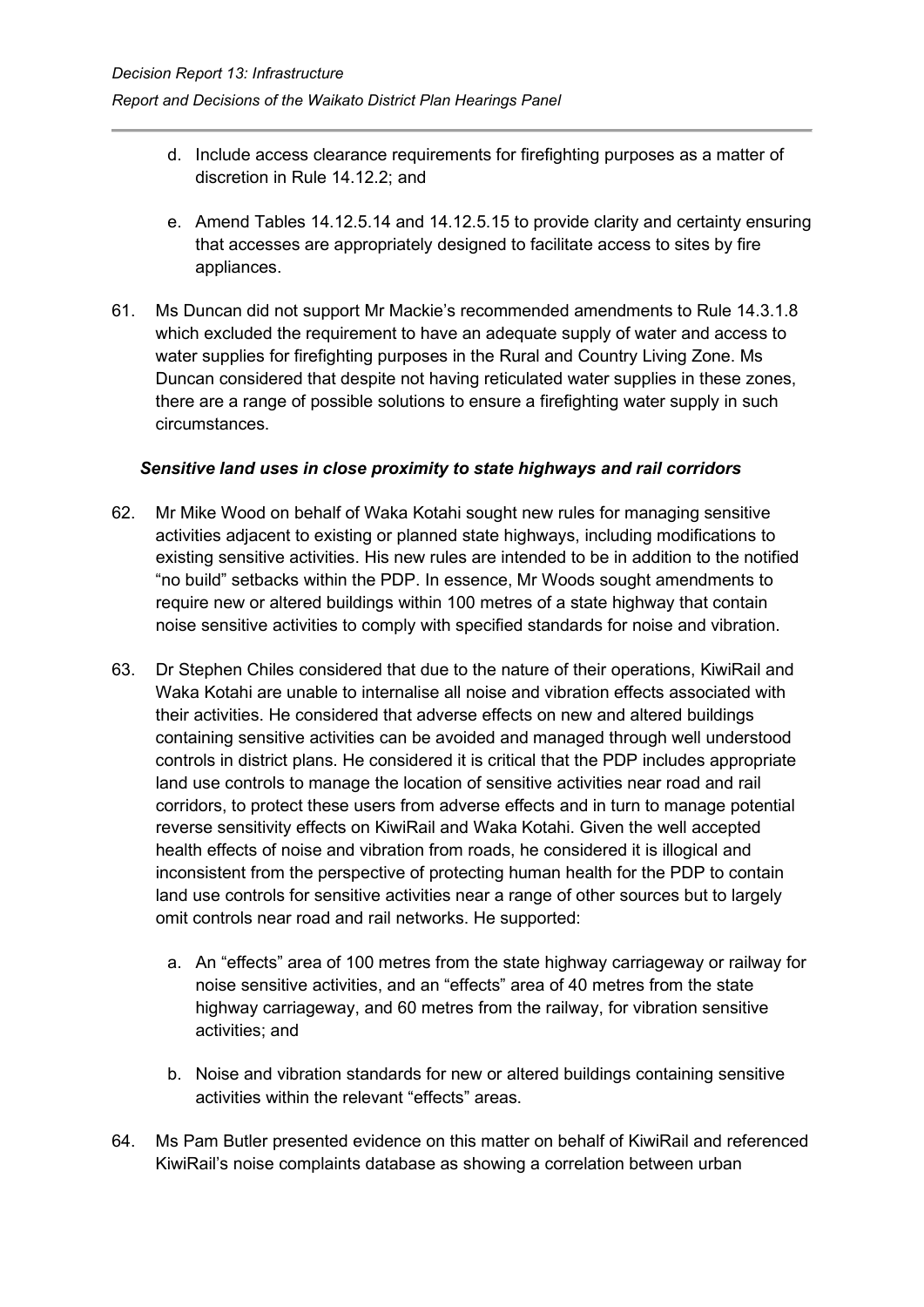development near the rail corridor and the number of noise complaints received.<sup>[28](#page-27-0)</sup> Ms Butler considered that requiring new buildings or alterations to existing buildings for a sensitive land use within 100 metres of the railway corridor boundary to be mitigated against the effects of rail noise and vibration would strike the appropriate balance between the onus on existing lawful emitters to manage their effects and the onus on new sensitive activities to protect themselves against such effects. [29](#page-27-1)

- 65. Mr Nick Grala appeared on behalf of Cindy and Tony Young and Parkmere Farms and explained his concerns with the submission made by Waka Kotahi. He expressed concern at the restrictions that would be imposed by the introduction of a Noise Sensitive Overlay applying to:
	- a. The construction of all buildings for a sensitive land use within 100 metres of a state highway carriageway or legal boundary of a railway corridor;
	- b. The alteration of all buildings for a sensitive land use within 100 metres of a state highway carriageway or legal boundary of a railway corridor; and
	- c. All subdivision having to locate building platforms further than 100 metres from a state highway carriageway or legal boundary of a railway corridor (irrespective of intended use).
- 66. He observed that the PDP already contains large setback requirements for sensitive activities in relation to a state highway in various rules within the different zones.[30](#page-27-2)
- 67. Mr Grala stated that hearing panels in both Auckland and Whangarei have rejected similar Noise Sensitive Overlay rule frameworks in their District Plans and outlined the reasons for those decisions. He expressed concern at the absence of a robust s32AA evaluation to support the request for a Noise Sensitive Overlay, and in particular, the absence of calculations showing the number of properties that would be affected throughout the district and costs for both existing dwellings and new builds.
- 68. Mr Grala considered that Waka Kotahi and KiwiRail's approach transfers the obligation (and cost) of managing noise to the landowners and community rather than the manager of the infrastructure generating the noise.<sup>[31](#page-27-3)</sup> He expressed concern that both KiwiRail and Waka Kotahi cite reverse sensitivity as the justification for the rules they

<span id="page-27-0"></span><sup>&</sup>lt;sup>28</sup> Summary statement of evidence of Pam Butler on behalf of KiwiRail, paragraph 2.2, dated 15 October 2020.

<span id="page-27-1"></span> $29$  Summary statement of evidence of Pam Butler on behalf of KiwiRail, Paragraph 2.3, dated 15 October 2020.

<span id="page-27-2"></span><sup>&</sup>lt;sup>30</sup> Summary statement of evidence of Nicholas Grala on behalf of Cindy and Tony Young and Parkmere Farms, Paragraph 3, dated 15 October 2020.

<span id="page-27-3"></span><sup>&</sup>lt;sup>31</sup> Summary of Nicholas Grala on behalf of Cindy and Tony Young and Parkmere Farms, Paragraph 13, dated 15 October 2020.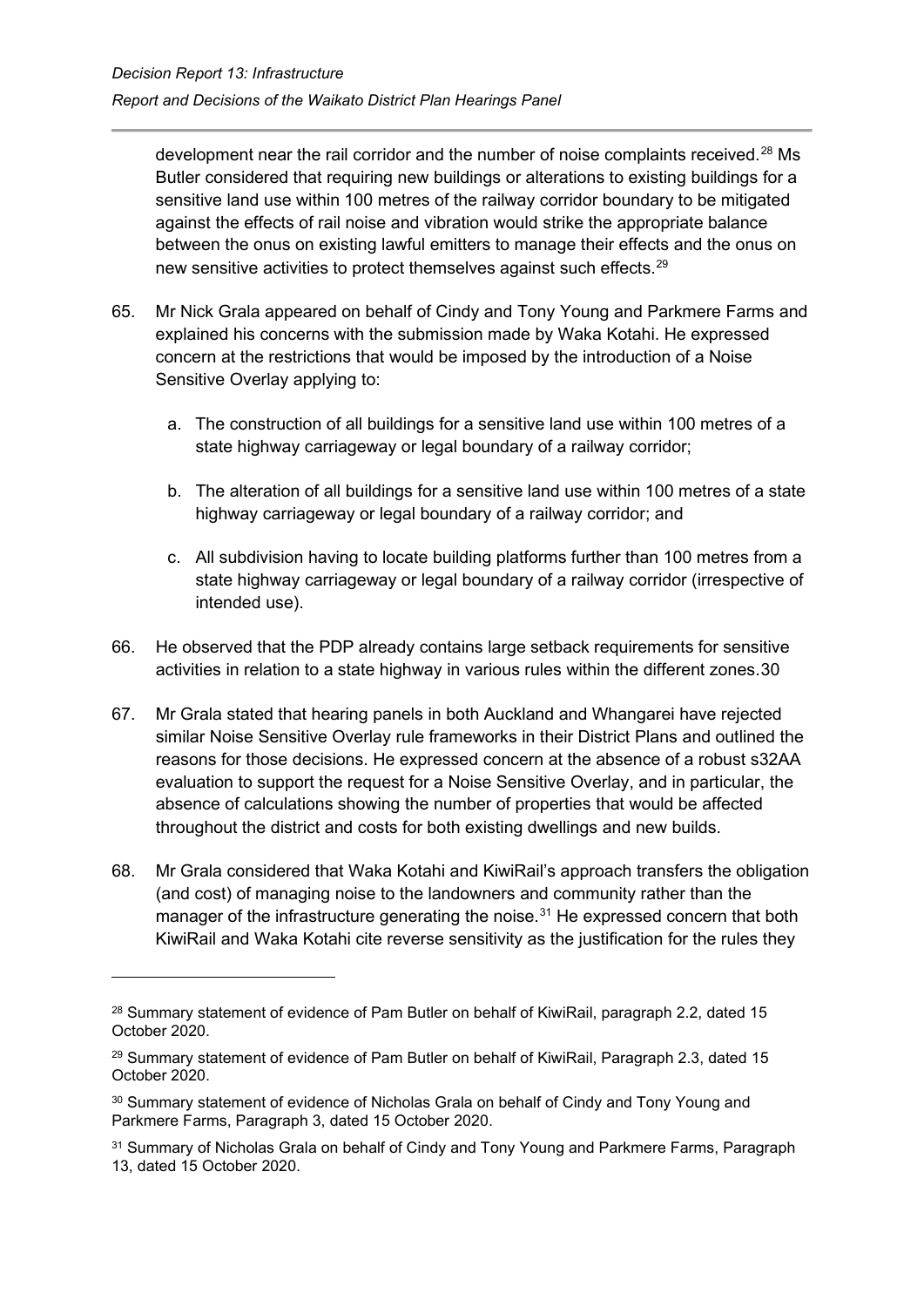propose. However, Mr Grala also observed that no evidence has been provided by Waka Kotahi or KiwiRail to demonstrate that reverse sensitivity issues are manifesting within the Waikato District. He provided a useful example of how the rule would apply to alterations to an existing dwelling, which, regardless of the scale or nature of those alterations, would be required to be designed and constructed with acoustic insulation. He considered that the potential for reverse sensitivity effects simply does not exist in situations where the sensitive land uses are lawfully established in their current locations prior to the establishment of the adjoining transport infrastructure.<sup>[32](#page-28-1)</sup>

- 69. Mr Phil Stickney presented evidence on behalf of Kāinga Ora and opposed the relief sought by KiwiRail and Waka Kotahi as he considered that including acoustic and vibration controls for a distance of 100 metres each side of the outer boundary of a state highway or rail designation was an inappropriate and unjustified planning response. He considered that the analysis does not signal that there is indeed a significant reverse sensitivity effect that is manifesting itself through the curtailing of road or rail movements, nor that the particular noise environment within the Waikato District justifies their introduction. He opposed the inclusion of outdoor noise controls in terms of their practicalities (being onerous and unduly complicated) and costs for the landowner.[33](#page-28-2)
- 70. Mr Jon Styles presented acoustic evidence on behalf of Kāinga Ora and considered that the management of the issue requires an integrated approach where the noise and vibration generators are required to mitigate their effects at the source and as far as is practicable. Any controls in the receiving environment should deal with the effects that cannot be internalised following the adoption of the best practicable option. He addressed noise and vibration generated by both state highways and rail by drawing on examples and measurements, then concluded that the controls are unnecessary and inappropriate.

## <span id="page-28-0"></span>**4 Panel Decisions**

71. We note that 1316 primary submission points were received on the Infrastructure and Energy provisions and these were considered in a comprehensive section 42A report, rebuttal and closing statement prepared by Mr Mackie who recommended a number of changes. This is a substantive section of the PDP, so we have structured our decision into sections which largely reflect the structure of Chapter 14 with a separate section for the objectives and policies in Chapter 6. Given the sheer volume of submissions, we do not attempt to address every submission point individually and instead focus on them thematically by reference to the key changes sought by submitters.

<span id="page-28-1"></span><sup>32</sup> Summary of Nicholas Grala on behalf of Cindy and Tony Young and Parkmere Farms, Paragraph 16, dated 15 October 2020.

<span id="page-28-2"></span><sup>33</sup> Summary statement of evidence of Phil Stickney on behalf of Kainga Ora, Paragraph 3.3-3.4, dated 15 October 2020.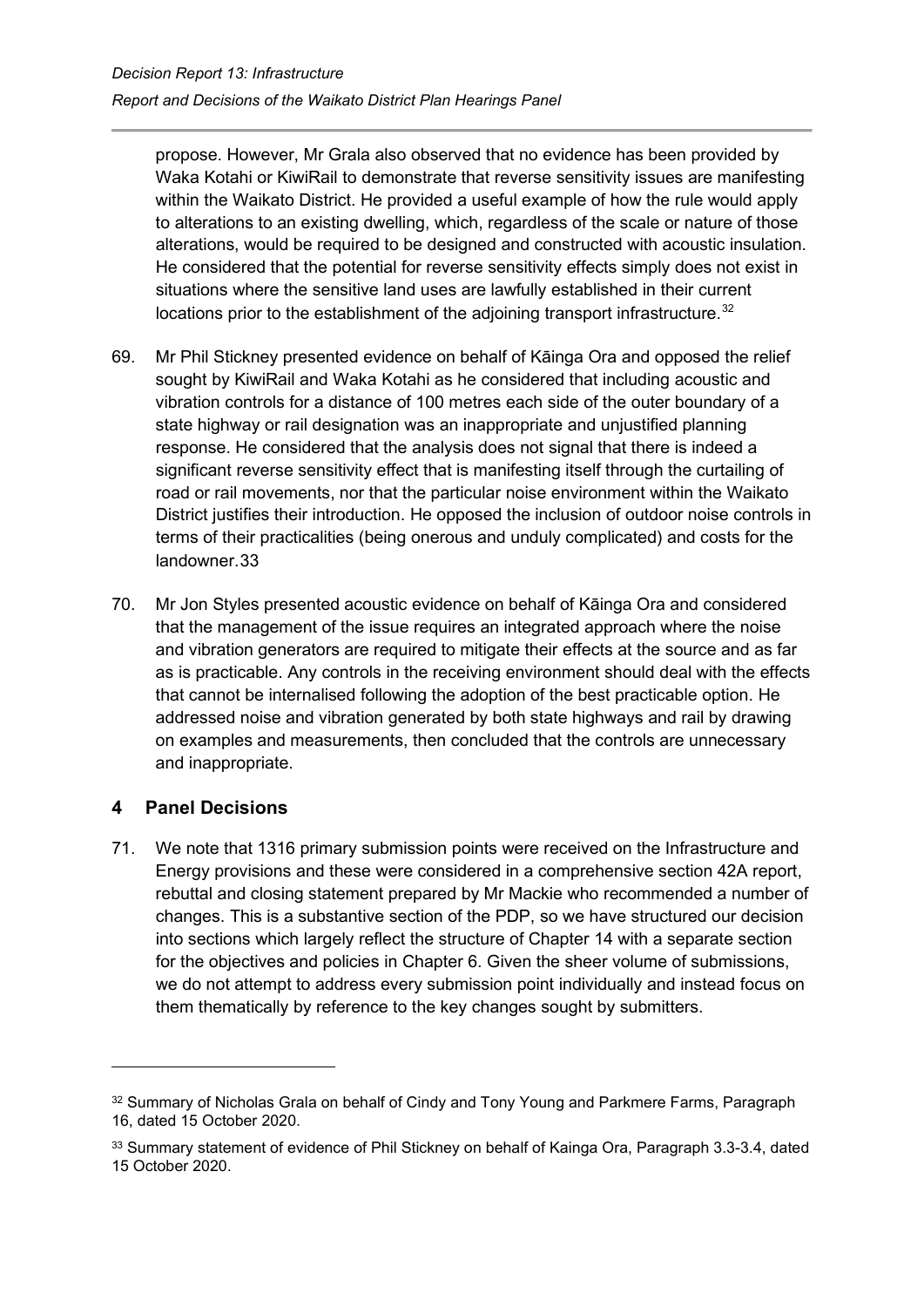#### <span id="page-29-0"></span>**4.1 Overall approach to infrastructure**

- 72. The key overarching general themes emerging from broad submissions applicable to infrastructure and energy relate to:
	- a. Better integration between zone and infrastructure provisions;
	- b. Energy efficiency;
	- c. Definitions; and
	- d. Mapping of potential sites for infrastructure and energy-related facilities.
- 73. While a number of submitters sought amendments to the infrastructure provisions to better integrate them with land use planning, we are satisfied that integration is already embedded in the objectives and policies in Section 4.7 Urban Environment and Section 6.4 Infrastructure, Subdivision and Development. The rules in Chapter 14 also ensure that subdivision and development is appropriately serviced. We do not consider that any specific amendments are required in the infrastructure provisions to address these submission points.
- 74. Similarly, a number of submitters sought that the PDP actively enables energy efficiency initiatives and the implementation of solar power. We consider that the PDP already addresses this by virtue of the objectives and policies in Section 6.3 and the rules in section 14.6.1. We consider this approach gives effect to the NPS-REG and the relevant RPS provisions, such that no specific initiatives are required.
- 75. Definitions were the focus of a number of submissions, and we have outlined our findings on each as follows:
	- a. Minor infrastructure structure while submitters sought to include specific structures in this definition, we have not made any changes to avoid an extensive list of structures that may be read as being all-inclusive. Some of the concerns are addressed by the height and area standards in the rule for minor infrastructure structures.
	- b. Minor upgrading of existing infrastructure we have not made any amendments to this definition as we do not consider it is appropriate to limit increases in voltage to existing lines as sought by Horticulture New Zealand nor include ancillary activities as sought by Meridian Energy.
	- c. National Grid terms we note that the definitions for National Grid Yard and National Grid Corridor were unfortunately transposed in the PDP and have corrected this. We have largely adopted the submission of Transpower and consider that the amendments provide additional clarity.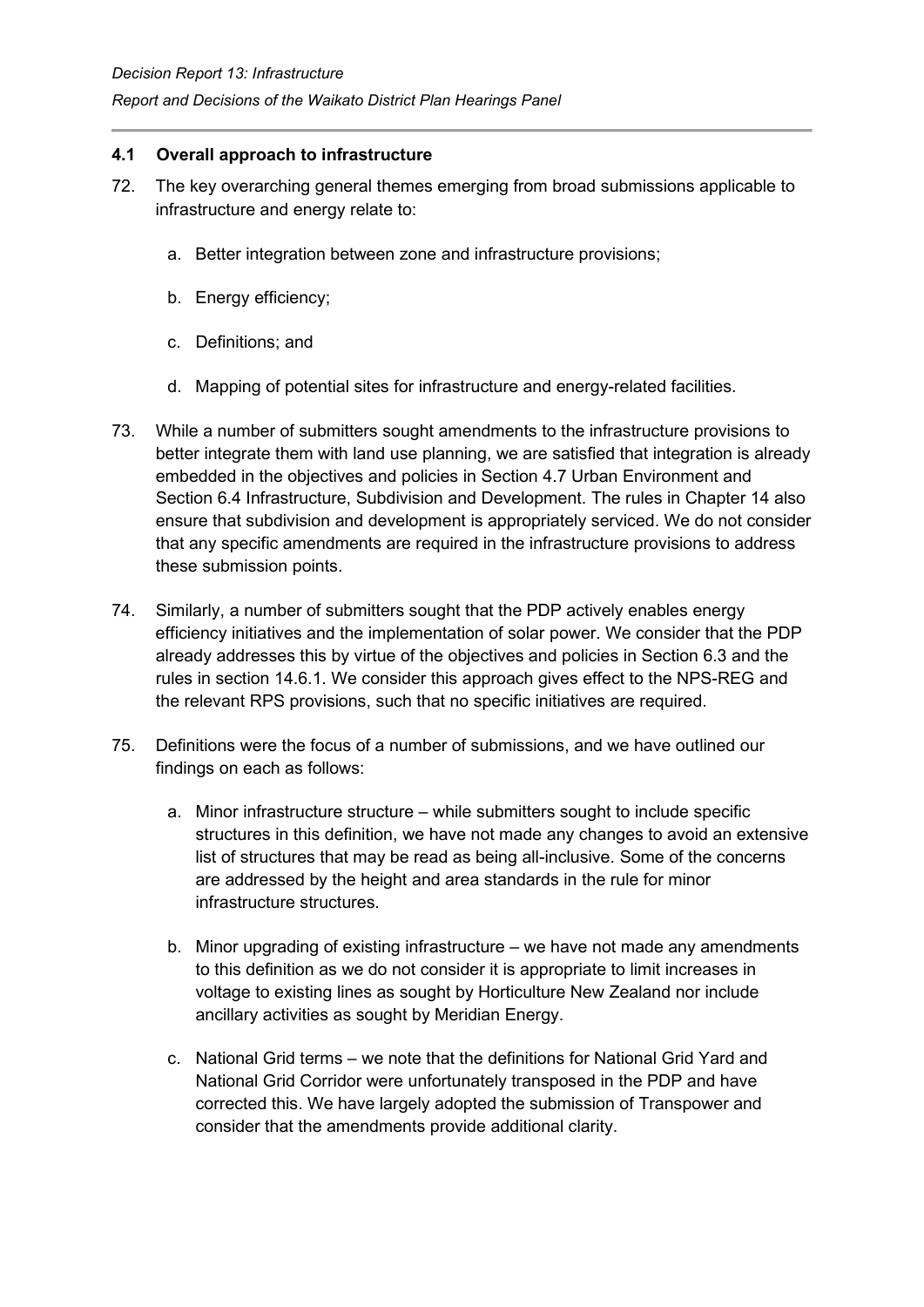- d. Infrastructure we have not made any changes to this definition to avoid inconsistency with the RMA definition.
- e. Regionally Significant Infrastructure we have added a definition for this term, for the reasons set out in Decision Report 5: Strategic Directions.
- f. Road network activities we consider it appropriate to recognise that wastewater and water supply management structures are routinely located in the road corridor, and that rail activities are to be treated in the same way as road network activities where they are located within the road corridor.
- g. Design speed a new definition is inserted to provide clarity regarding the tables in Chapter 14.12.
- h. Energy corridor we agree that amendments are appropriate to clarify that it provides for activities associated with the Huntly power station.
- i. Land transport network we agree that inclusion of this definition will appropriately recognise the whole transport system and the functions that road, rail, cycling and walking facilities have.
- j. Limited access road we agree that amending the definition will better describe their legal status.
- 76. We have not made any other changes to definitions as we consider they are either not necessary or are addressed by other provisions in the PDP (e.g., height and area). We have set out the amendments to the Definitions in Decision Report: 30 Definitions.
- 77. A number of submission points relating to a variety of discrete issues were addressed in section 19 of Mr Mackie's section 42A report. We agree with his analysis and have not made any changes to the provisions as a result.

## <span id="page-30-0"></span>**4.2 Infrastructure in Identified Areas**

- 78. This matter was the focus of a number of submitters. Many sought a more enabling approach to significant infrastructure in Identified Areas, while others, such as Tainui o Tainui and Heritage NZPT, sought protection of the Identified Areas.
- 79. Mr Scrafton's evidence on behalf of Watercare Services Ltd (Watercare) drew to our attention that around 20 percent of the Waikato District is included within the Identified Areas. Mr Scrafton observed that this includes areas next to rivers, lakes, and water storage lakes where their water and wastewater assets are already located, and where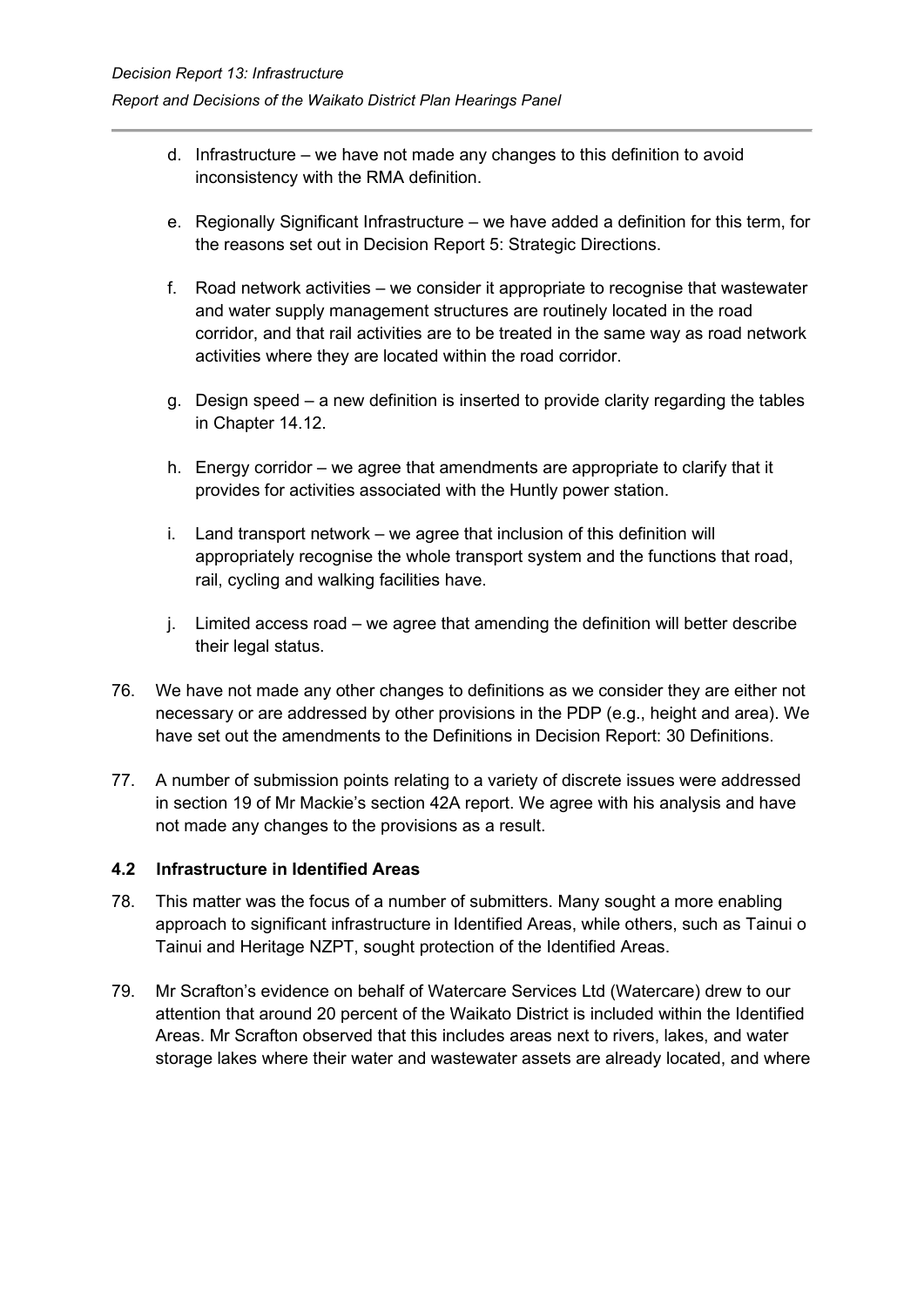there may be a functional or operational need to locate further water and wastewater assets in the future. [34](#page-31-1)

- 80. We agree that the management of key infrastructure within Identified Areas needs to be carefully managed as the infrastructure is often needed to provide for the health and safety of the community and there can be operational constraints as to where the infrastructure can be located. This obviously needs to be balanced against the requirements of section 6 of the RMA and policy directives in the relevant national policy statements and the RPS. Overall, we agree with Mr Scrafton that there needs to be explicit recognition of the operational and functional needs of infrastructure, particularly for regionally significant infrastructure, and have included a new clause (b) in Policy 6.1.10.
- 81. Turning to the activity status for water treatment plants and aboveground reservoirs in Identified Areas, we agree with Mr Scrafton and Mr Bangma that a discretionary activity status is more appropriate than non-complying. With the interpretation of the rules, these activities are informed by objectives and policies which primarily serve to protect the values of the Identified Areas but recognise the operational and functional needs of infrastructure. We consider this approach is the most appropriate way to achieve the objectives in Chapter 3, 6, and 7 of the PDP.

## <span id="page-31-0"></span>**4.3 Objectives and Policies**

- 82. All of the objectives and policies relating to infrastructure are contained in Chapter 6 Infrastructure and Energy. In our consideration of the submissions on the objectives and policies we have been cognisant of the policy directions set out in the RPS, New Zealand Coastal Policy Statement, NPS-ET, NPS-REG and NPS-UD. We have also had regard to the relevant provisions of the Waikato-Tainui Environmental Plan and Maniapoto Environmental Management Plan.
- 83. We have addressed every submission in our deliberations. However, where we have rejected a submission that sought amendments to the objectives or policies, we have not necessarily addressed them individually, but record here that they have been rejected for one or more of the following reasons:
	- a. It is not the most appropriate way to achieve the purpose of the Act (in the case of objectives);
	- b. It is not the most appropriate way to achieve the objectives (in the case of policies); or

<span id="page-31-1"></span><sup>&</sup>lt;sup>34</sup> Evidence in Chief of Chris Scrafton on behalf of Watercare Services Ltd, Paragraph 4.3, dated 29 September 2020.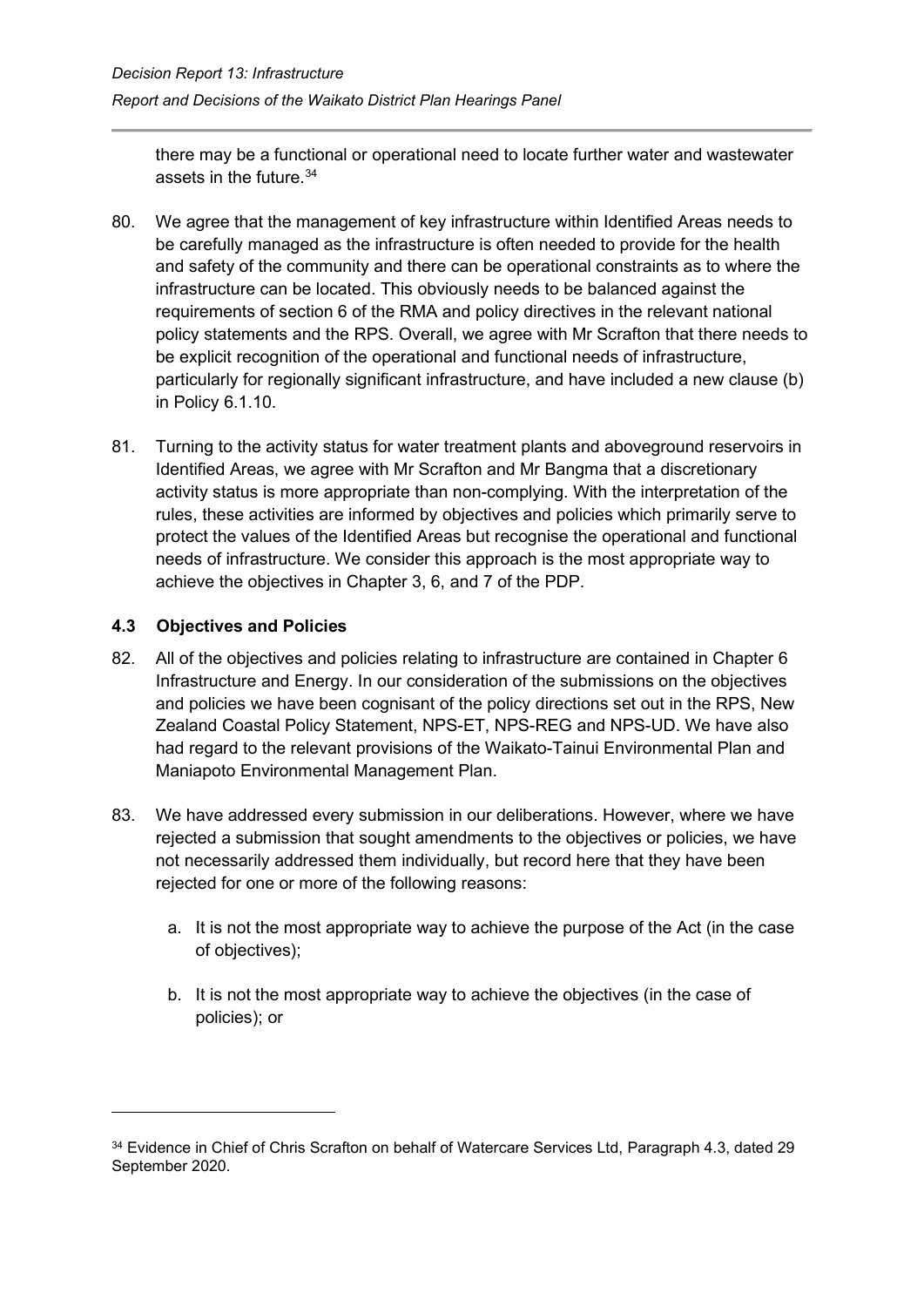c. It does not give effect to the relevant national policy statements and/or RPS.

#### *General submissions*

- 84. Powerco sought inclusion of a statement to the effect that the underlying zone and overlay objectives and policies do not apply to infrastructure activities unless specifically referred to within the Infrastructure chapter. Given that we have restructured the PDP completely to implement the National Planning Standards, we consider that inclusion of such a statement would be helpful to clarify that the objectives and policies in the zone chapters do not apply. The objectives and policies relating to District Wide Matters (e.g., Historical Heritage, Ecosystems and Indigenous Biodiversity) will be relevant where infrastructure is located within those overlays, and we consider that a statement alerting users to this would be useful.
- 85. On behalf of WRC, Ms Foley sought the inclusion of a policy framework to support new rules enabling the ongoing maintenance, repair, replacement and upgrade of flood and drainage scheme infrastructure and waterway protection. We agree that it is appropriate to recognise the importance of flood management infrastructure and have amended Objective 6.4.6 and Policy 6.4.7 accordingly. In accordance with s32AA of the RMA, after considering the options for managing this issue, we consider that the objective is the most appropriate for achieving the purpose of the Act, and the policy is the most appropriate to achieve the objective.
- 86. Counties Manukau Police sought recognition of Crime Prevention Through Environmental Design (CPTED) in the objectives and policies. We have generally rejected this request, as infrastructure providers including road controlling authorities are aware of the need for CPTED principles to be applied to the design and construction, maintenance and operation of the land transport network, including road design, structures, lighting, signage and vegetation management. It seems to us that should a consent be required for discretionary or non-complying infrastructure, it would be difficult to assess whether the infrastructure conformed with the guidelines. Where infrastructure is in remote rural locations (for example) the CPTED principles are somewhat irrelevant.

## *Section 6.1 General infrastructure*

87. Genesis Energy Ltd sought inclusion of a policy recognising the benefits from the development and use of regionally significant infrastructure. We note this term is not used in the PDP, although it is defined in the RPS. We are mindful of RPS Objective 3.12 Built Environment, Policies 6.1 and 6.6. We agree with Mr Mackie in his section 42A report that there should be a policy for regionally significant infrastructure. We have inserted a new policy 6.1.17 Regionally Significant Infrastructure and consider this is the most effective and efficient way to achieve Objective 6.1.1 as well as the various provisions in the RPS relating to regionally significant infrastructure. In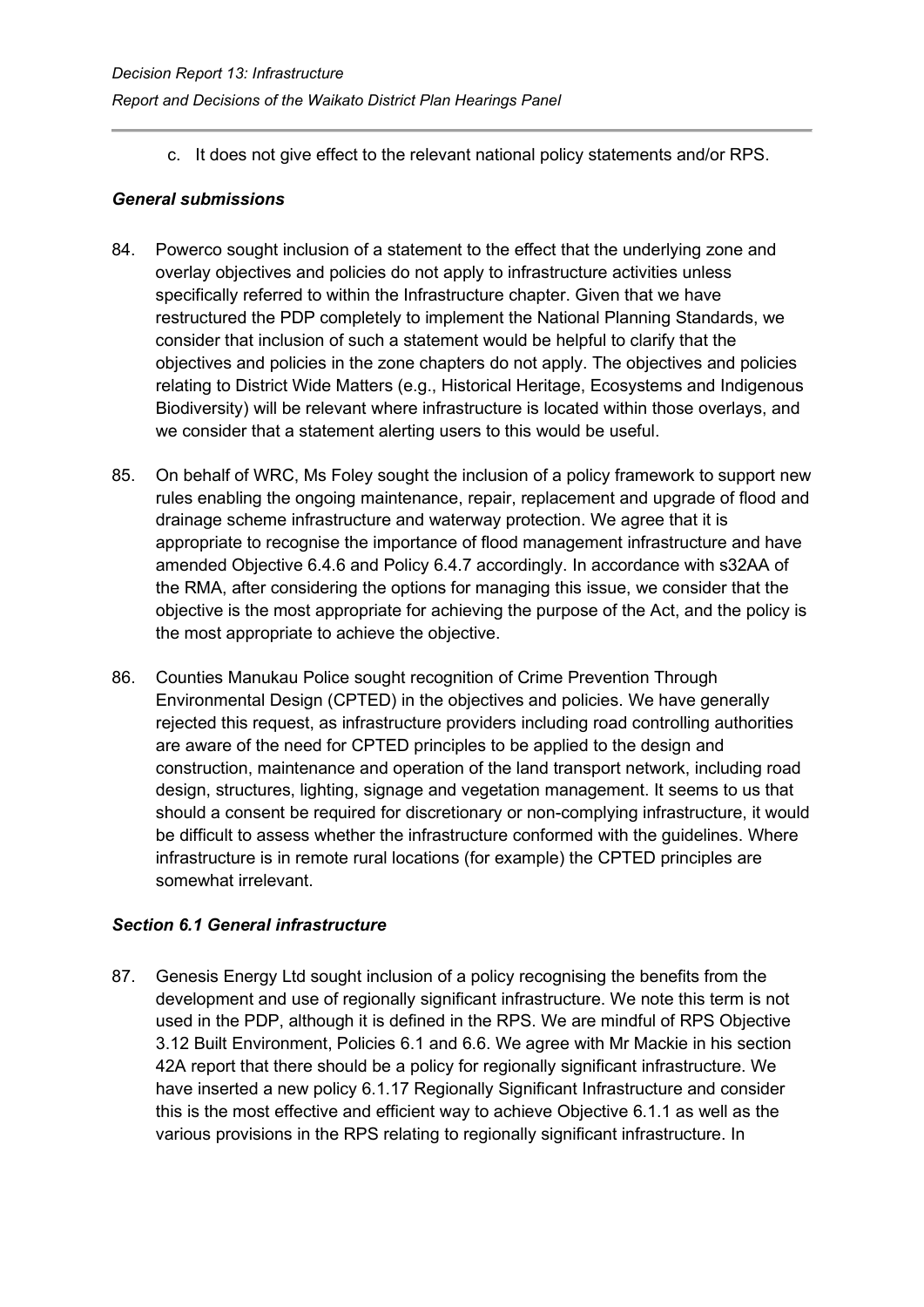addition, we have added an objective in Strategic Directions which recognises the important of regionally significant infrastructure.

- 88. Turning to Objective 6.1.1, we have included reference to "upgrading" and "enhancing" infrastructure. We consider that changing "benefit" to "enhance" will encourage improvement rather than maintaining the status quo, and that there are wider benefits of infrastructure within and beyond the district. We have also deleted reference to "district" at the end of the objective as we consider that this unnecessarily constrains consideration of the benefits associated with infrastructure. We consider upgrading is a necessary part of maintaining an infrastructure network and that this better reflects the language used in the RPS. We consider the amended objective is more appropriate than the notified version in achieving the purpose of the Act.
- 89. Objective 6.1.1 is achieved by a suite of policies. There were a number of submissions on those policies and we make the following changes for the reasons outlined:
	- a. Policy 6.1.2 Development, operation and maintenance we agree with First Gas that achieving access to infrastructure is a critical component of maintaining it, although the policy cannot impinge on landowner rights to control access across their land.
	- b. Policy 6.1.3 Technological advances we have made a number of changes to this policy to broaden its application to infrastructure, networks and services. We agree with the telecommunications operators that the policy should enable technological advances that increase resilience, safety or reliability, and promote environmentally sustainable outcomes. We consider these amendments better recognise the scope of new technologies as well as their benefits.
	- c. Policy 6.1.4 Infrastructure benefits we have largely retained this policy intact with the addition of a clause that addressed the benefits of renewable energy. We consider this is necessary to ensure the PDP gives effect to the NPS-REG and reflects s7(j) of the RMA.
	- d. Policy 6.1.5 Natural hazards and climate change we agree with the amendments sought to the start of the policy by Federated Farmers and consider these amendments will result in a more meaningful policy.
- 90. Objective 6.1.6 is focused on reverse sensitivity and is achieved by Policy 6.1.7. We have amended the title of Objective 6.1.6 to make it clearer that it is focussed on the adverse effects on infrastructure rather than reverse sensitivity effects. We have deleted references to the National Grid as the definition of "infrastructure" already includes the National Grid. In any case, the National Grid has its own suite of objectives and policies. We have broadened reference to "efficient operation" to better reflect the different aspects of operating an infrastructure network. We have made similar amendments to Policy 6.1.7. We are aware of the concerns of Ms Wharfe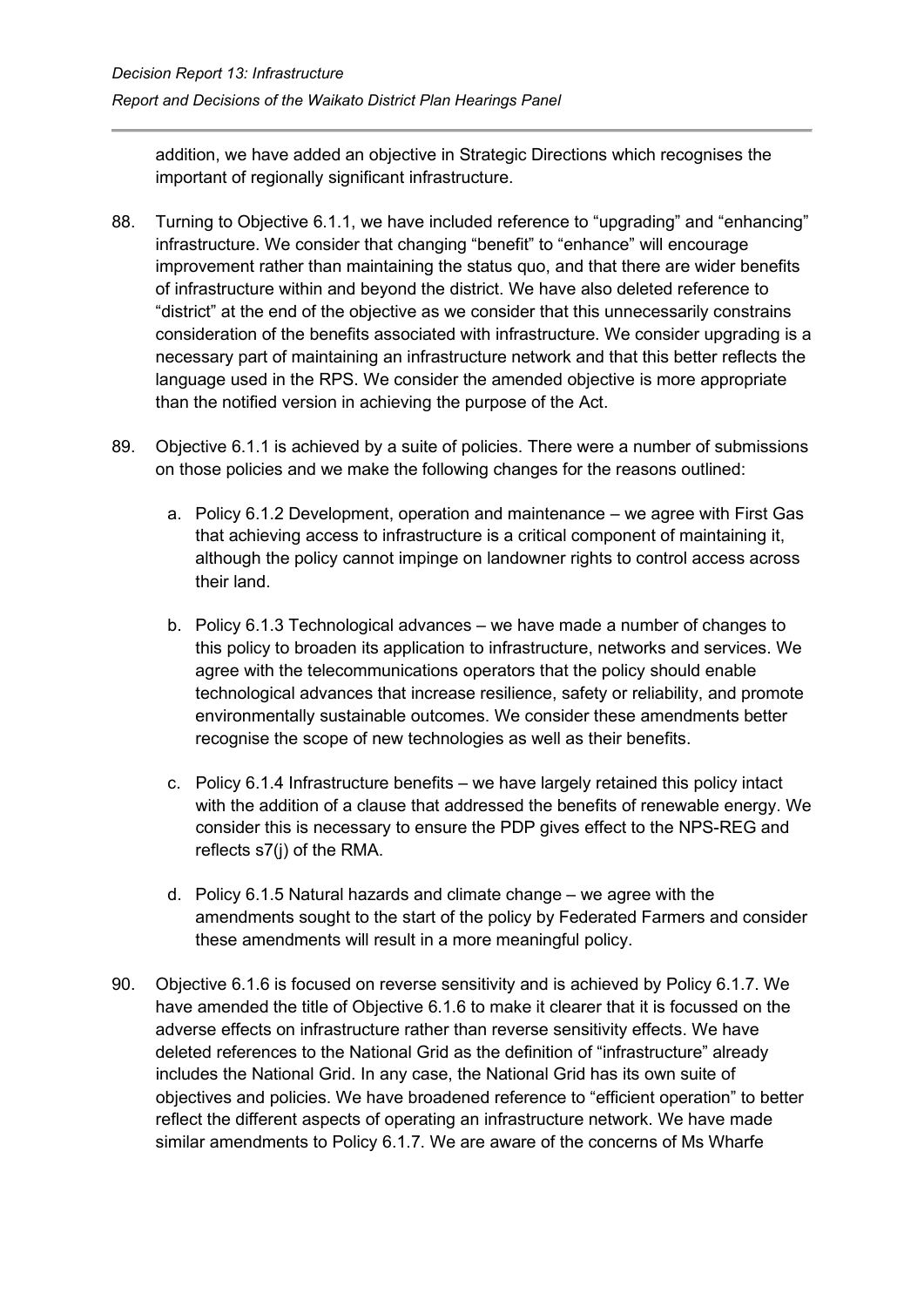around the use of "protect" and "avoid" however this language reflects the RPS. We note that "avoid" in the context of Policy 6.1.7 is not absolute and is somewhat softened by the words "as far as reasonably practicable". We consider these amendments will result in a clearer objective that identifies the aspects of infrastructure which can be compromised by adverse effects of other activities, including reverse sensitivity effects.

- 91. Objective 6.1.8 primarily addresses infrastructure in Identified Areas and the values of the environment surrounding infrastructure proposals. This objective is achieved by Policies 6.1.9 – 6.1.17 which cover a range of matters. We have amended the beginning of Objective 6.1.8 to better reflect the RPS by focusing the objective on the "provision of infrastructure". In terms of the policies, we have made the following decisions, for the reasons stated below.
	- a. Policy 6.1.9 Environmental effects, community health, safety and amenity we have not made any changes to this policy and consider it gives effect to the RPS.
	- b. Policy 6.1.10 Infrastructure in identified areas for consistency reasons, we have expanded the description of the overlays to match those included in "Identified Areas". We have also inserted a new clause (b) in response to the evidence of Mr Scrafton on behalf of Watercare, which we have addressed in detail elsewhere in this decision.
	- c. Policy 6.1.11 Undergrounding new infrastructure we have added explicit recognition of historic heritage as a reason for having infrastructure aboveground. Given the definition of "historic heritage" in the RMA, we consider this will effectively include all aspects of historic heritage without needing to outline each one. We have not limited the application of this policy to any particular zones or environments as requested by submitters such as Counties Power, as the policy position is to "encourage" rather than any requirement to place new infrastructure underground.
	- d. Policy 6.1.12 Co-location of compatible facilities we have expanded the management options to reflect the avoid, remedy or mitigate hierarchy from the RMA.
	- e. Policy 6.1.13 Future growth areas we have adopted the amendments sought by Waka Kotahi and consider that in order to plan and develop urban areas, infrastructure and land use planning need to be integrated. We consider these amendments give effect to the NPS-UD.
	- f. Policy 6.1.16 Water conservation despite a number of submitters seeking explicit recognition of actions such as rain water tanks, we consider that the wording of the policy is broad enough to encourage a range of methods. We have made no changes to the policy.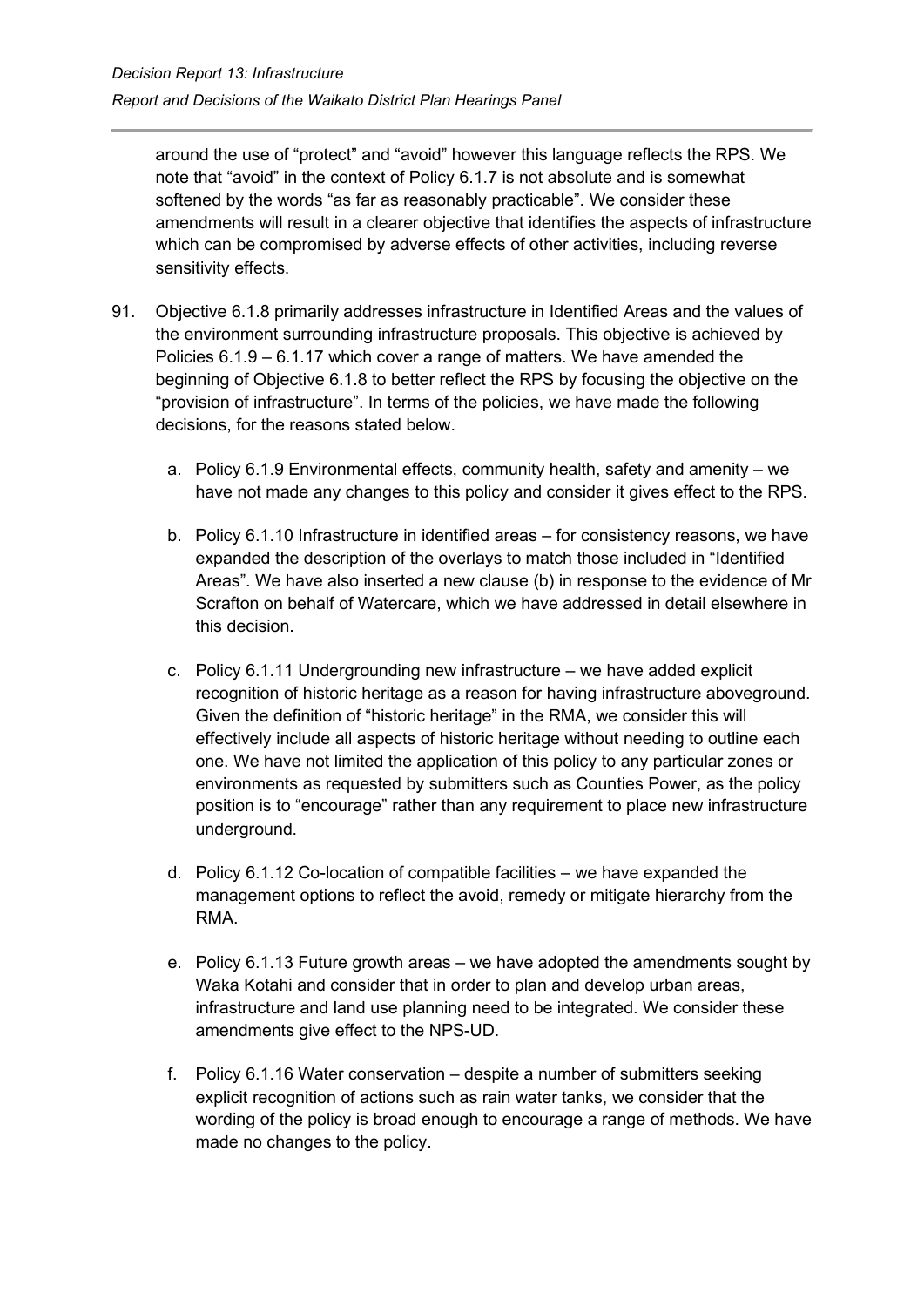## *Section 6.2 National Grid*

- 92. This section of Chapter 6 is primarily intended to give effect to the NPS-ET which recognises, as a matter of national significance, the need to operate, maintain, develop and upgrade the electricity transmission network and the RPS provisions relating to the National Grid. While Kāinga Ora opposed this section, we have largely retained the notified provisions, given that the PDP must give effect to the NPS-ET. First Gas sought inclusion of the gas transmission network in this suite of objectives and policies, however we agree with Transpower that the purpose of these provisions is to give effect to the NPS-ET, and therefore broadening the provisions to the gas network is not appropriate.
- 93. In terms of Objective 6.2.1, we agree with Ms Whitney on behalf of Transpower that the addition of "and provided for" at the end of the objective is more consistent with the terminology used in Policy 2 of the NPS-ET, whereas the wording sought by Federated Farmers is not. Objective 6.2.1 National Grid is achieved by Policies 6.2.2 -6.2.6 and we have set out our amendments to each below:
	- a. Policy 6.2.2 Recognise the National Grid we have amended the title of the policy to recognise the "needs and constraints" of the National Grid to more accurately articulate and convey the content of the policy. We agree with Ms Whitney that the policy appropriately recognises the constraints associated with the National Grid and gives effect to Policy 3 of the NPS-ET and Objective 3.5.h) and Policy 6.6.c) of the RPS.
	- b. Policy 6.2.5 Environmental effects we have largely adopted the evidence of Transpower and Heritage NZPT and consider that the amendments more appropriately give effect to the NPS-ET. Federated Farmers sought the inclusion of a number of specific activities that can occur under the National Grid, but we consider this is more appropriately addressed in the rules.
	- c. Policy 6.2.6 Reverse sensitivity and the National Grid we have largely adopted the amendments sought by Transpower to focus the policy on adverse effects on the National Grid. Federated Farmers sought to include an extensive list of activities that can occur within the National Grid corridor, but consider this is more appropriately addressed in the rules. We have included reference to "to the extent reasonably possible" in clause (i) in response to the submission from Horticulture NZ, and acknowledge the comments from Ms Whitney that she is comfortable with its inclusion on the basis that it reflects Policy 10 of the NPS-ET.

## *Section 6.3 Energy*

94. This section of the PDP is primarily focused on giving effect to the NPS-REG and the RPS objectives and policies addressing renewable electricity generation. The NPS-REG requires decision-makers to recognise and provide for the national significance of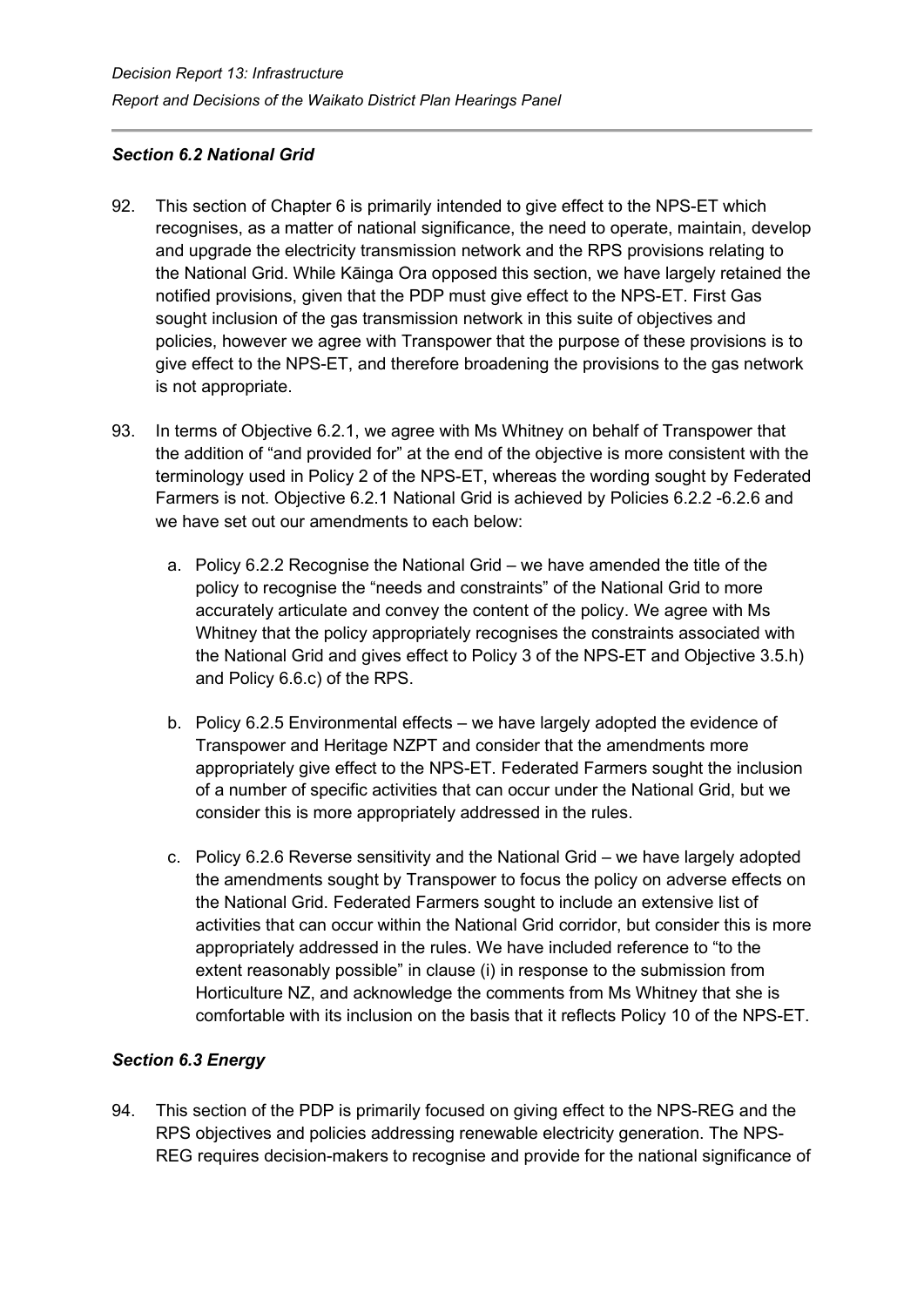renewable electricity generation activities, including the national, regional and local benefits relevant to renewable electricity generation activities. There are two objectives in this section:

- a. Objective 6.3.1 Renewable energy; and
- b. Objective 6.3.6 Non-renewable energy.
- 95. Starting with Objective 6.3.1, we have deleted the reference to "activities are promoted" in response to the submission from Meridian Energy. We agree that the NPS-REG is not confined to simply promoting renewable electricity generation. We also agree that its objective is to achieve an increase in electricity generation from renewable energy sources to a level that meets or exceeds the New Zealand Government's national target for renewable electricity generation. Synlait Milk Ltd sought inclusion of an additional clause in the objective and a new policy regarding carbon free energy sources. We are not sure what this would entail and as we received no evidence, we have rejected the submission.
- 96. We have made changes to Policy 6.3.5 by adding clause (b) to enable non-sensitive rural land use activities where they can co-exist with existing renewable electricity generation facilities. While the submission from Federated Farmers sought inclusion of a number of activities that were compatible with renewable electricity generation facilities, we consider this level of detail is more appropriate in the rules. However, we do see value in acknowledging that some rural land uses will be compatible.
- 97. Objective 6.3.6 relates to non-renewable energy and we agree with Mr Matthews on behalf of Genesis Energy Ltd that it is appropriate to recognise non-renewable electricity generation explicitly in the objective. We consider this amendment will clarify that this objective applies both to the energy resource and the activity (electricity generation) that converts the non-renewable energy resource into a form of energy that can be utilised by people and communities. Including "electricity generation" within the objective enables a clearer cascade to Policy 6.3.7 which requires the recognition of non-renewable energy resources, including energy production from non-renewable energy resources.

#### *Section 6.4 Infrastructure, Subdivision and Development*

- 98. The purpose of this section of Chapter 6 is to integrate infrastructure with subdivision, use and development. There are two objectives being:
	- a. Objective 6.4.1 Integration of infrastructure with subdivision, land use and development; and
	- b. Objective 6.4.6 Stormwater, and drainage and flood management.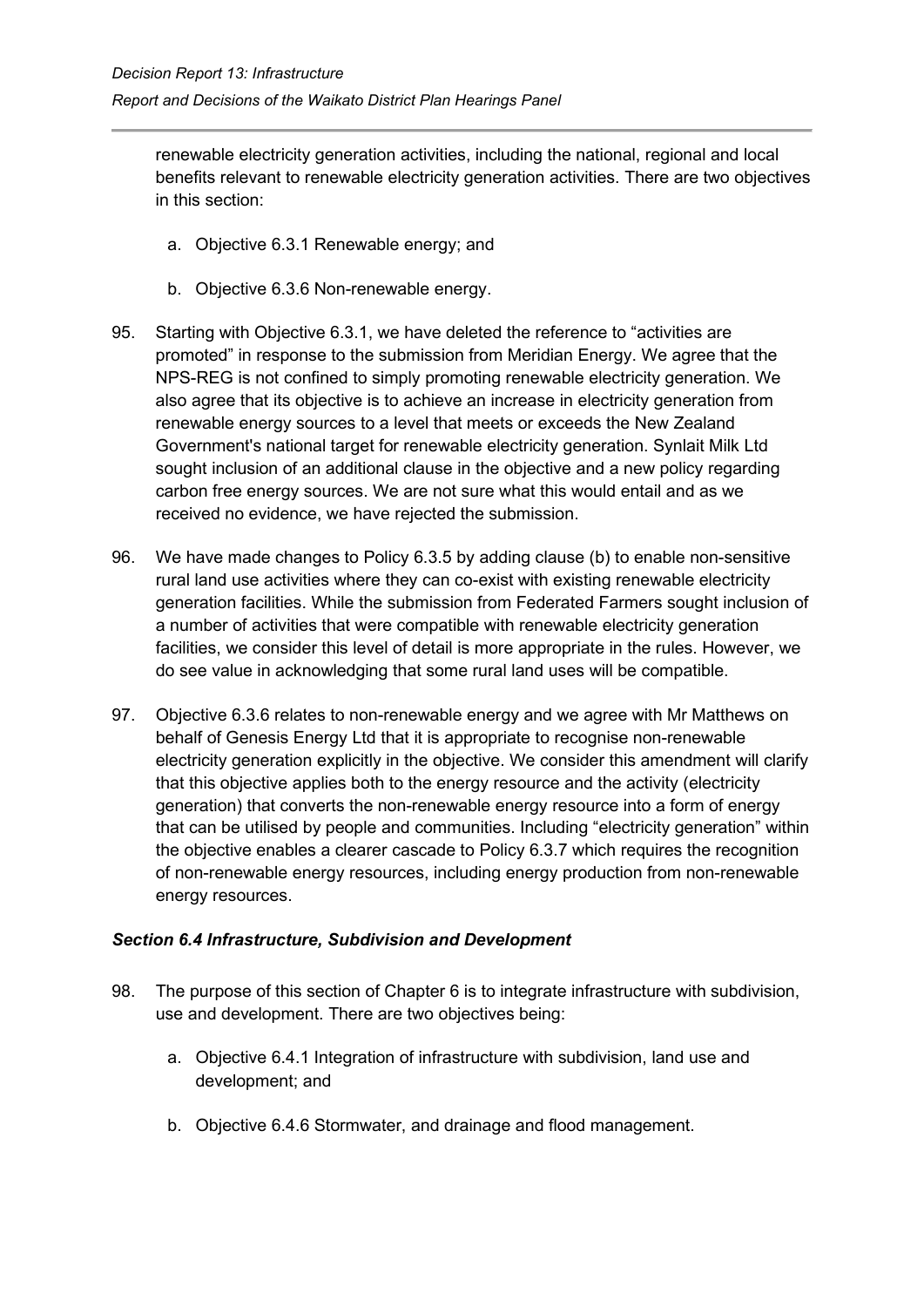- 99. Starting with Objective 6.4.1, we have not made any amendments to this objective. Although Counties Power sought that protection of existing infrastructure assets be included, we consider there are other objectives which address this issue more comprehensively.
- 100. Objective 6.4.1 is achieved by Policies 6.4.2 6.4.5 and our decisions on each is set out below:
	- a. Policy 6.4.2 Provide adequate infrastructure in response to the submission from Federated Farmers, we have added wording to reflect the scenario where subdivision does not result in additional lots (e.g. boundary adjustments) or subdivision that does not result in a lot that needs servicing (e.g. subdivision to create allotments for infrastructure). We also have amended the policy in response to the submission from Waka Kotahi to acknowledge that a significant change in land use may require an increase in the level of servicing.
	- b. Policy 6.4.3 Infrastructure Location and Services we have changed the three waters from "supply" to "management" as stormwater and wastewater are not supplied.
	- c. Policy 6.4.4 Road and rail network KiwiRail and Waka Kotahi sought a number of changes to this policy and we agree that many of them are necessary to make the policy more relevant to the land transport network, rather than limiting it to "road and rail". We consider that "avoid, remedy or mitigate" better reflects section 5 of the RMA and the full spectrum of mechanisms available to manage the safety and efficiency of the land transport network. We have also added clause (b) to reflect our decisions on noise sensitive activities establishing in close proximity to existing transport corridors (which we have addressed in detail later in this decision report).
	- d. Policy 6.4.5 Land transport network infrastructure we agree that this policy is more logically located in in section 6.5. We have broadened the application of the policy to encompass the land transport network, instead of limiting it just to roads. We have also added clause (v) in response to the submission of Counties Power Ltd to recognise that network infrastructure is often installed in new roads and the design, alignment and dimension of new roads need to accommodate this.
- 101. Turning to Objective 6.4.6, we have expanded it to address flood management infrastructure and have addressed this matter in detail elsewhere in our decision. In response to the submission from Federated Farmers, we have expanded clause (a) to clarify that the objective applies where new subdivision, development or land use is proposed. Objective 6.4.6 is achieved by Policy 6.4.7 Stormwater. We have amended this policy to include flood management infrastructure and have addressed this matter in detail elsewhere in our decision. We have amended clause (a)(ii) to focus on atsource management rather than on-site management. We have amended clause  $(a)(v)$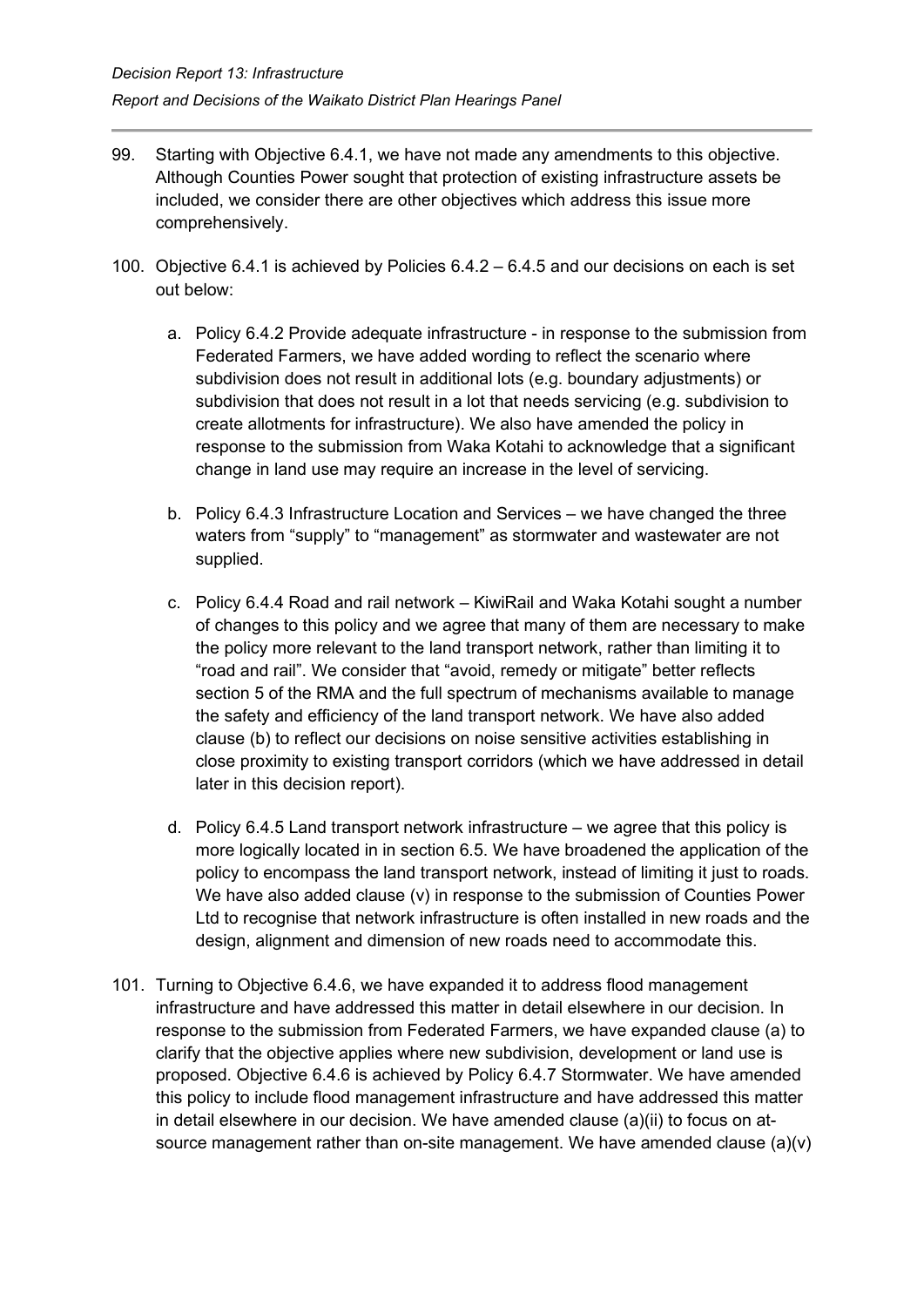to refer to adjacent properties to broaden the application of the policy in response to the submission from Waka Kotahi. We have added two clauses that recognise the generation of contaminants from urban development and to require preparation of a stormwater management plan. We consider these amendments will more appropriately achieve Objective 6.4.1. We have added clauses (b), (c) and (d) in response to the submissions from Waikato Regional Council regarding flood management infrastructure which we have addressed in detail elsewhere in this decision.

## *Section 6.5 Transport*

- 102. Objective 6.5.1 is the key objective in this section and is achieved through policies 6.5.2-6.5.7. WRC sought amendments to the provisions in this section to take into account the Regional Land Transport Plan. We appreciate the comparison undertaken by Mr Mackie in his section 42A report and have included two additional clauses to Objective 6.5.1 to recognise the important role that strategic road and rail corridors play in the district by facilitating the movement of inter and intra-regional freight. We have also amended the objective to include upgrading, as this is a key aspect of a land transport network. We have also replaced "managed" with "avoided, remedied or mitigated" to better reflect the RMA.
- 103. We set out below our decisions on each of the attendant policies:
	- a. Policy 6.5.2 Construction and operation of the land transport network we have broadened this policy to include maintenance and upgrading as these are important components of providing a safe and efficient land transport network. We have included reference to "accessibility" to recognise that accessible transport networks can enable increased levels of physical activity and community connectedness. We have also added two clauses to recognise the importance of the rail networks and freight routes.
	- b. Policy 6.5.3 Road hierarchy and function we have replaced this policy completely to recognise that different roads perform different functions, and that these functions should influence how adjacent land uses are managed. Although clause (c) contains the word "protect", it is the function of the road that is being protected which we consider to be appropriate.
	- c. Policy 6.5.4 Road standards no changes have been made. We do not consider the changes sought by Federated Farmers to be necessary as these matters are addressed by other provisions in Chapter 6.
	- d. Policy 6.5.5 Road safety we have broadened this policy to refer to "land transport network", rather than simply "roads", as well as adding "vehicle access" as a matter which can compromise the safe and efficient operation of the land transport network.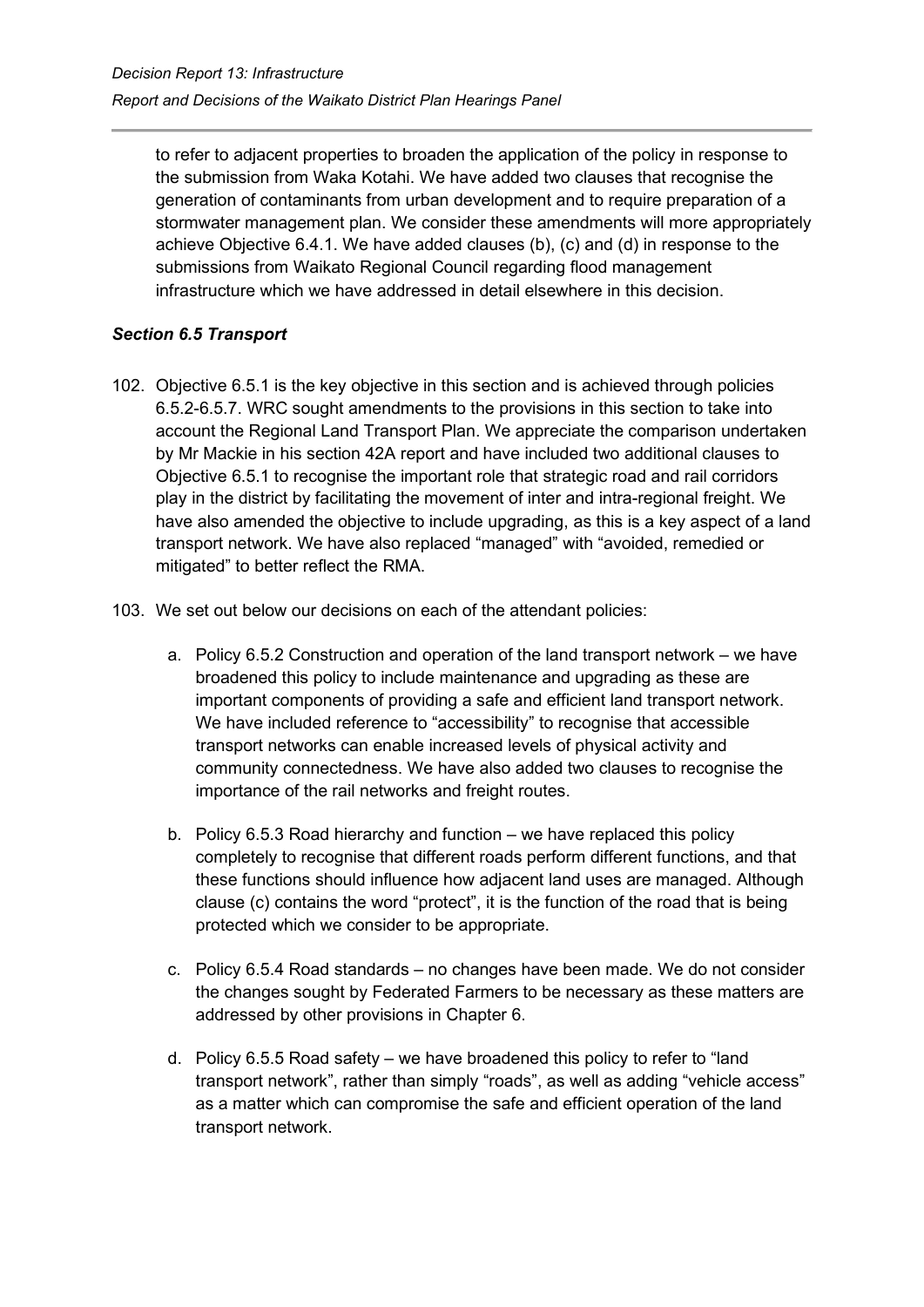- e. Policy 6.5.6 Network utility location no changes have been made, as we do not consider that the wording changes sought by WEL Networks will improve clarity of the policy.
- f. Policy 6.5.7 Vehicle access we have largely adopted the amendments sought by Waka Kotahi. We consider the amendments will improve clarity and serve to maintain as well as improve the safety of the land transport network.

## <span id="page-39-0"></span>**4.4 Section 14.1 Introduction**

- 104. Unsurprisingly there were a number of submitters seeking inclusion of various advice notes or explanations in the front section of Chapter 14. We have not adopted all of the text sought by Federated Farmers, but we consider it is important to distinguish between on-farm infrastructure and infrastructure as provided by a network utility operator. Accordingly we have included a paragraph clarifying this difference.
- 105. We have also included a paragraph drawing attention to the Heritage New Zealand Pouhere Taonga Act 2014. In response to Mr Horne's evidence on behalf of the telecommunication companies, we have clarified that the NES-TF provisions are to prevail unless the infrastructure is located within an Identified Area other than the Urban Expansion Area. In response to Ms Whitney's evidence on behalf of Transpower, we have included a paragraph in the Introduction regarding compliance with the New Zealand Electrical Code of Practice for Electrical Safe Distances (NZCEP 34:2001) and the Electricity (Hazards from Trees) Regulations 2003. We consider this additional text provides useful context for the rules in the chapter and/or draws attention to relevant National Environmental Standards.

## <span id="page-39-1"></span>**4.5 Section 14.2 and 14.3 All Infrastructure**

106. For the purposes of recording our decision, we have combined our discussion of Sections 14.2 and 14.3 as they both apply to all infrastructure and it is not clear to us why they were split into separate sections. We consider that Sections 14.2 and 14.3 can be merged. We agree with Mr Mackie that there is potential for conflict between the "general" rules in these sections and the more specific rules in sections 14.4-14.12. We consider the advice note stating that where there is a conflict or overlap, then the more specific rules in section 14.4-14.12 is a useful clarification.

## *Section 14.2 Rules applying to all infrastructure*

- 107. While we understand the concerns of WEL Network wanting to have utility corridors in the road reserve free of tree plantings, it seems to us from Figure 14.12.5.16 that there is no intention for utility corridors to be completely free of trees. We therefore reject this submission point.
- 108. In terms of Rule 14.2.1 P1, a number of submissions expressed concern at the maximum area and height standards, particularly where rules elsewhere in the chapter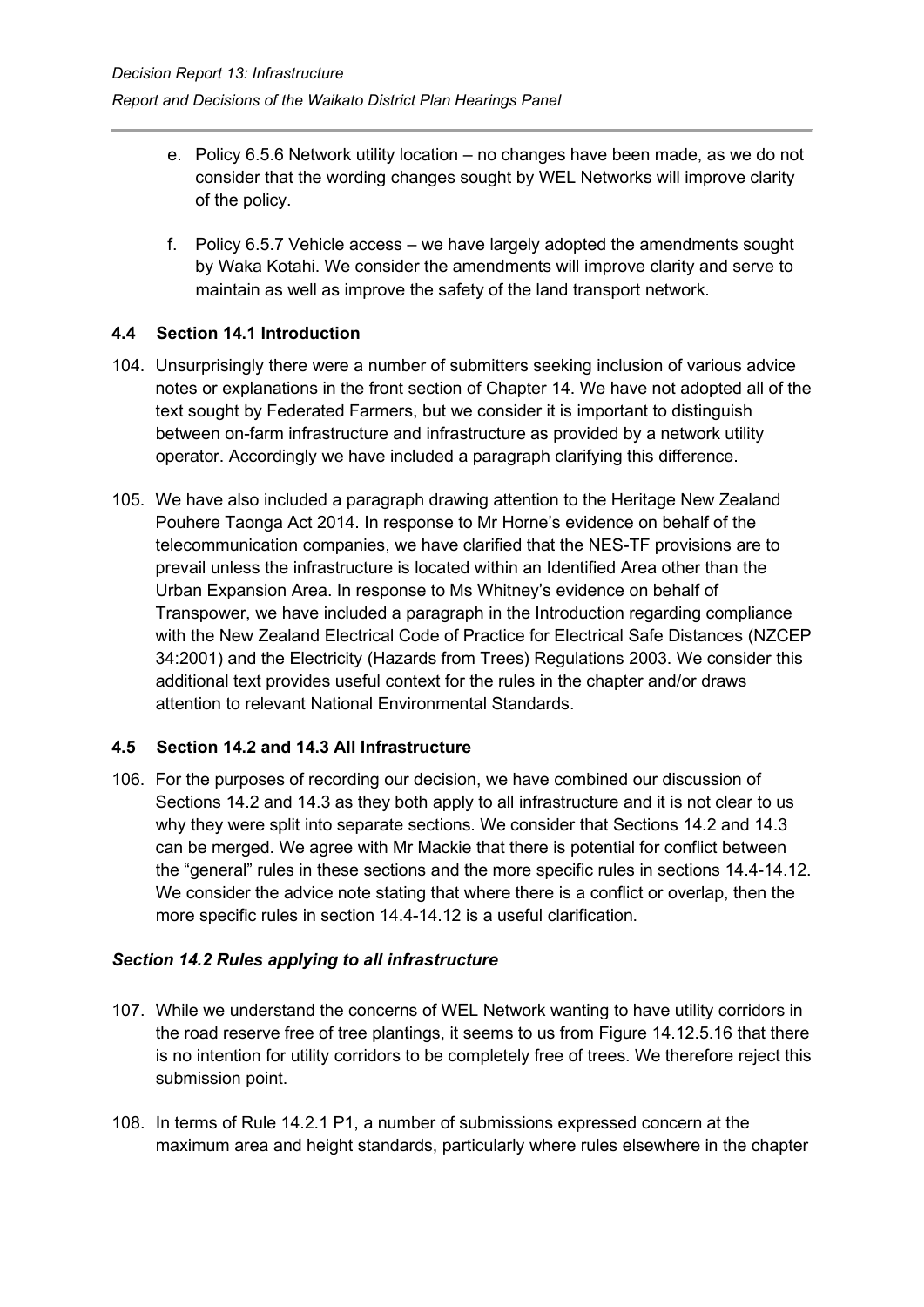allowed larger structures. We agree that the inclusion of these standards is likely to result in conflicting rules and confusing interpretation. We have therefore deleted the area and height standards from this rule and inserted it into all the permitted activity rules in sections 14.4-14.12, but only where there is no specific area or height standard. Powerco sought an exemption from the height standards for support poles associated with service connections and we agree that such an amendment will provide clarity. We have also made changes to how noise is measured as we consider that the notified wording would cause confusion.

109. Federated Farmers sought exclusions in a number of rules for the Rural Zone, on the basis that it is hugely inefficient and presents an onerous and inappropriate burden on farmers who need to install, maintain, repair, replace or upgrade infrastructure, including associated earthworks. It seems to us that this is part of the larger issue as to whether on-site infrastructure associated with farming is captured by Chapter 14 or not. It is our opinion that on-farm infrastructure to assist with the day to day running of a farm should not fall under the definition of "infrastructure" and therefore would not be subject to Chapter 14. We have inserted additional text in the Introduction to make that clear.

#### <span id="page-40-0"></span>**4.6 Section 14.3 General Infrastructure**

- 110. The general infrastructure section covers the operation, maintenance, repair and removal, and minor upgrading of all types of existing infrastructure, temporary infrastructure, earthworks and works on and around trees. It also covers other specified activities generally associated with infrastructure works, including service connections, minor structures, signage, CCTV, and cable and pipe bridges.
- 111. Counties Power Ltd sought the inclusion of standards in Rule 14.3.1 P1 for the operation, maintenance, repair and removal of existing infrastructure, however we do not consider this is necessary. We are aware that the reason for this submission was to distinguish between repair and minor upgrade, but we consider the standards in Rule 14.3.1 P2 to be the more appropriate location to distinguish between the two.
- 112. A number of submissions addressed Rule 14.3.1 P2 which relates to minor upgrading of infrastructure. While many sought retention of the rule and to provide for minor upgrading of infrastructure as a permitted activity, a number sought amendments to the standards. In response to the submissions seeking more flexibility to increase the dimensions of an existing structure, we agree that the standards are overly restrictive. We consider that the amended standards will enable more flexibility and be more enabling of infrastructure, whilst limiting any adverse effects. We have also inserted text to clarify that the conditions for minor upgrading of infrastructure do not apply to road network activities or other lineal networks. In this regard, we agree with Council; the standards are too constraining noting the length and width of roads (particularly new roads) and they are not the most efficient approach to managing structures and activities associated with the road and transport network.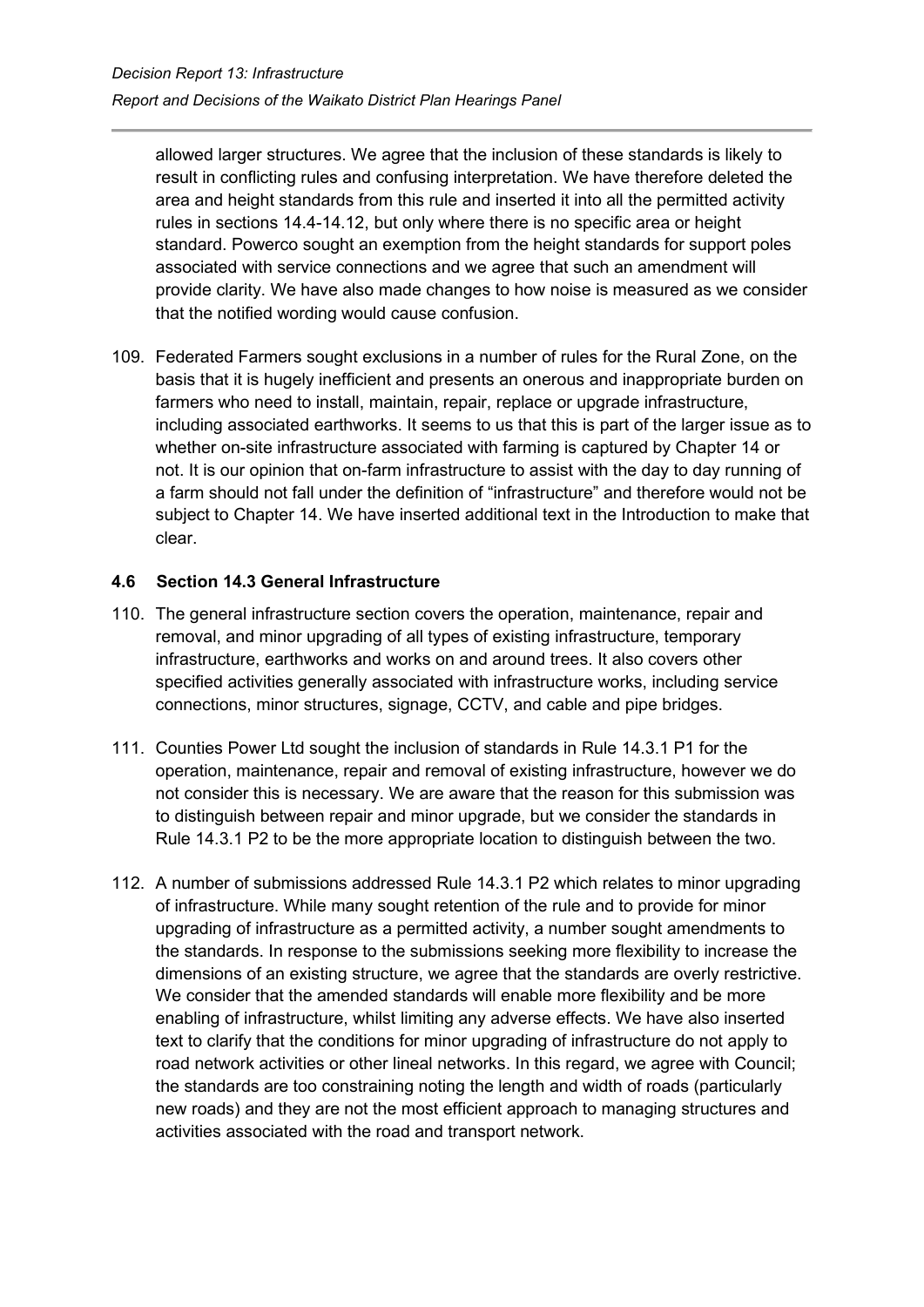- 113. Mr Horne sought clarification of Standard 14.3.1.1 Minor Infrastructure Upgrading, on the 'largest face' of an antenna, the 'diameter of a dish' antenna, and the minor upgrading of height of 20 percent. In response, Mr Mackie recommended amendments to Rule 14.3.1.1 P2 and we agree that these changes provide more clarity.
- 114. Rule 14.3.1 P3 and Rule 14.3.4 D2 relate to temporary infrastructure. The only submission seeking changes to these rules was from Counties Power Ltd who sought to increase the allowable timeframe from 12 to 24 months. We consider 12 months is an appropriate timeframe for temporary infrastructure.
- 115. Rule 14.3.1 P4 sets out the standards for permitted earthworks associated with infrastructure. We have made several amendments to this rule in response to matters raised by submissions and in evidence, as follows:
	- a. Firstly, we have made it clear that the rule applies to earthworks for the formation and maintenance of access tracks, as this was not clear in the notified version of the rule.
	- b. Next, we clarified that the setback requirements for earthworks near a watercourse do not apply to an artificial watercourse.
	- c. We have excluded existing rail infrastructure from the waterbody standard in recognition that KiwiRail's network already exists close to or crosses over waterbodies.
	- d. We have also excluded the land transport network from needing to comply with the standard for earthworks in an Outstanding Natural Feature or Landscape for similar reasons.
	- e. We have expanded the list of areas where earthworks are not able to be undertaken as a permitted activity to include all the Historic Heritage overlays and Significant Natural Areas, which was in response to the submission of Heritage NZPT.
	- f. In response to the evidence of Ms Butler on behalf of KiwiRail, we have excluded the land transport network from needing to comply with the aggregate / metal standard. We appreciate that this is necessary to enable operation of the land transport network.
- 116. Rule 14.3.1 P5 relates to the trimming, maintenance or removal of vegetation or trees associated with infrastructure and we have included a description of the circumstances when clearing vegetation is enabled by this rule. We understand that it is important for infrastructure providers to be able to trim, maintain or remove any vegetation that could affect the safe operation, maintenance or upgrade of its infrastructure. We have also clarified the level of any Significant Natural Area that can be cleared as a permitted activity in response to the concerns raised by Ms Foley on behalf of the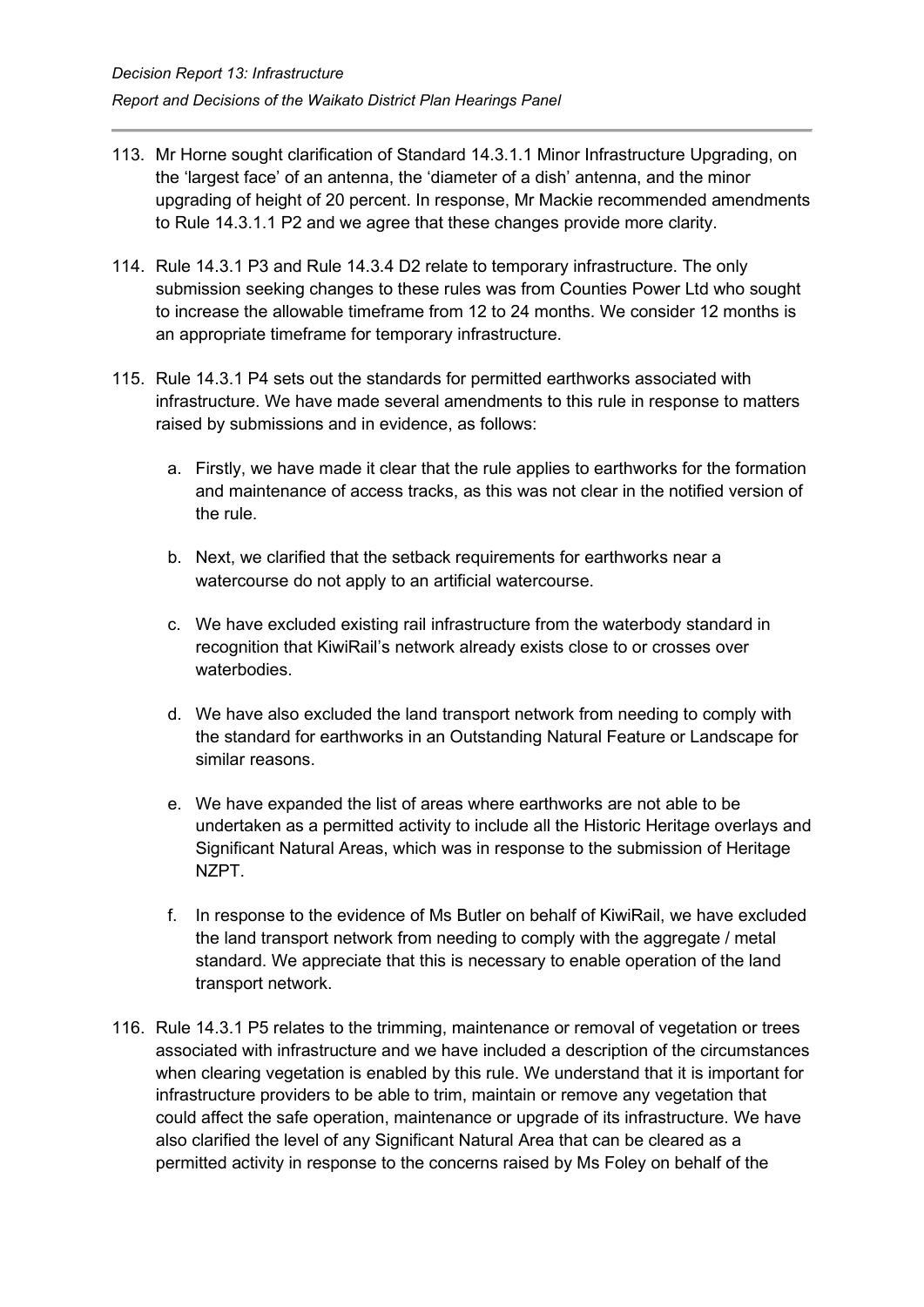Waikato Regional Council. We consider this appropriately balances the need to protect significant natural areas, while enabling safe operation of infrastructure.

- 117. Rule 14.3.1 P7 relates to electric vehicle chargers and we have amended the standards to address the concerns raised by WEL Networks. We agree that the amended standards are more reasonable and better reflect the scale and form of electric vehicle chargers.
- 118. Rule 14.3.1 P12 establishes requirements for servicing of subdivision. Fire and Emergency New Zealand sought that except for Rural and Country Living Zones, all zones must have a water supply sufficient for firefighting purposes. We agree this is necessary for the health and safety of the community, although we have added Village Zone to the excluded zones as most of these areas do not have a reticulated water supply. We have also exempted the Rural, Country Living and Village Zones from the requirement to have wastewater, water supply and stormwater connections up to the boundary. We consider these amendments reflect the general absence of reticulated three water systems in these zones.
- 119. Council sought to amend Rule 14.3.1 P12(1)(d) to address the PDP's electricity requirements for subdivision. The proposed amendment sought to acknowledge that new owners may wish to generate electricity off-grid on their lots, for example by solar or wind devices, particularly where distance from a distribution network makes electricity supply expensive. However, given that subdivision is a restricted discretionary activity in most cases, we consider any alternative supplies can be addressed through that process. This also applies to telecommunications.
- 120. Moving onto Rule 14.3.2 C1, which manages subdivision for the purposes of accommodating infrastructure, we agree with Council that standards (2) and (3) are unnecessary and have deleted them.
- 121. Rule 14.3.3 RD1 relates to minor upgrading of infrastructure that cannot comply with one or more of the permitted standards in Rule 14.3.1 P2. We have deleted the matter of discretion relating to earthworks and flood risks. We agree that these are more appropriate in Rule 14.3.3 RD2 which relates to earthworks.
- 122. Rule 14.3.3 RD2 applies to earthworks that cannot comply with the permitted activity standards in Rule 14.3.1 P3. We agree with Heritage NZPT that the values of Maaori Sites and Areas of Significance and any Heritage Items should be included in the matters of discretion.
- 123. We have included an additional mater of discretion in Rule 14.3.3 RD3 regarding the trimming of trees to ensure the effects on land transport network safety and efficiency are considered. We agree with Waka Kotahi that tree-works near the road can affect land transport network safety and efficiency and that a traffic management plan would likely be required for such works.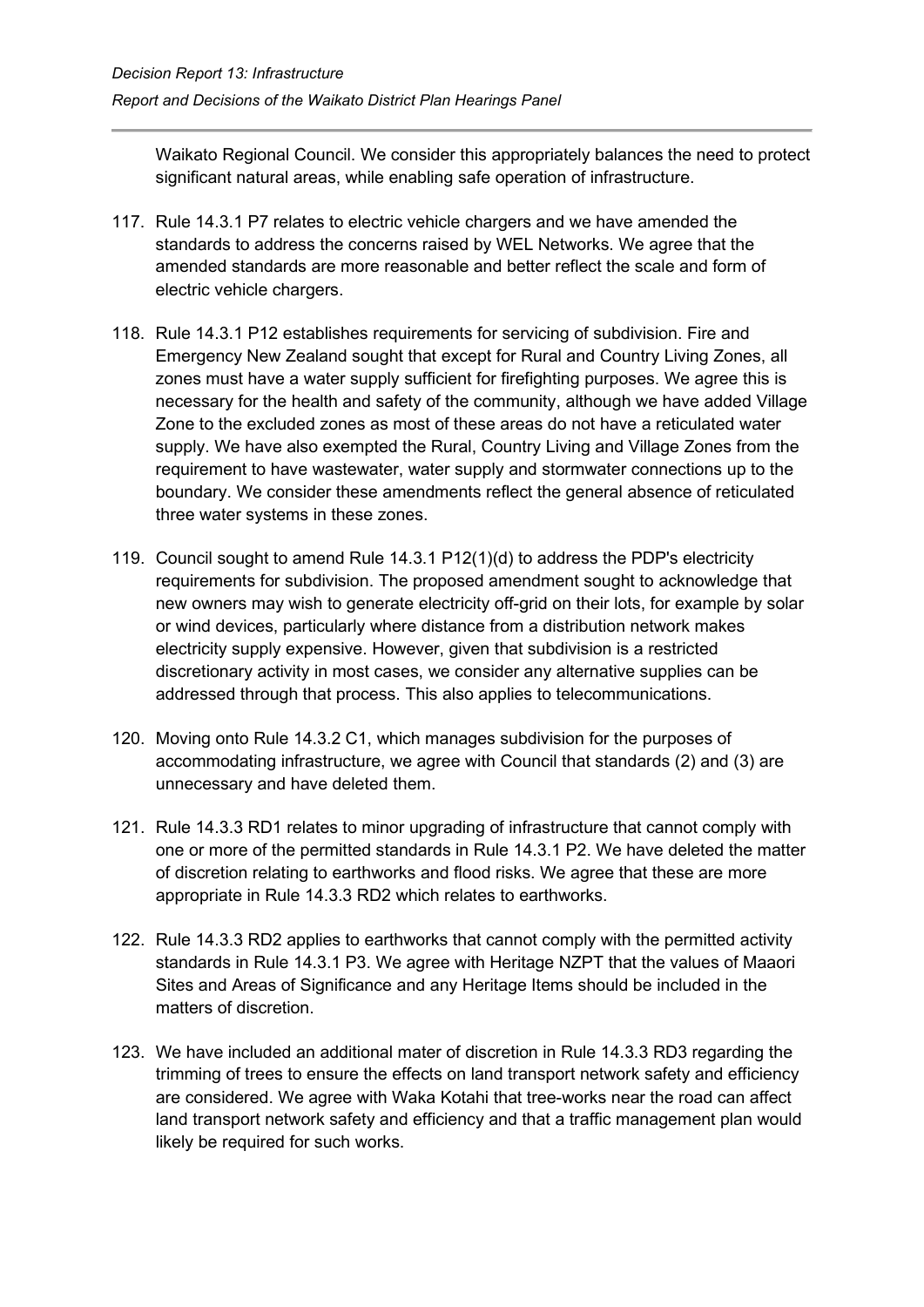- 124. Planners for the telecommunications companies considered that service connections to a scheduled historic heritage area, façade or item should be a controlled activity to provide certainty rather than a restricted discretionary activity (as currently contained in Rule 14.3.3 RD6). Mr Mackie did not agree, and, on balance, we favour controlled activity status for the reasons advanced by the telecommunications companies and because service connections are critical if heritage assets are able to function and, where necessary, be adaptively re-used.
- 125. Kāinga Ora sought to replace Rule 14.3.4 D3 with a new restricted discretionary activity rule applicable to subdivisions which cannot comply with one or more of the service connection requirements in Rule P12. We agree that a restricted discretionary activity status is more appropriate, however we have modified the matters of discretion to ensure that they relate directly to the effects of non-compliance with the standards.

#### <span id="page-43-0"></span>**4.7 Section 14.4 National Grid**

- 126. Of particular relevance to our decision making on the provisions concerning the National Grid are various higher order statutory documents, specifically the NPS-ET, NESETA and the relevant RPS provisions, including those relating to regionally significant infrastructure. The PDP was notified with the National Grid identified on the planning maps, and a suite of provisions relating to activities within the National Grid Yard and the National Grid Corridor. In terms of Transpower's activities, many of them are regulated under the NESETA, although this only applies to those existing as at 14 January 2010 (when the NESETA regulations commenced).
- 127. While we note the unfortunate transposition of the National Grid Yard and National Grid Corridor in the notified definitions, it seems to us that there were three areas of concern with the National Grid provisions raised at the hearing, as follows:
	- a. The extent of the National Grid Yard and Corridor;
	- b. The restriction on activities within these areas; and
	- c. Most appropriate location in the PDP for the rules that address activities within the National Grid Yard.

We address each of these matters in turn.

## *Extent of the National Grid Yard and Corridor*

128. The extent of the National Grid Yard and National Grid Subdivision Corridor was challenged by Mr Lindenberg on behalf of Kāinga Ora, as well as other submitters who did not present evidence. Mr Lindenberg considered that a more tailored and evidence-based approach to the identification of the spatial extent of the National Grid Subdivision Corridor was warranted to better reflect the actual spatial extent of the effects which may be generated. He supported delineation of a more nuanced corridor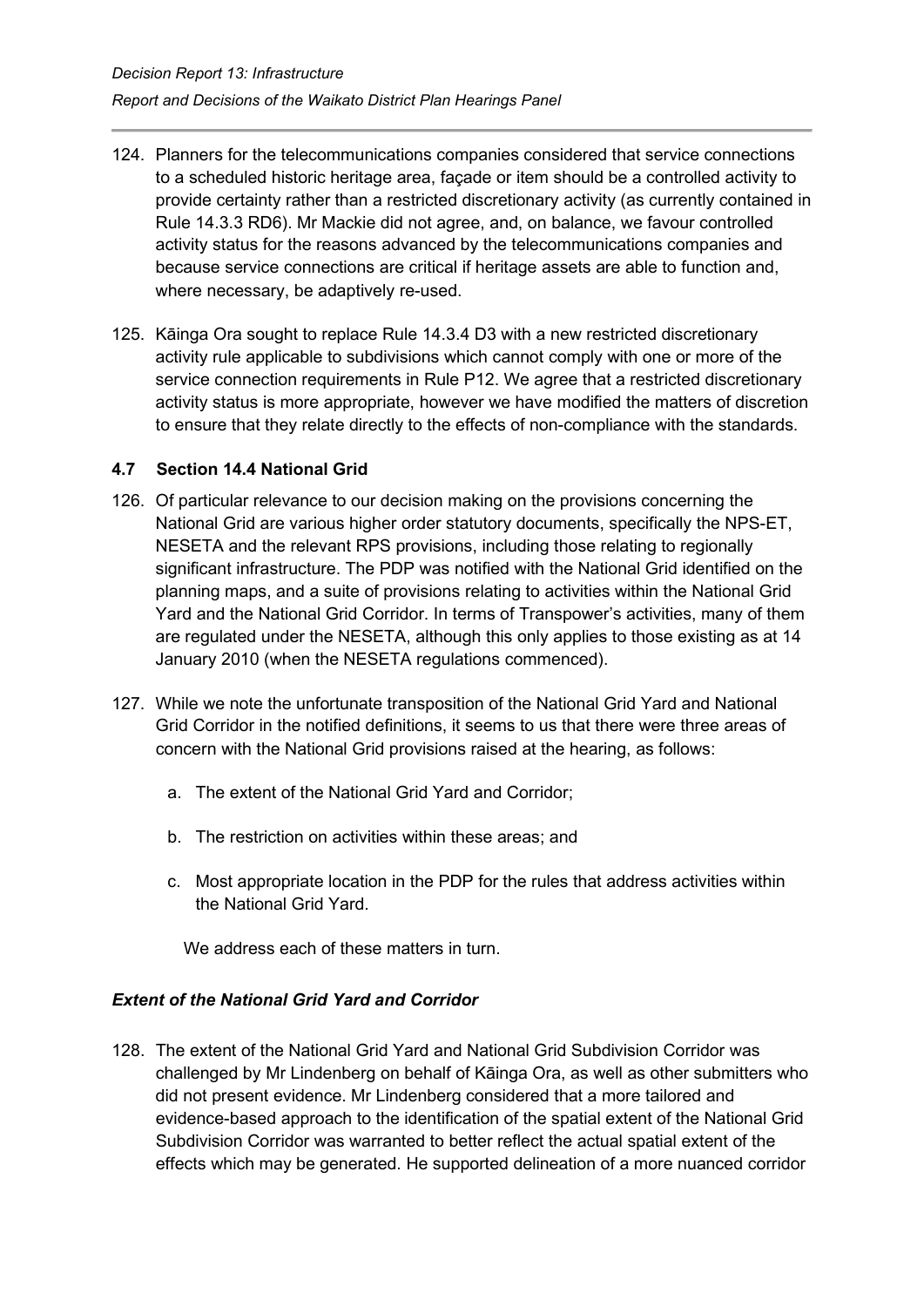which reflected the physical characteristics of each span, i.e. the distance between support structures and the carrying capacity of the line.

- 129. We asked Kāinga Ora to work with Transpower to see if an agreement could be reached and it was disappointing that this did not result in any additional evidence or a more refined National Grid Corridor. Although Mr Lindenberg held up the Auckland Unitary Plan as an example of a National Grid Subdivision Corridor that varied depending on the characteristics of each span, we are very mindful that the underlying zoning in Waikato District is mostly rural, with a limited potential for underbuild or development. This is clearly a different scenario to urban Auckland.
- 130. We heard from Ms Whitney on behalf of Transpower that the three primary reasons for restricting activities within the buffer corridor are electrical risk, annoyance caused by transmission lines and reverse sensitivity, as well as restrictions on the ability for Transpower to access, maintain, upgrade and develop the lines, as well as compromising the assets themselves.<sup>[35](#page-44-0)</sup> It is clear to us that the National Grid Corridor and Yard are an effective way to give effect to the NPS-ET and the RPS. We confirm that it is appropriate for the PDP to have a National Grid Subdivision Corridor and National Grid Yard and this approach is consistent with other district plans. In the absence of any accurate and detailed evidence to narrow the extent of these, we retain the spatial extents as set out in the definitions (after correcting the transposed defined terms).

## *Activities within the National Grid Corridor and Yard*

- 131. The issue which logically flows from the spatial extent of the National Grid Subdivision Corridor and National Grid Yard is the management of activities within them. Federated Farmers considered a controlled activity status for subdivision of land containing the National Grid (at least in the Rural Zone), but we do not agree given that a resource consent application for a controlled activity cannot be declined. Federated Farmers gave the example of boundary adjustments and boundary relocations. Such boundary adjustments have the potential to result in a building platform within each site and increase the risk to both people and the National Grid. We do not consider this approach would give effect to the NPS-ET. Transpower sought the inclusion of additional matters of discretion for subdivision within the National Grid Subdivision Corridor and we agree that this is a more effective way of achieving Objective 6.2.1.
- 132. Ms Whitney sought a number of additions to the list of permitted activities including fences, additions to existing buildings or structures not for a sensitive use, network utilities, non-habitable horticultural buildings and minor farming structures. We

<span id="page-44-0"></span><sup>&</sup>lt;sup>35</sup> Evidence in Chief of Pauline Whitney on behalf of Transpower New Zealand Ltd, Paragraph 11.3, dated 29 September 2020.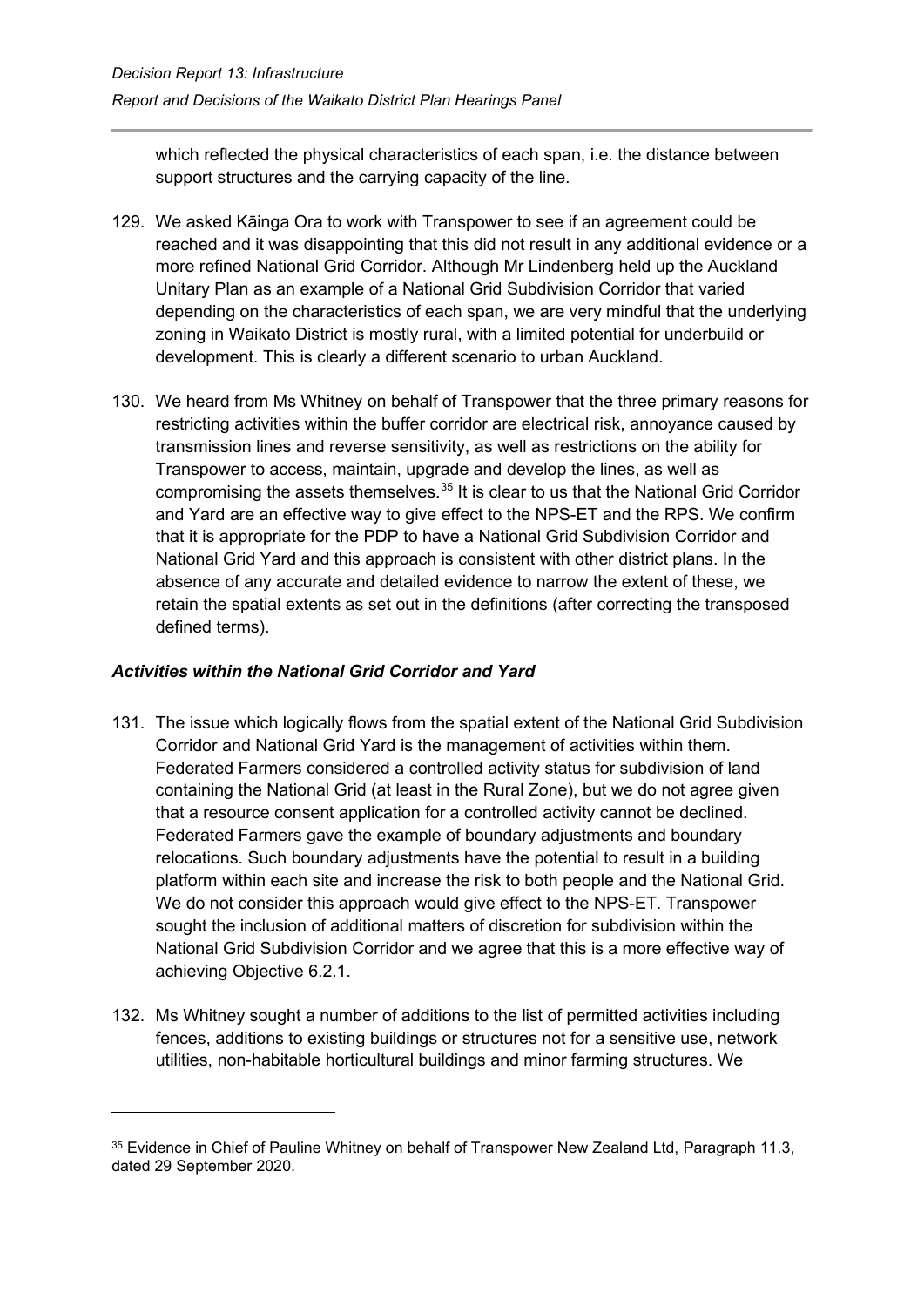consider these are appropriate within the National Grid Yard due to their nature and small scale, and because they will not compromise the operation, maintenance or any upgrade of the network itself. We agree that it is appropriate for the standards to ensure vehicular access to a National Grid support structure.

- 133. While Federated Farmers sought an allowance for farm water infrastructure, we are aware these can be significant structures (such as irrigation systems) and can pose a risk to the National Grid. For this reason, we have excluded them from the permitted activities.
- 134. There were a number of submissions regarding earthworks in close proximity to the National Grid. We agree with Ms Whitney that the rule should be simplified to improve clarity. We are aware that the National Planning Standards have changed the definition of earthworks and that some consequential amendments are necessary. Federated Farmers sought to expand the list of exempt farming activities to include maintaining non-habitable farm buildings, drinking water pipelines, tanks or troughs, fences, gates or other stock exclusion structures. We support the approach taken by Mr Mackie of focusing the rule on the scale of permitted earthworks, rather than the reason for them. In response to the submission of Heritage NZPT regarding earthworks within both the National Grid Yard and an Identified Area so that it is not a permitted activity, we do not consider this to be necessary and is more appropriately addressed by the Earthworks chapter.
- 135. Federated Farmers opposed the activity cascade to non-complying status for activities in the Rural Zone that cannot comply with the standards. In our opinion, non-complying activity status is the most effective means of giving effect to the NPS-ET's objective of managing the adverse effects of the transmission network and managing the adverse effects of other activities on the network. In particular, a non-complying activity status:
	- a. Most appropriately recognises and provides for the effective operation, maintenance, upgrading and development of the network, as required by Policy 2 of the NPS-ET; and
	- b. Is the most appropriate method to manage other activities to ensure the operation, maintenance, upgrading, and development of the network is not compromised, as required by Policy 10 of the NPS-ET.

## *Location of rules in the Plan*

136. Council sought relocation of the rules for buildings, structures and sensitive land uses within the National Grid Yard into each zone chapter to ensure they were not overlooked. Ms Whitney opposed this approach and preferred that all the rules regarding the National Grid were kept together, rather than being duplicated across the Plan. While we can appreciate Ms Whitney's preference to keep the objectives, policies and rules together in the Infrastructure chapter, we consider from a Plan-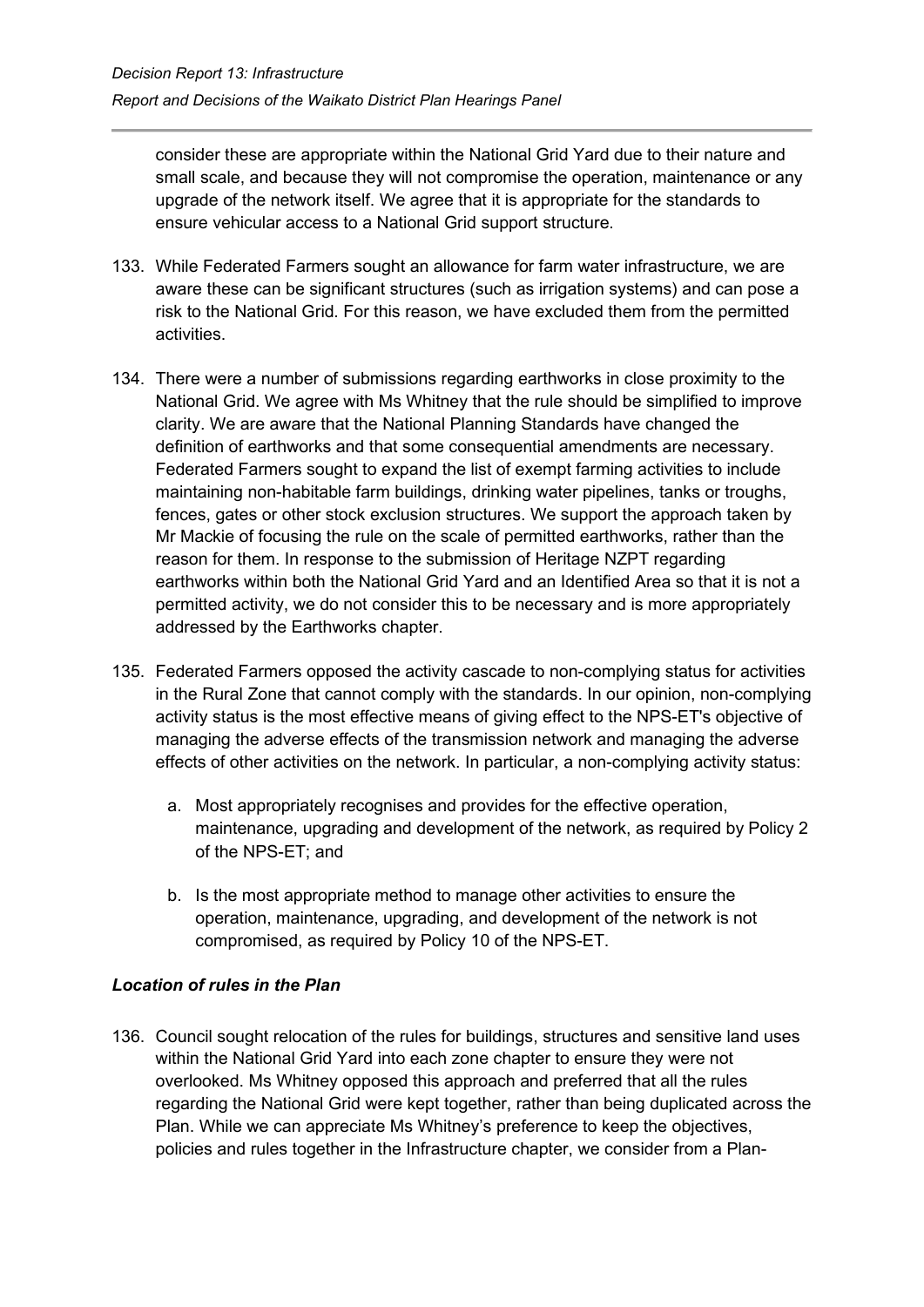user's perspective that it is more appropriate that the land-use rules are inserted into the relevant zone chapters and the earthworks provisions are inserted into the Earthworks chapter. It seems to us that the Infrastructure chapter is focused primarily on activities undertaken by infrastructure providers. Even with cross-referencing to the Infrastructure chapter, we consider there is a real risk that the National Grid provisions will be overlooked by lay users of the Plan. The National Grid, the National Grid Yard and National Grid Subdivision Corridor sit over the following zones:

- a. COMZ Commercial zone
- b. FUZ Future urban zone
- c. GIZ General industrial zone
- d. GRUZ General rural zone
- e. GRZ General residential zone
- f. HIZ Heavy industrial zone
- g. LLRZ Large lot residential zone
- h. OSZ Open space zone
- i. RLZ Rural lifestyle zone
- j. SETZ Settlement zone
- k. TTZ TaTa Valley zone; and
- l. Road.
- 137. This approach has necessitated the rules being located in all of the zone chapters listed above, the Hazardous Substances chapter, the Subdivision chapter and the Earthworks chapter. We have left the rules in the infrastructure chapter as well to cover the situation where these activities are proposed within a road corridor.

#### <span id="page-46-0"></span>**4.8 Section 14.5 Electrical distribution**

138. Mr Miryala presented planning evidence for Counties Power on this section of Chapter 14. Starting with the provisions relating to undergrounding, Mr Miryala sought provisions that enable overhead distribution lines in the Village, Country Living, Industrial and Heavy Industrial Zones and within formed and unformed roads adjacent to these Zones. In contrast, Gabrielle Parson on behalf of Raglan Naturally sought that undergrounding lines be a requirement when new line work is undertaken. Existing use rights conferred by section 10 of the RMA means that the PDP cannot require undergrounding of existing overhead lines when maintenance repair and replacement is undertaken. While we understand the operational advantages of overhead lines for the electricity distributor, are aware of the existing approach to undergrounding in the Operative District Plan (both Franklin and Waikato sections) and do not support relaxing this approach. For many reasons including character, amenity, but also road safety, we have retained the approach to enabling electricity distribution lines to be located underground, with overhead networks requiring resource consent (except for the Rural Zone).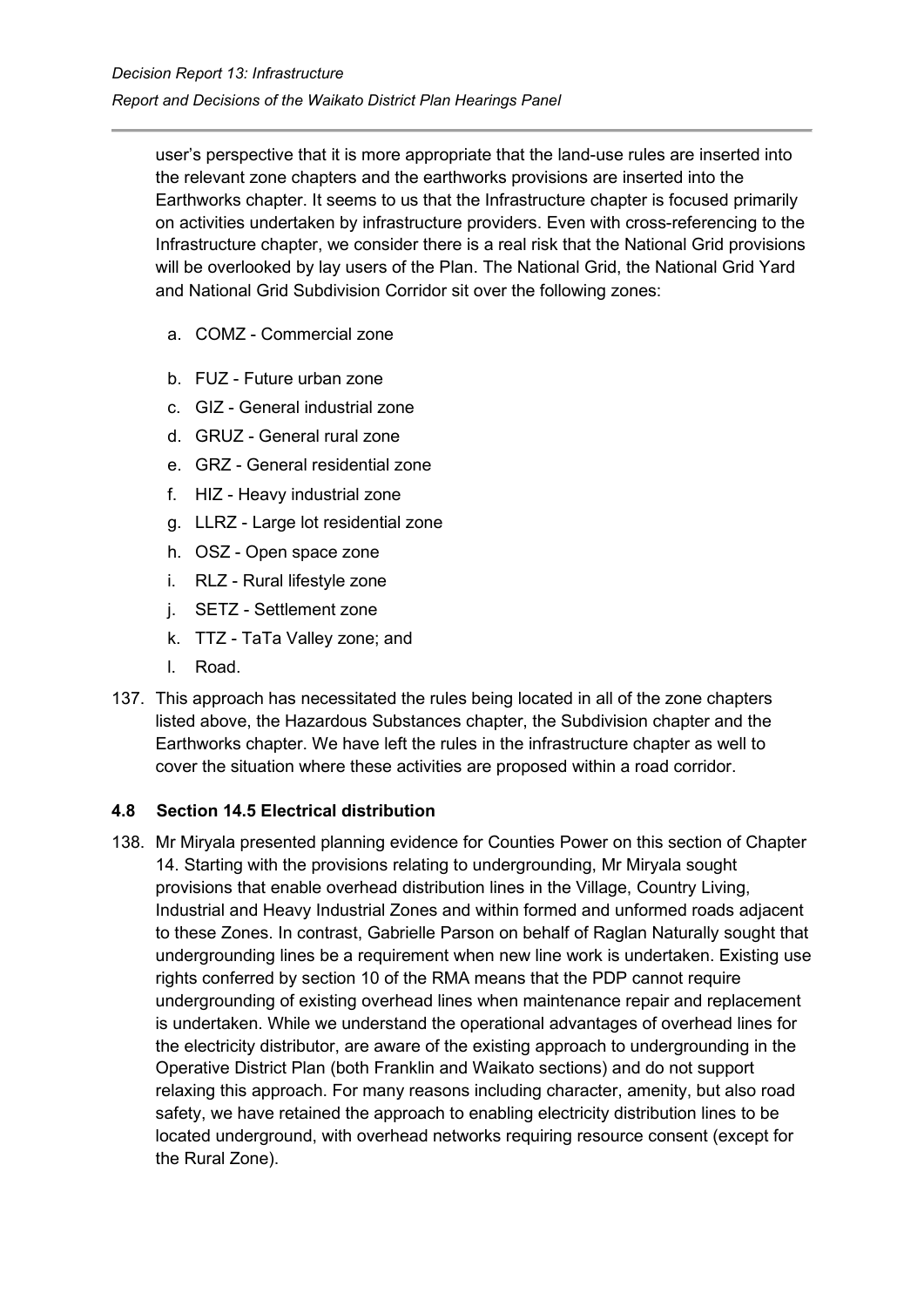- 139. Federated Farmers sought an increase in the height of electricity distribution support structures, but we are mindful of the evidence from Counties Power that poles rarely exceed 25 metres in height. We therefore consider that the maximum height of support structures as notified at 25 metres is appropriate.
- 140. Mr Miryala sought provisions to ensure that existing lines should be protected from subdivision, use and development in a manner similar to Transpower's National Grid. Mr Miryala clarified at the hearing that he sought inclusion of matters of control/discretion that address this issue within the subdivision rules of the individual Zone Chapters. We are mindful that the national importance of the National Grid is acknowledged and supported by a National Policy Statement, whereas electricity distribution lines are not afforded such status. We are also aware that the NZECP 34:2001 sets out distances that apply within proximity to electrical distribution lines which will go some way to protecting the lines, and Rule 14.5.1 P5 protects electrical distribution lines in terms of construction or alteration of a sensitive land use. We consider that to be the appropriate approach, and have adopted Mr Mackie's proposal to locate these rules in the individual zone chapters.
- 141. Powerco sought that non-compliance with Rule 14.5.1 P5 should result in a noncomplying activity status, but we consider that potential adverse effects can be adequately managed through a restricted discretionary activity status provided that appropriate matters of discretion are included. Federated Farmers sought an exclusion for the Rural Zone but we consider that the electrical distribution network needs protection against reverse sensitivity effects as well as managing its effects on sensitive land uses, and there should be consistency across the zones.
- 142. Turning to the permitted size of a switch room, the 100 square metre permitted standard in the notified version of the PDP is rather arbitrary and we consider that a maximum size of 250 square metres is more appropriate is a more appropriate way to give effect to Objective 6.1.1. Counties Power and Powerco sought inclusion for transformers and switching stations in the Rural Zone and we agree that this change gives effect to the RPS by enabling integrated and efficient provision of infrastructure, especially as these structures are not uncommon in the Rural Zone.

## <span id="page-47-0"></span>**4.9 Section 14.6 Electricity generation**

- 143. The main themes arising from evidence and submissions on electricity generation are as follows:
	- a. Enable Huntly Power station electricity generation activity;
	- b. Permitted electricity generation standards; and
	- c. Large-scale wind farms.
- 144. We address each one of these in turn.

#### *Huntly power station*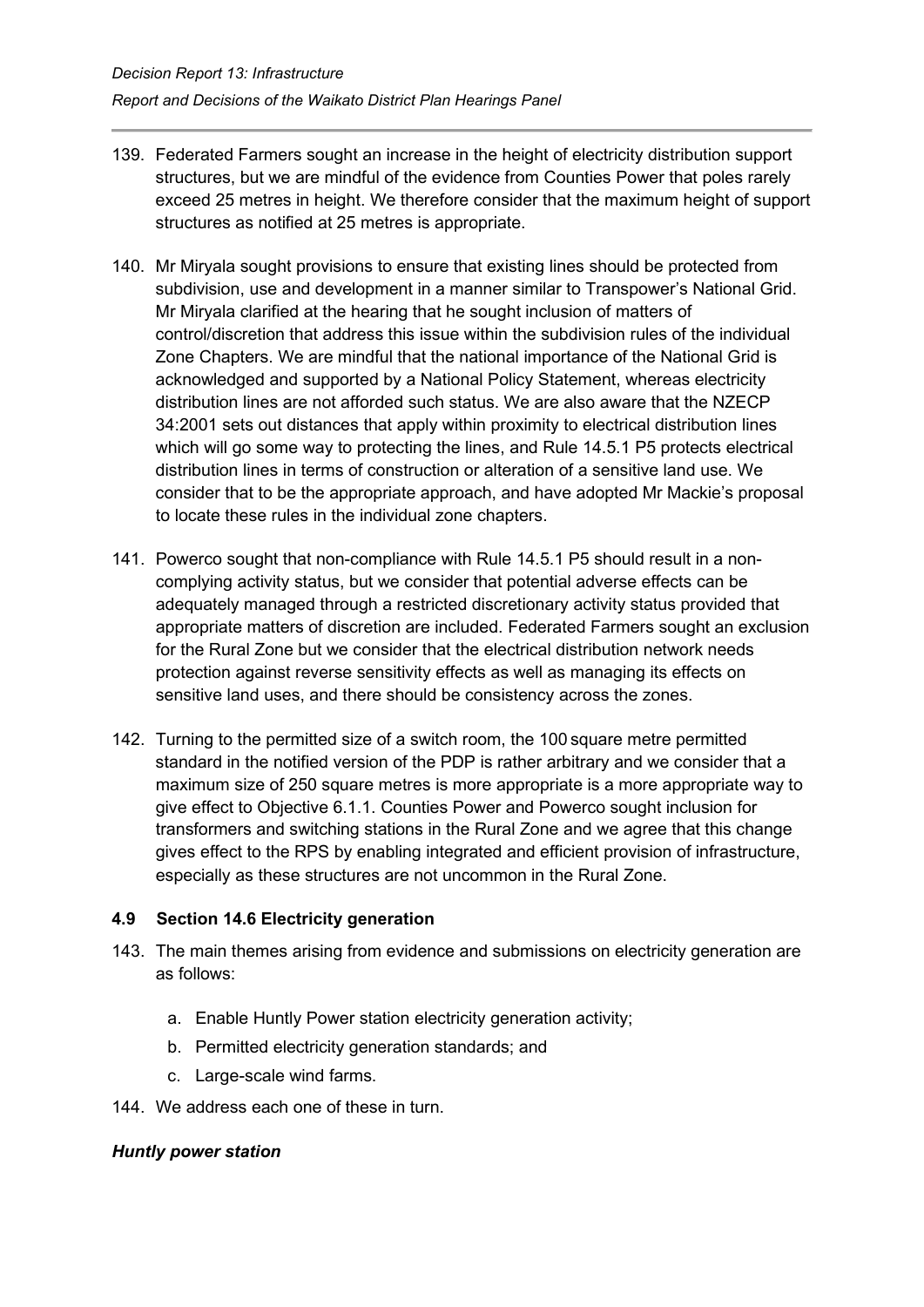145. We agree with Mr Matthews' and Mr Mackie's advice that the Huntly power station should have specific rules in this section of the PDP, given that it is a significant electricity generator in the district. Mr Matthews sought inclusion of "coal" in the definition for "energy corridor" to ensure that the definition is consistent with the Huntly planning maps, which depict this activity as shown in the energy corridor. We agree that this more appropriately describes the energy corridor and activities associated with the Huntly power station.

## *Permitted electricity generation*

- 146. Ms Brown, on behalf of WEL Networks, sought the deletion of condition (b) in Rule 14.6.1 P1 and Rule 14.6.1 P2 to allow electricity generation activities within a road, or unformed road. Her primary concern is that the rule does not allow solar panels installed on lights poles or on other structures within the road reserve, such as bus stops. We agree with Ms Brown and it seems illogical to have rules preventing efficient use of existing structures in such a manner. This is particularly evident when considering the corridor access request process for structures in the road corridor and the need to give effect to the NPS-REG. We can see the value in retaining the limitations on structures in indicative roads. However, Ms Brown also sought an increase in the permitted electricity output on the basis that the 20kW limitation is impractical, unreasonable and would likely discourage this type of generation. We do not share the same concerns as Mr Mackie, and instead agree with Ms Brown that standards limiting the dimensions of the structure are more important in managing effects than limiting the power output.
- 147. We agree with Mr Mackie's recommended recognition in the standards for solar panels being mounted to a ground frame in response to the submission from Powerco.
- 148. Federated Farmers sought a permitted activity status for small-scale and communityscale electricity generation in any Identified Area in a Rural Zone, but we consider that such proposals should be subject to a resource consent process given the potential sensitivity of the Identified Areas.
- 149. Rule 14.6.1.2 P2 sets the height limit for permitted activity research and exploratory scale investigations for renewable electricity generation. On behalf of Meridian Energy Limited, Ms Foster sought an increase to the height to 80 metres to accommodate investigations required for wind generation proposals. WEL Networks sought an increase in height in the Rural Zone to 20 metres. While we can appreciate Ms Foster's concerns, we consider that a blanket permitted height of 80 metres is not appropriate due to the potential for adverse effects in certain locations. We agree that a 20 metre height is appropriate in the Rural Zone given the open character of that zone and the 10 metre maximum height permitted for buildings.

#### *Large-scale wind farms*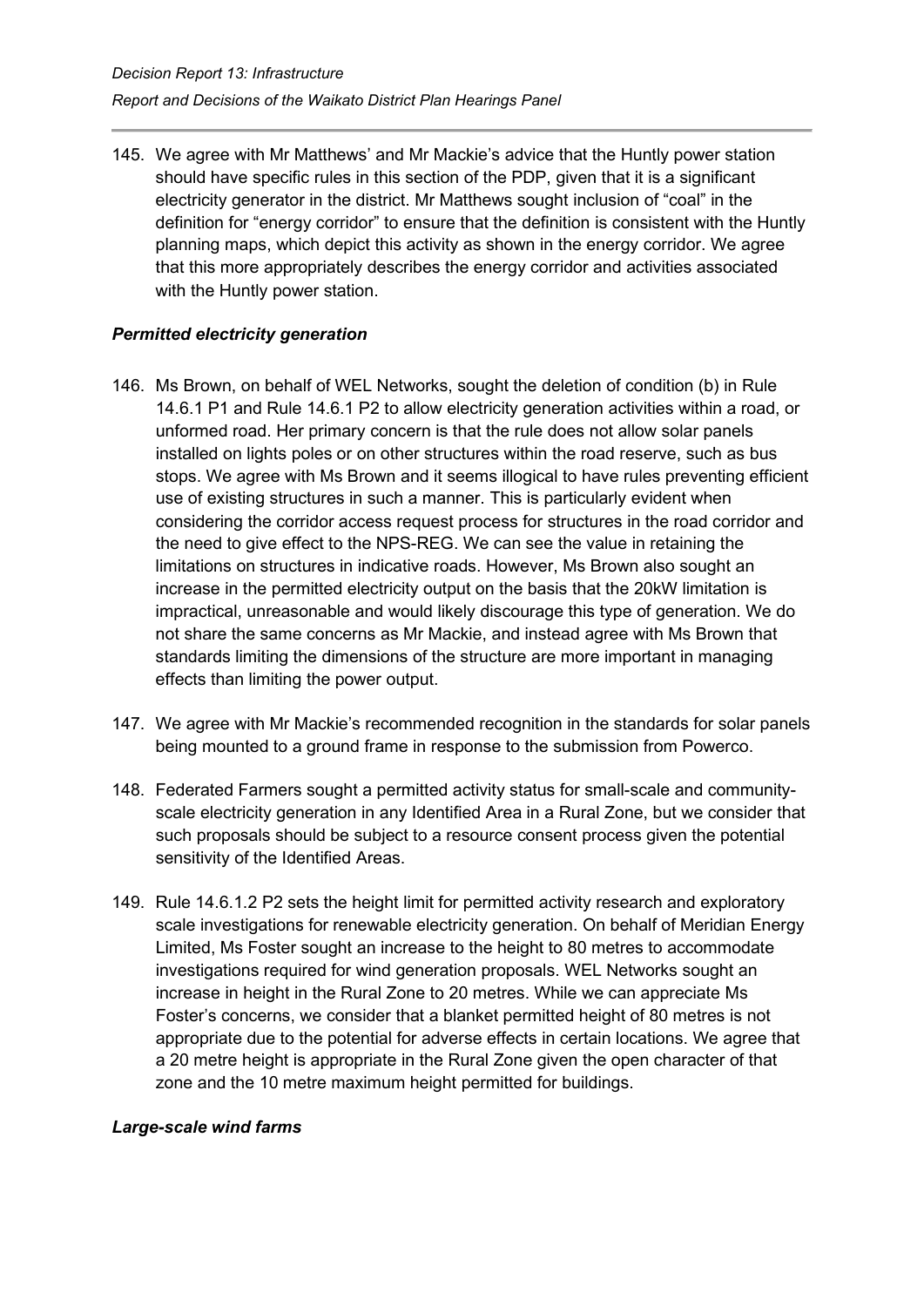- 150. Ms Foster considered that NZS6808:2010 is widely accepted as the appropriate methodology for assessing wind turbine noise and sought inclusion of the following standard in Rule 14.6.3 (a) D1 "Wind turbine noise must be measured and assessed in accordance with NZS6808:2010 Acoustics – Wind Farm Noise". We agree that this is a useful inclusion for both discretionary and non-complying rules for large-scale wind farms.
- 151. Ms Foster also expressed concern at the lack of clarity around Rule 14.6.4 NC1 and Rule 14.6.4 NC2. We agree it is not clear and have made amendments to clarify that large wind farms in a Rural Zone, but not an Identified Area, are discretionary activities, and that wind farms in any other zone or within an Identified Area are noncomplying activities. We consider this is the most appropriate way to efficiently and effectively manage the Identified Areas consistent with section 6 of the RMA, the RPS and the PDP.
- 152. On behalf of DOC, Ms Burns and Ms Thurley expressed concern as to the effect of wind farms on bats. We have added "ecology and biodiversity effects" to small-scale electricity generation in Rule 14.6.2 RD1, as some of these activities could have the potential to cause bird strike and this will ensure those effects are assessed.

## <span id="page-49-0"></span>**4.10 Section 14.7 Liquid fuels and gas**

- 153. Mr Edwards' evidence on behalf of First Gas sought protection of the gas transmission network in both the planning maps and plan provisions. The gas transmission lines are identified on the PDP maps and we agree that these are appropriate to retain.
- 154. Mr Mackie advised that all of the compressor stations and delivery point stations are located on the transmission pipeline corridor, and for that reason, we do not consider there needs to be separate identification and mapping of delivery point stations on the PDP maps.
- 155. Federated Farmers of New Zealand were concerned that many farms have aboveground fuel storage and gas tanks, therefore the rules in this section would unintentionally capture those activities. We consider that that the nature and scale of liquid and gas-related storage facilities on farms is best covered by the hazardous substances provisions of the PDP rather than Section 14.7. However, we agree that there could be interpretation issues in the future so we have amended the introduction in Section 14.7 to refer to facilities "operated by a network utility operator".
- 156. Ports of Auckland also submitted on this topic seeking a restricted discretionary activity for pipelines and storage facilities that do not comply with the permitted activity rule.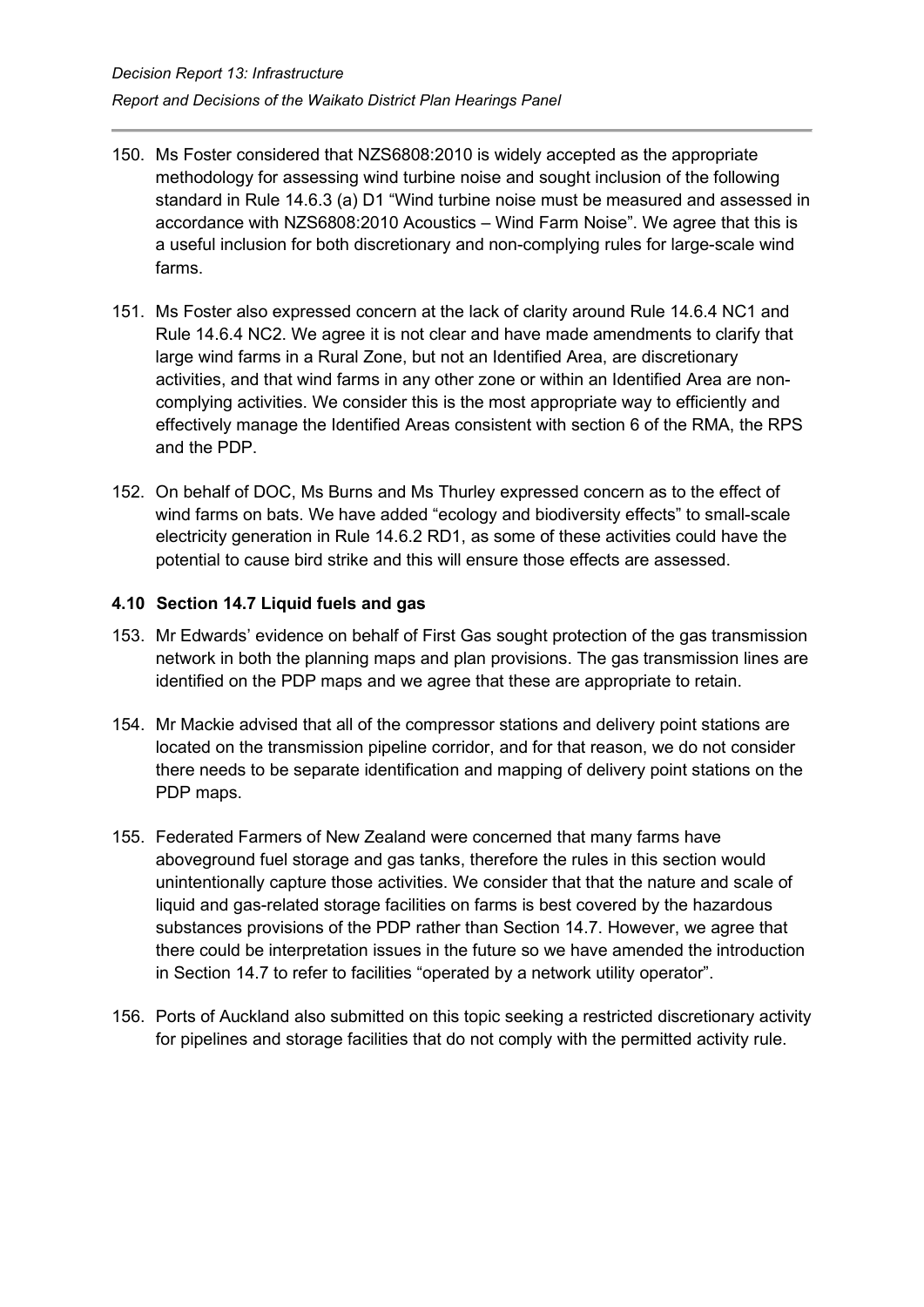We note that Mr Arbuthnot accepted the discretionary activity in his evidence,<sup>[36](#page-50-2)</sup> and we see no reason to depart from this activity status.

## <span id="page-50-0"></span>**4.11 Section 14.8 Meteorological**

- 157. The key issue with regards to this section of Chapter 14 was the maximum height for meteorological measurement masts. Ms Foster sought an increase in the maximum height of wind investigation structures to enable measurements at a similar height to wind farm structures. This request was recommended to be rejected by Mr Mackie on the basis that the effects of a structure of that height are more appropriately addressed through a resource consent application. We agree with Mr Mackie that 80 metres is significantly higher than the permitted height of a building in any zone and a resource consent process is the most appropriate route for assessing any effects of such a structure.
- 158. We agree that the additional discretionary activity rules (Rule 14.8.3 D3 and D4) sought by Council are required to complete the activity cascade.

#### <span id="page-50-1"></span>**4.12 Section 14.9 Amateur radio**

- 159. The Section 14.9 Amateur Radio provisions apply over all zones and allow the associated antennas, aerials and support structures as permitted activities where they meet the activity specific conditions. We consider that having the amateur radio provisions as a separate section of the infrastructure chapter is helpful for both operators and Council. We appreciate the way Mr Birt presented his case for New Zealand Association of Radio Transmitters Incorporated and the helpful way he outlined his support for many of the notified provisions of the PDP relating to amateur radio and the further recommendations of Mr Mackie in his section 42A report. It seems to us that the remaining outstanding issue is the definition of 'Amateur Radio Configurations', particularly the recognition of licenced amateur radio operators. We note that Mr Mackie included in his closing statement a definition for Amateur Radio Configuration which includes the amendments sought by Mr Birt and we agree that this definition will provide more certainty.
- 160. We agree with Mr Mackie and Mr Birt that the amendments to the amateur radio provisions will make the provisions clearer, which is important given the highly technical nature of the standards. In terms of a section 32AA evaluation, we note that the majority of amendments are intended to simplify the description of dimensional limits, and improve the efficiency and effectiveness of the provisions. Allowing a second pole for 3.6MHz radio configurations as a permitted activity will more appropriately achieve the enabling Objective 6.1.1 Development, operation and maintenance of infrastructure, and is more efficient and effective than requiring a resource consent to be obtained. There may be small adverse amenity effects on

<span id="page-50-2"></span><sup>&</sup>lt;sup>36</sup> Evidence in Chief of Mark Arbuthnot for Ports of Auckland Limited, Paragraph 4.1, dated 29 September 2020.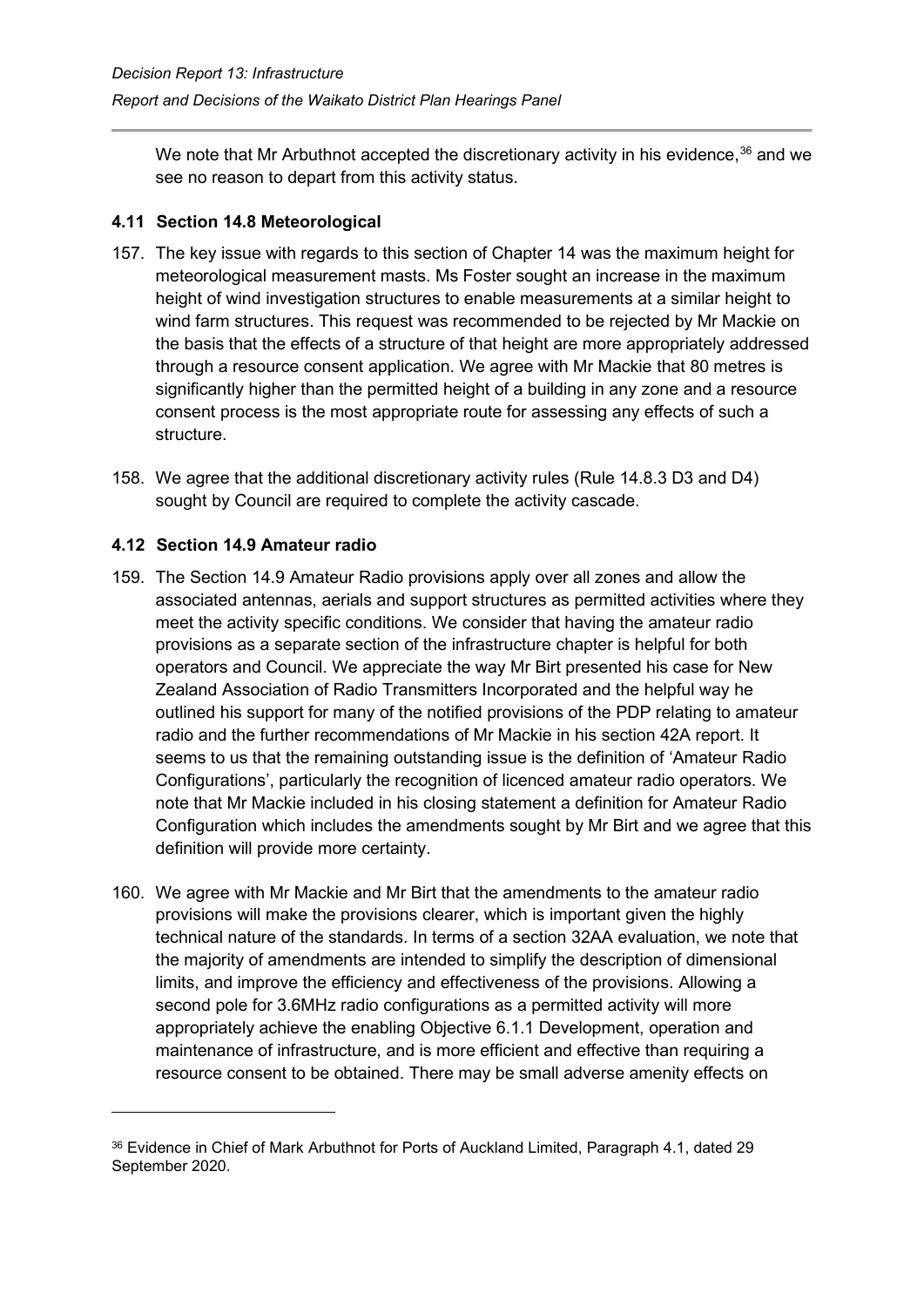neighbours, but their occurrence will be relatively rare and are outweighed by the benefits. Similarly, the amendment to the definition of 'Amateur Radio Configurations' is a more efficient way of achieving the objective than what was notified.

#### <span id="page-51-0"></span>**4.13 Section 14.10 Telecommunications and radio-communications**

- 161. While we accept that there was no specific submission addressing the status of the National Environmental Standards for Telecommunications Facilities (NESTF), we agree with Mr Mackie that clarifying that the NESTF will prevail over the PDP except where the rules are specific to an Identified Area is a useful inclusion to the Introduction of Chapter 14.[37](#page-51-1)
- 162. There are only three remaining areas of disagreement between the planners for the telecommunications companies and Mr Mackie. With regards to Rule 14.10.1 P2, we agree with Mr Horne that there is no point in have rules to manage below ground telecommunications and radiocommunications facilities, lines, cables and ducts in an Identified Area when this can be more effectively managed by the earthworks provisions. Mr Mackie considered that the earthworks provisions may not be sufficient to manage effects, particularly those of maintenance and repair, and minor upgrading of those underground facilities.[38](#page-51-2) We do not agree. We consider that the infrastructure itself is unlikely to give rise to any ongoing adverse effects as it is the earthworks that will create the effects. In addition, we note that other sections in Chapter 14 enable underground infrastructure in Identified Areas as a permitted activity, such as below ground gas pipelines (Rule 14.7.1 P2).
- 163. Heritage NZPT sought more restrictive activity status for telecommunication structures in Identified Areas and we agree in most cases that this is an effective approach to managing adverse effects on historic heritage and cultural values and achieving Objective 7.1.1. We have also included effects on the heritage item or area as a matter of discretion where infrastructure is proposed in an Identified Area. For these same reasons we have rejected the submissions from Federated Farmers that sought enabling provisions for telecommunications in identified areas in the Rural Zone.
- 164. In terms of the other amendments to section 14.10, we make the following observations:
	- a. We agree that including dimensions that match the NESTF is helpful;
	- b. We agree with the inclusion of 1.6-metre Yagi antenna on an existing pole as a permitted activity in Rule 14.10.1.4 P5; and
	- c. We agree with increasing the diameter for externally-mounted telecommunication satellite dishes and ancillary components in less sensitive zones.

<span id="page-51-1"></span><sup>37</sup> Section 42A rebuttal evidence of Trevor Mackie, Paragraph 80, dated 13 November 2020.

<span id="page-51-2"></span><sup>38</sup> Section 42A rebuttal evidence of Trevor Mackie, Paragraph 89, dated 13 November 2020.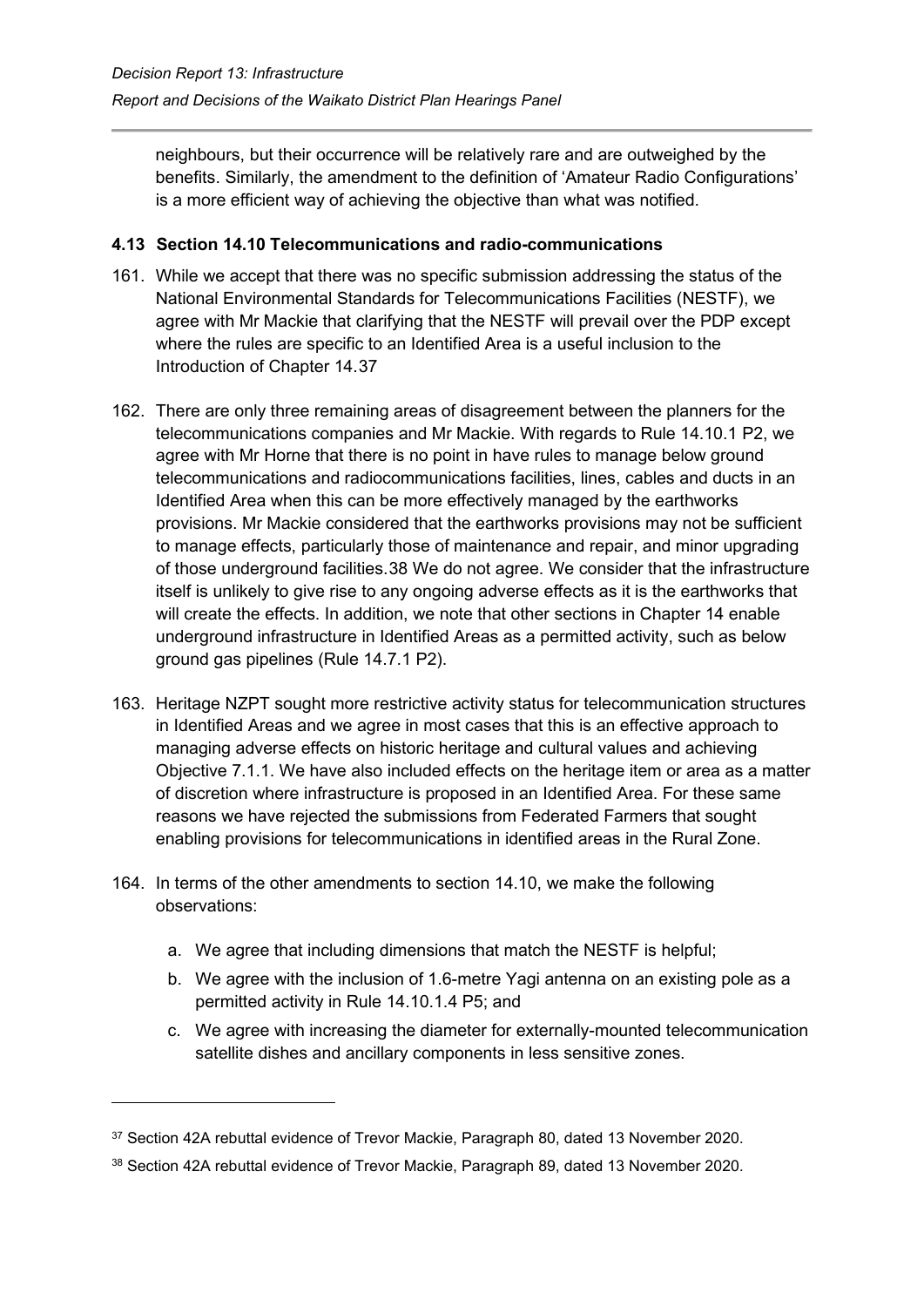165. The objectives of Chapter 6 Infrastructure and Energy seek to enable infrastructure (6.1.1 "Development, operation and maintenance of infrastructure: Infrastructure is developed, operated and maintained to benefit the social, economic, cultural and environmental wellbeing of the district."), and to manage adverse effects of infrastructure within the community (Objective 6.1.8). After considering the costs and benefits, we consider the amendments to Section 14.10 will be more efficient and effective in achieving the objectives than the notified provisions.

#### <span id="page-52-0"></span>**4.14 Section 14.11 Water, wastewater and stormwater**

- 166. The key matters raised in submissions and evidence on this section of Chapter 14 include:
	- a. Low impact stormwater management;
	- b. Water supply;
	- c. Impervious surface rules;
	- d. WRC's flood protection infrastructure; and
	- e. Wastewater servicing.
- 167. As a general observation, we note that Federated Farmers had concerns that the rules in this section of the Plan would constrain primary production activities in the Rural Zone. Mr Mackie suggested including an advice note to the Introduction of Chapter 14 to clarify that on-farm infrastructure associated with primary production is not intended to be captured by many of the rules in this chapter and we agree that this is a sensible approach to providing clarity.
- 168. On behalf of Watercare, Mr Scrafton presented evidence on the need for three waters infrastructure to be located in Identified Areas. While his evidence was focused on three waters, this is part of a larger discussion on infrastructure in Identified Areas and we have addressed this elsewhere in our decision.

#### *Low-impact stormwater management*

169. A number of submitters supported low-impact stormwater design including John Lawson, Whaingaroa Environmental Defence Incorporated Society, Raglan Naturally and Jade Hyslop. It seems to us that the PDP actively encourages low-impact stormwater design. In order to be a permitted activity under 14.11.1 P1, new subdivision stormwater systems are required to meet standards including low-impact design. These standards are supported by the Regional Infrastructure Technical Specifications and WRC's control of stormwater network discharge consents, which we consider is an appropriate approach. We agree that including the Waikato Stormwater Management Guideline and Waikato Stormwater Runoff Modelling Guidelines as advice notes will assist in managing stormwater and flooding. While Federated Farmers sought exemptions for stormwater management in Rural Zone sites, we agree with Mr Mackie that management of stormwater on Rural Zone sites is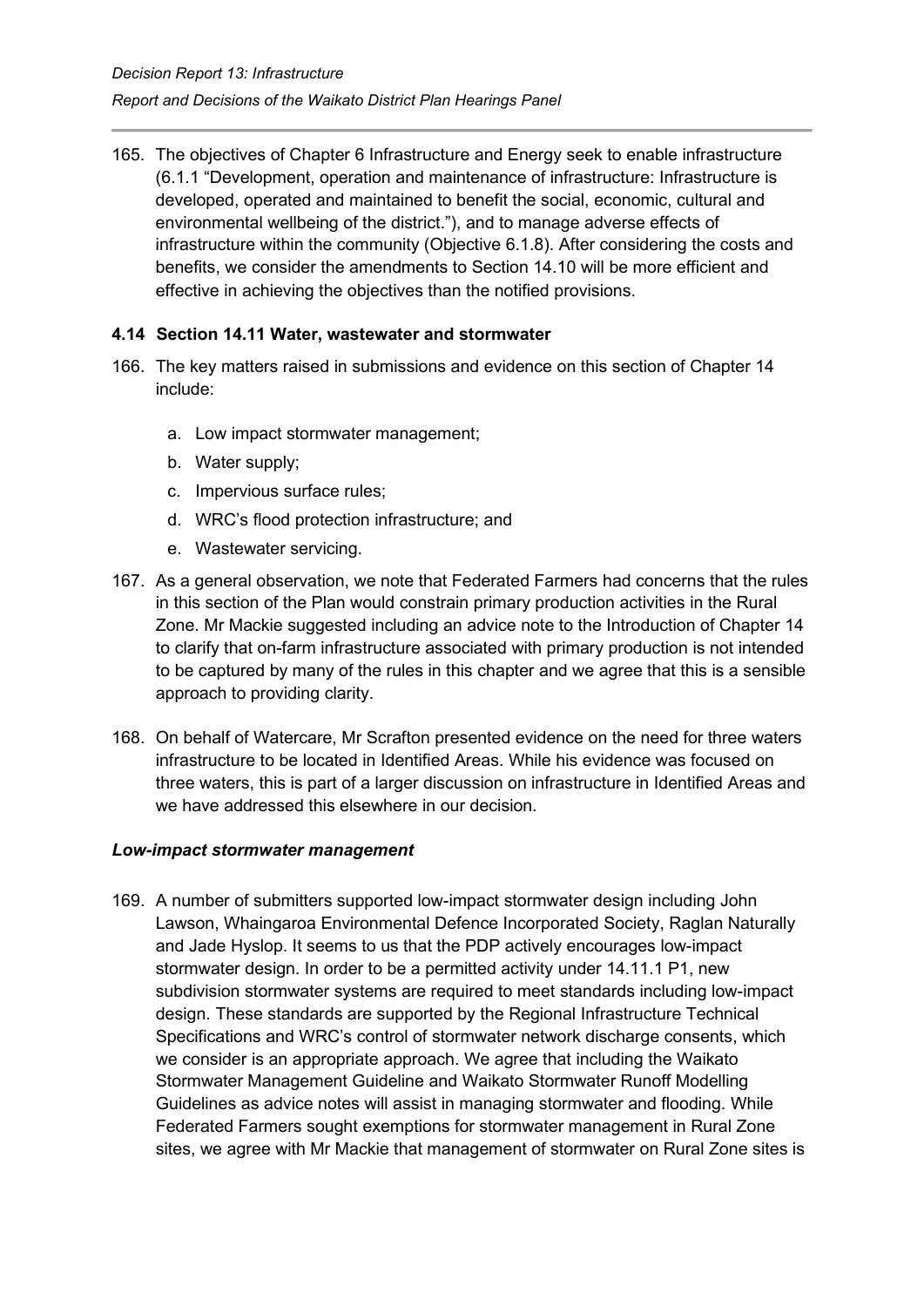important (albeit that it will be on-site). [39](#page-53-0) We do not consider that the stormwater rules duplicate the regional rules as submitted by Synlait Milk Limited and Hynds Pipe Systems Limited. The PDP has a role in the management of stormwater in terms of managing land use and development to meet the requirements of the regional network discharge consents, as well as flood management and land stability.

- 170. Ms Foley presented evidence on behalf of WRC seeking amendments to better deliver low-impact stormwater management, including additional matters of discretion for stormwater management activities which do not meet the permitted activity standards. We agree with her suggested additions to these and other provisions in this section, and consider these will more efficiently achieve the stormwater Objective 6.4.6.
- 171. Lakeside 2017 sought recognition of stormwater treatment trains approved in previous consents, but we do not consider this to be necessary as the PDP provisions do not override previous consents to manage stormwater. Hamilton City Council sought various changes to the stormwater provisions, but we consider most of them are unnecessary for the reasons set out in Mr Mackie's section 42A report.
- 172. While we understand Tainui o Tainui's concerns regarding not locating three waters infrastructure on Maaori land, we are aware that there may be situations where infrastructure is appropriate in a Maaori Area or Site of Significance. We consider it appropriate to assess such proposals through a resource consent process. Tainui o Tainui's submission also sought that stormwater discharges into sandy areas be avoided, but we consider that this is most appropriately managed through the regional plan and, as appropriate, the associated regional resource consent processes.

## *Water supply*

- 173. We agree with Mr Mackie that it is appropriate to include a new rule for water supply servicing of new development or subdivision, which specifically enables supplementary rainwater harvesting. However, as proposed, this standard does not allow the use of the rainwater for potable uses. This issue causes us some difficulty as we can see no logical reason why a development needs to be constrained in the manner proposed, particularly in the Rural, Country Living and Village Zones where servicing for water and wastewater is on-site.
- 174. Ms Duncan filed evidence on behalf of Fire and Emergency New Zealand seeking to ensure that sites have adequate supply of water and access to water supplies for firefighting purposes in accordance with New Zealand Fire Service Firefighting Water Services Code of Practice SNZ PAS 4509:2008. Mr Mackie recommended including a new restricted discretionary activity for water supplies that do not comply with these

<span id="page-53-0"></span><sup>&</sup>lt;sup>39</sup> Section 42A report on Infrastructure and Energy, Trevor Mackie, Paragraphs 33-34, dated 14 September 2020.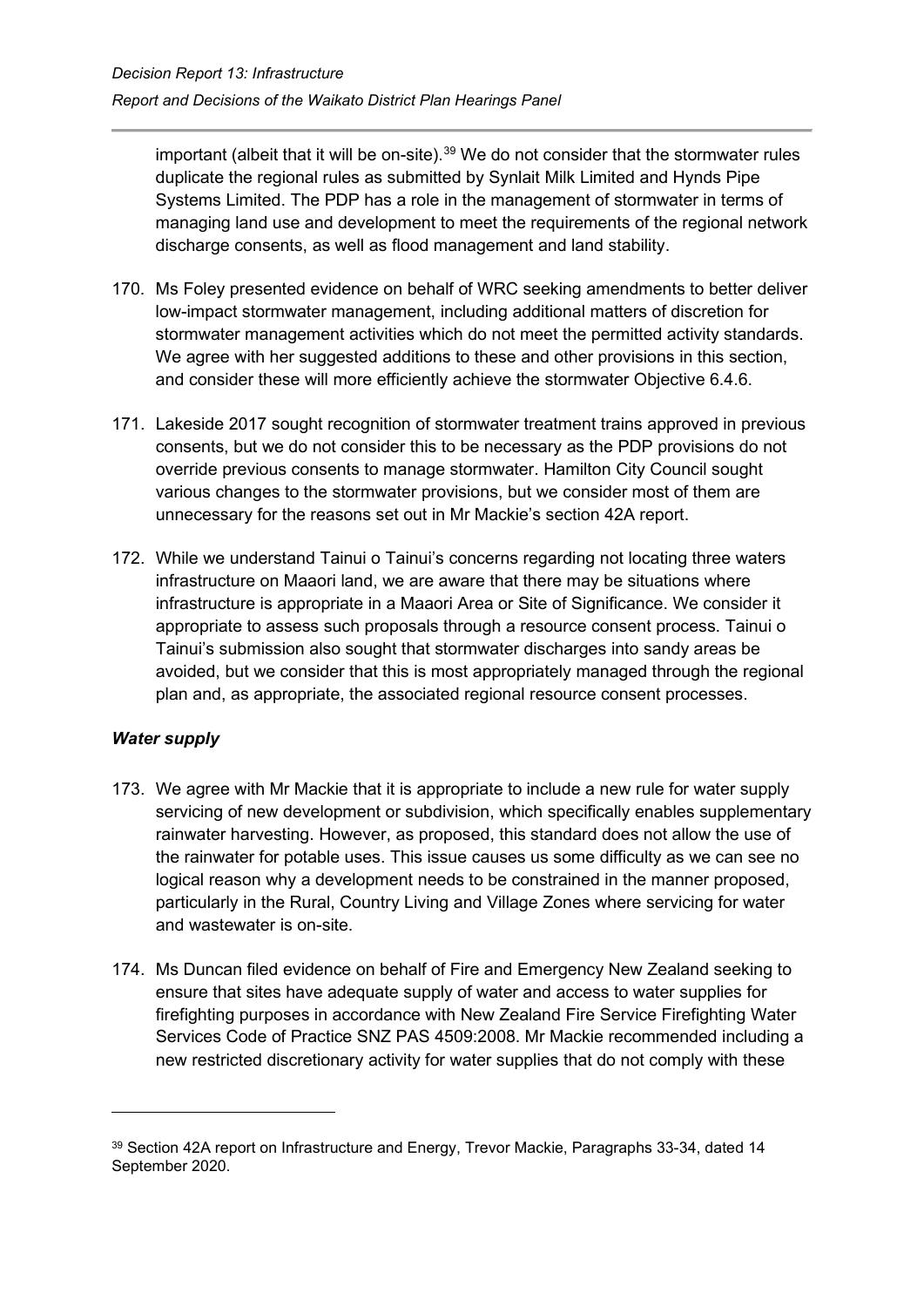requirements, with sufficiency of supply for firefighting as a matter of discretion. We agree that this will more effectively and efficiently meet the objectives and implement the policies for infrastructure, subdivision and development, and for integration of infrastructure with subdivision, land use and development.

## *Impervious surface rules*

175. Council sought relocation of the impervious surface rules into the individual zone chapters and we agree this this is a logical place for them. Lakeside 2017 sought an increased level of impervious surface, but we note that the standard for this area is already 70 percent. We accept that increased impervious surface above 70 percent may be possible, but consider that this should only be if it is authorised by a resource consent.

#### *Waikato Regional Council's flood protection infrastructure*

176. Ms Foley sought a policy and rule framework to provide for the ongoing maintenance, repair, replacement and upgrade of flood and drainage scheme infrastructure. We agree that this the inclusion of permitted and restricted discretionary activities is an appropriate addition and will clarify the activity status for this regionally significant infrastructure. We consider that this is the most appropriate way to achieve Objectives 6.1.1 and 6.1.8. We have not included the advice note regarding section 330 of the RMA as we consider this to be an unnecessary addition in a district plan.

#### *Wastewater servicing*

177. We heard from Mr Droomgool and his desire for the rules to enable on-site wastewater systems for small sites, while Federated Farmers sought exclusion of sites in the Rural Zone from the wastewater requirements. In response to both of these submitters we note that Rule 14.11.1 P3 allows for site-contained, alternative methods of wastewater disposal as a permitted activity. We consider this rule appropriately requires all new development or subdivision to be serviced for wastewater which is important for health and safety.

## **Section 14.12 Transportation**

- 178. Section 14.12 contains provisions to manage transport across all zones, including management of roads, the design of sites including access and loading, and the traffic generation arising from activities and this was the subject of a large number of submissions. The main issues were:
	- a. Car parking requirements;
	- b. Vehicle access design;
	- c. Railway crossings;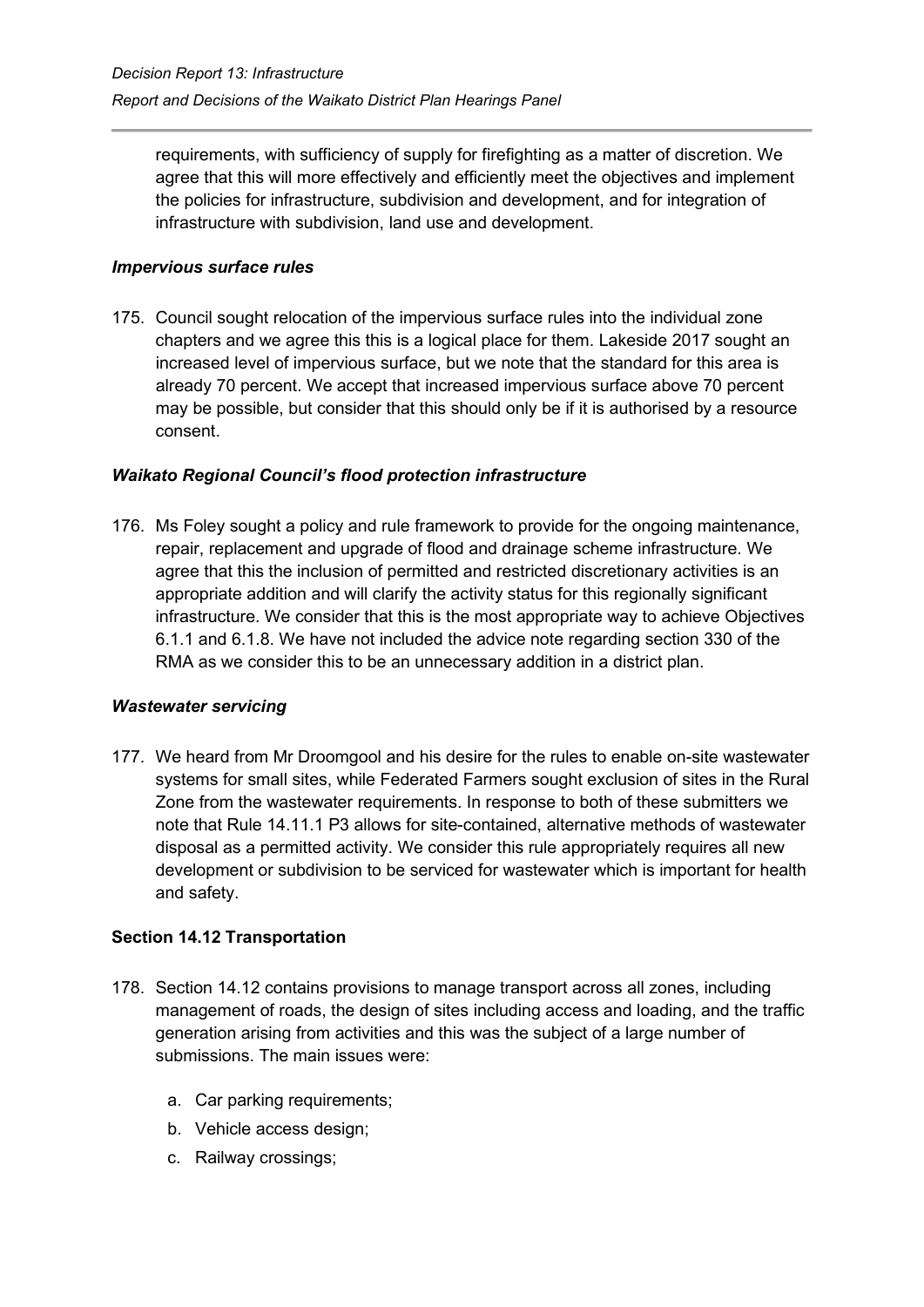- d. Traffic generation/vehicle movement controls;
- e. Corrections and clarifications to wording and terminology;
- f. Integrated transport assessments; and
- g. Car parking requirements.
- 179. A large number of submission points were received on Table 14.12.5.7, which sets out the required parking spaces and loading bays as well as Rule 14.12.1 P2, which requires compliance with Table 14.12.5.7. We are aware that Policy 11 of the NPS-UD relates to carparking and provides that district plans of tier 1,2 and 3 territorial authorities do not set minimum car parking rate requirements, other than for accessible car parks. Furthermore, Standard 3.38 (1) in subpart 8 of Part 3: Implementation, provides that tier 1 local authorities must change their district plans (without using the Schedule 1 process) to remove the effect of any objectives, policies, rules or assessment criteria that require a minimum number of carparks, other than accessible car parks. Given this directive we have deleted the parking requirements from Table 14.12.5.7 and all other references to a minimum number of carparks in the objectives, policies and rules. Consequently Rule 14.12.2 RD2 has been amended to focus only on the effects of non-compliance with on-site loading standards. Because the requirements for accessible carparks and cycling spaces were dependent on the number of carparks required, the deletion of the requirements for carpark spaces has necessitated revision of those rules for accessible carparks and cycling spaces.
- 180. We have added loading bay requirements for supermarkets to Table 14.12.5.7 Required parking spaces and loading bays as requested by Woolworths NZ Ltd (Woolworths) as this is a reasonable addition.
- 181. While car parking requirements are required to be removed from the Plan, cycling requirements can be retained. The main submission of note in this regard is from Woolworths NZ Ltd who sought to reduce the number of required cycle spaces on the basis that they are too onerous. We agree with Mr Mackie that the provisions are intended to encourage and enable cycling as an alternative transport mode, particularly in the district's urban areas.

## *Vehicle access design*

- 182. We received evidence from a number of submitters challenging the vehicle access standards in:
	- a. Table 14.12.5.1 Separation distances of an access onto a road from an intersection or between accesses;
	- b. Table 14.12.5.3 Minimum sight distances from a vehicle entrance;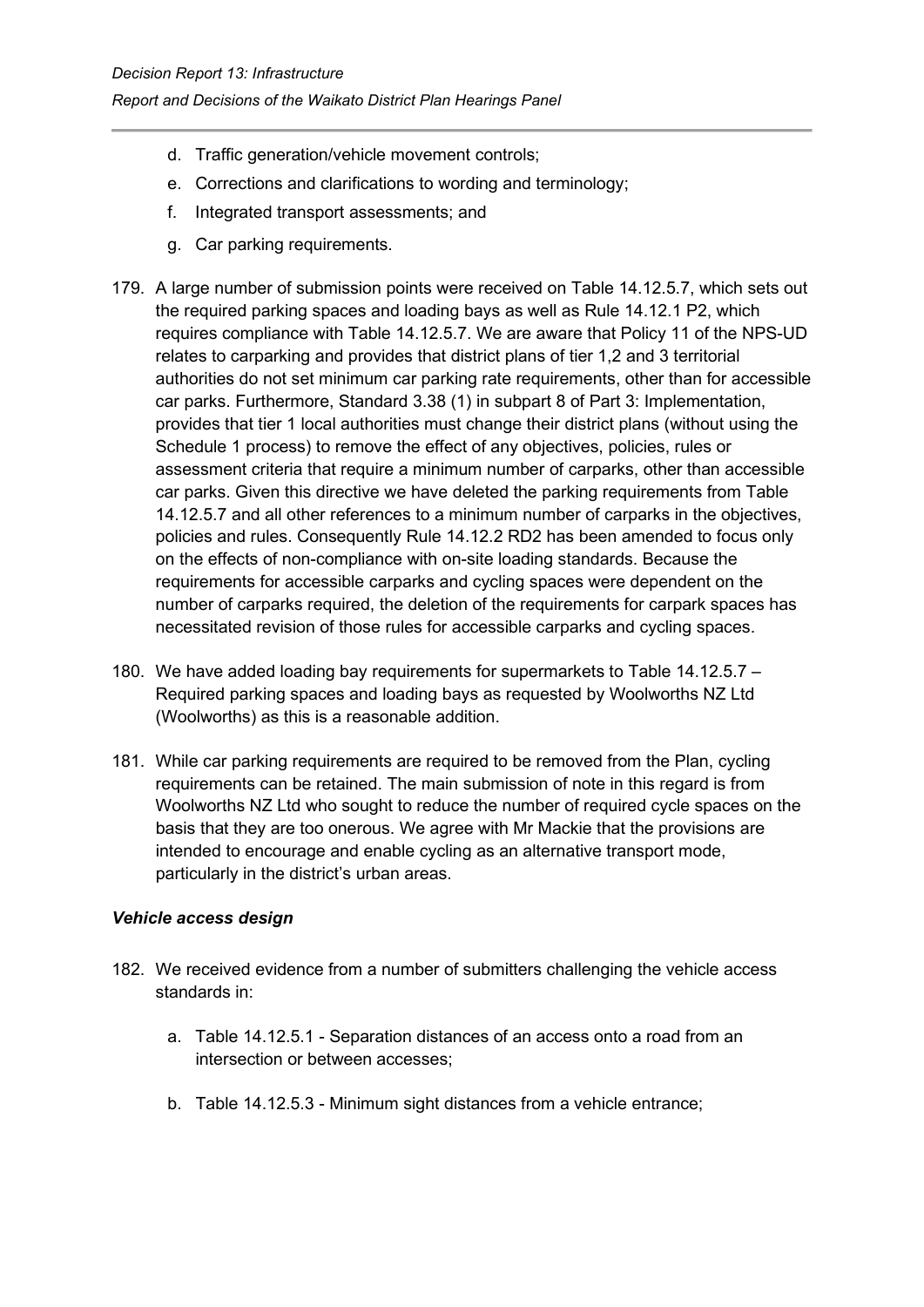- c. Table 14.12.5.14 Access and road conditions (Residential, Village, Business, Business Town Centre and Industrial Zones); and
- d. Table 14.12.5.15 (Rural and Country Living Zones).
- 183. Common concerns included that the standards are excessive and do not constitute an efficient use of the land resource, particularly in the urban zones. Fire and Emergency New Zealand and Counties Manukau Police had a different perspective and sought amendments to ensure that accesses have sufficient room to accommodate emergency services and their vehicles. Hamilton City Council sought that the standards aligned with more onerous provisions of an adjoining plan. We appreciate the comparison that Mr Mackie undertook between the access widths in the PDP, the Auckland Unitary Plan and the Hamilton District Plan. We note that the widths in the PDP are wider than those two other district plans but consider they are not unreasonable and are more appropriate to the Waikato District. We are aware also that there must be sufficient room to easily accommodate emergency service vehicles and for these reasons we retain the access width standards as notified. We have made the following amendments:
	- a. Increased separation distances for accesses onto National Regional Arterial and Arterial to be consistent with the Transit NZ Policy Planning Manual Table App5B/3;
	- b. Included design speeds for separation distances for accesses to highlight the difference between the operating and design speeds; and
	- c. Increased minimum sight distances for vehicle accesses to align with those in Appendix 5b of the Transit NZ Policy Planning Manual.
- 184. We have looked critically at the matters of discretion in Rule 14.12.2 RD1 for accesses that do not comply with the permitted activity standards and have added matters of discretion to include access for emergency vehicles, and the safety and efficiency of rail and road operations. We consider the amendments to be the most appropriate option to achieve the relevant objectives and policies, specifically Objective 6.5.1 and Policy 6.5.2 to promote an efficient, effective, integrated, safe, resilient and sustainable land transport network.

## *Railway crossings*

185. KiwiRail sought the addition of new provisions to address sightlines for railway level crossings, including a proposed new activity condition specific to Rule 14.12.1.1 P1. The proposed condition would require compliance with the standards for railway level crossing sight triangles that are to be added to Table 14.12.5. We agree that the inclusion of these diagrams and provisions will improve the safety of level rail crossings. We consider the suite of provisions are the most appropriate option for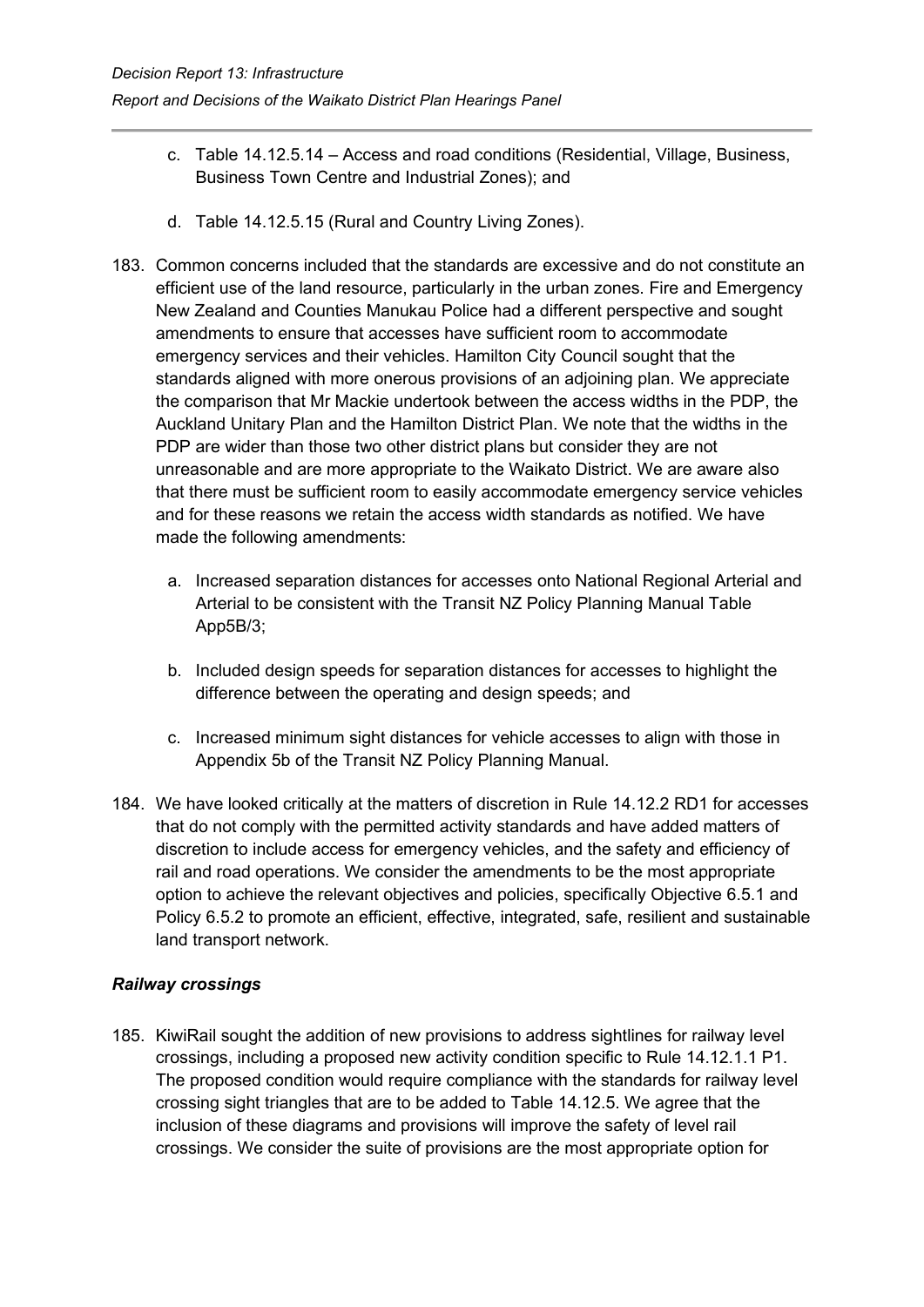achieving Policy 6.5.2 by controlling the location of buildings and structures within the sightline areas of rail level crossings.

## *Traffic generation/vehicle movement controls*

- 186. On-site manoeuvring and queuing are managed by Rule 14.12.1 P3. Waka Kotahi sought amendments to this rule to refer to the largest combination standard configuration for heavy vehicles permitted on roads (i.e., heavy trucks and trailers) to which the site has frontage. We agree that this is an appropriate amendment to ensure that the largest anticipated vehicle type can access the site.
- 187. Woolworths sought amendments to clarify that on-site manoeuvring and queuing space for sites on the listed streets are not precluded, but rather that their provision is optional. We are aware standards need to be certain and that non-compliance with a rule is most appropriately addressed through a resource consent process. We therefore do not support the amendment sought. We do agree with the addition of a standard requiring onsite manoeuvring to not be within an Identified Area, as proposed by WRC. We note that this decision necessitates consequential amendments to avoid inconsistencies with the rules for clearance of indigenous vegetation for parking and manoeuvring areas in a Significant Natural Area.
- 188. In response to the submission from Waka Kotahi, we have amended the matters of discretion in Rule 14.12.2 RD3 to ensure safety for all users of the vehicle access is achieved.
- 189. Rule 14.12.1 P4 sets out the maximum traffic generation for permitted activities in each zone. Council and Waka Kotahi sought that the numbers in the rule be measured "per site per day" rather than per activity and we agree. A number of submitters, such as Woolworths, Horticulture NZ and Balle Brothers Group, sought specific traffic generation numbers for their particular activity, while others sought an increase in the number of permitted vehicle movements. Synlait Milk Ltd took an alternative approach and sought an increase to the maximum number of vehicle movements per day and the maximum percentage of heavy vehicle movements or replace the rule with a requirement for developments over 10,000m<sup>2</sup> to prepare an integrated transport assessment.
- 190. We consider that the zone approach in Rule 14.12.1 P4 is a better approach than by activity classification. We consider that this will also allow anticipated traffic generation to be assessed by zone and be reflected in the design of the roads. We do accept that primary production harvesting activities will cause increased vehicle movements for short periods of time and have reflected this in the rules. We agree with Mr Arbuthnot that Horotiu Industrial Park necessitates a different approach given the heavy reliance on roads and the characteristics of an inland port. We have therefore included a specific traffic generation rule for Horotiu Industrial Park that better reflects the limits in the Operative District Plan. We consider these amendments are the most appropriate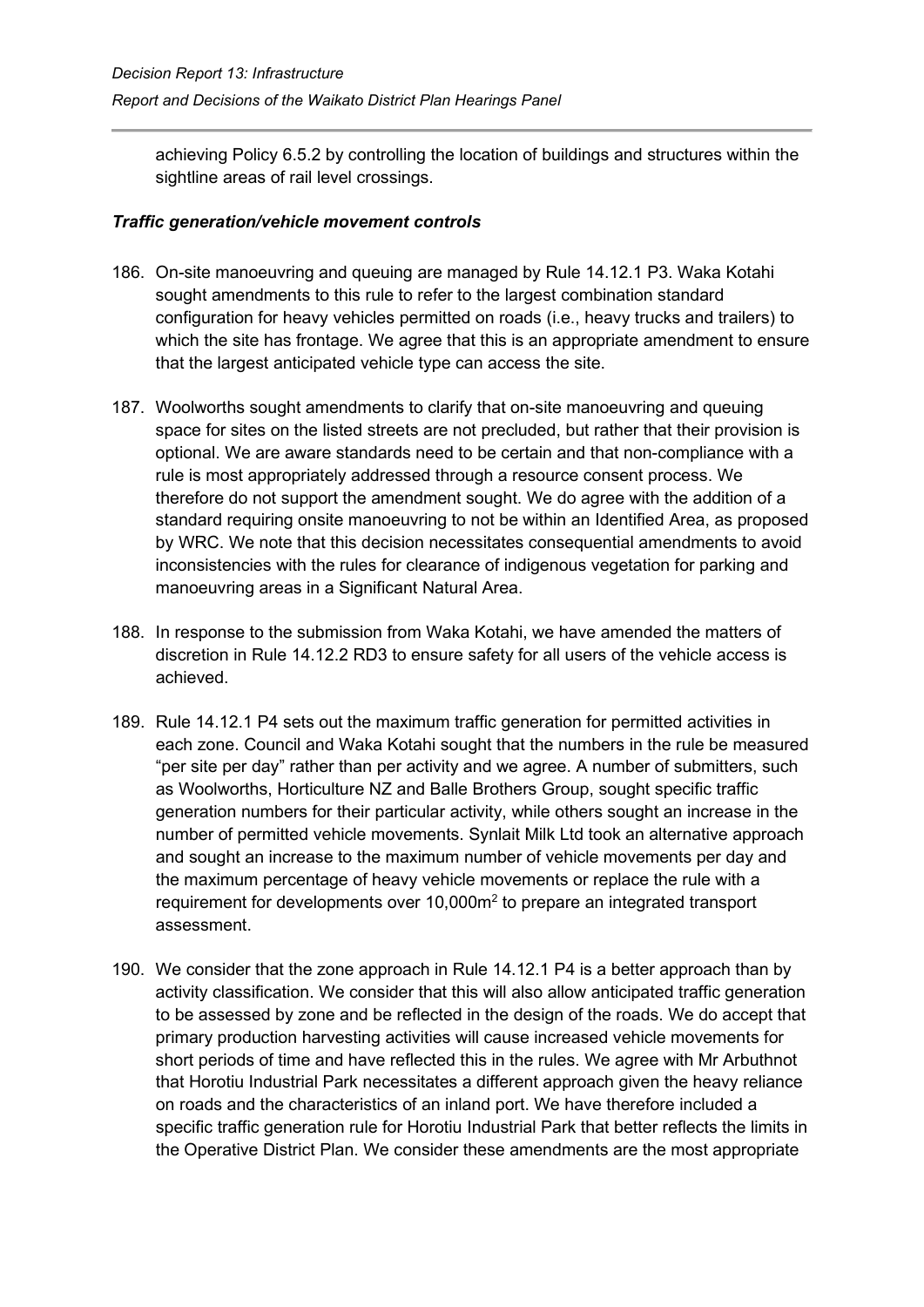option to achieve the relevant objectives and policies, specifically Objective 6.5.1 and Policy 6.5.2 to promote an efficient, effective, integrated, safe, resilient and sustainable land transport network.

- 191. We note that Table 14.12.5.1.3 sets out vehicle movement rates by activity and that this can be used to help determine compliance with Rule 14.12.1 P4. Waka Kotahi sought to replace Table 14.12.5.13 with Table 7.4 from Trips and parking related to land use (2011) (NZ Transport Agency research report 453), because it considered that many of the trip generation rates in Table 14.12.5.13 appear to be too low. We appreciate the comparison undertaken by Mr Mackie $40$  and are satisfied that Table 14.12.5.13 is consistent with the details cited by Waka Kotahi, with the exception of health facilities, veterinary clinics and personal services, which we have increased. We have also added indicative vehicle movement figures for takeaway food and warehouses and decreased the rate for garden centres because they seem to have been an oversight in the notified PDP.
- 192. Turning to the scale of traffic generation for each zone, we consider these are consistent and reflect the type and scale of activity in the relevant zone. We are satisfied that the permitted activity thresholds for traffic generation are of a scale that would not have significant adverse effects on the transport network and any activity generating more vehicle movements than this can be assessed through a resource consent process as a restricted discretionary activity.
- 193. We have also made a number of amendments to the matters of discretion in Rule 14.12.2 RD4 and Rule 14.12.2 RD7. This was in response to the submission from Waka Kotahi, which sought to enable more effective assessments of the effects of non-compliance with the permitted traffic generation rule.

## *Corrections and clarifications to wording and terminology*

- 194. Waka Kotahi sought amendments to Rule 14.12.1 P5 to better describe permitted activities in the road reserve and we agree that this wording better reflects the activities. There are numerous minor amendments that we have made to the rules in Section 14.12 in response to submissions which are set out in the tracked changes version of the chapter. We consider that each one of these either clarifies the rule or is the most appropriate way of achieving the objectives in Chapter 6.
- 195. Mr McAlley of Te Kauwhata Land Ltd sought deletion of references to Te Kauwhata West in Section 14.12 including the road cross sections. After undertaking a site visit to Te Kauwhata, we consider that the cross section of roads is appropriate. We were particularly impressed with the form of the road and management of stormwater in Bragato Way. We are aware that the Te Kauwhata Structure Plan has not been

<span id="page-58-0"></span><sup>40</sup> Section 42A report for infrastructure, Trevor Mackie, Paragraph 490, dated 29 September 2020.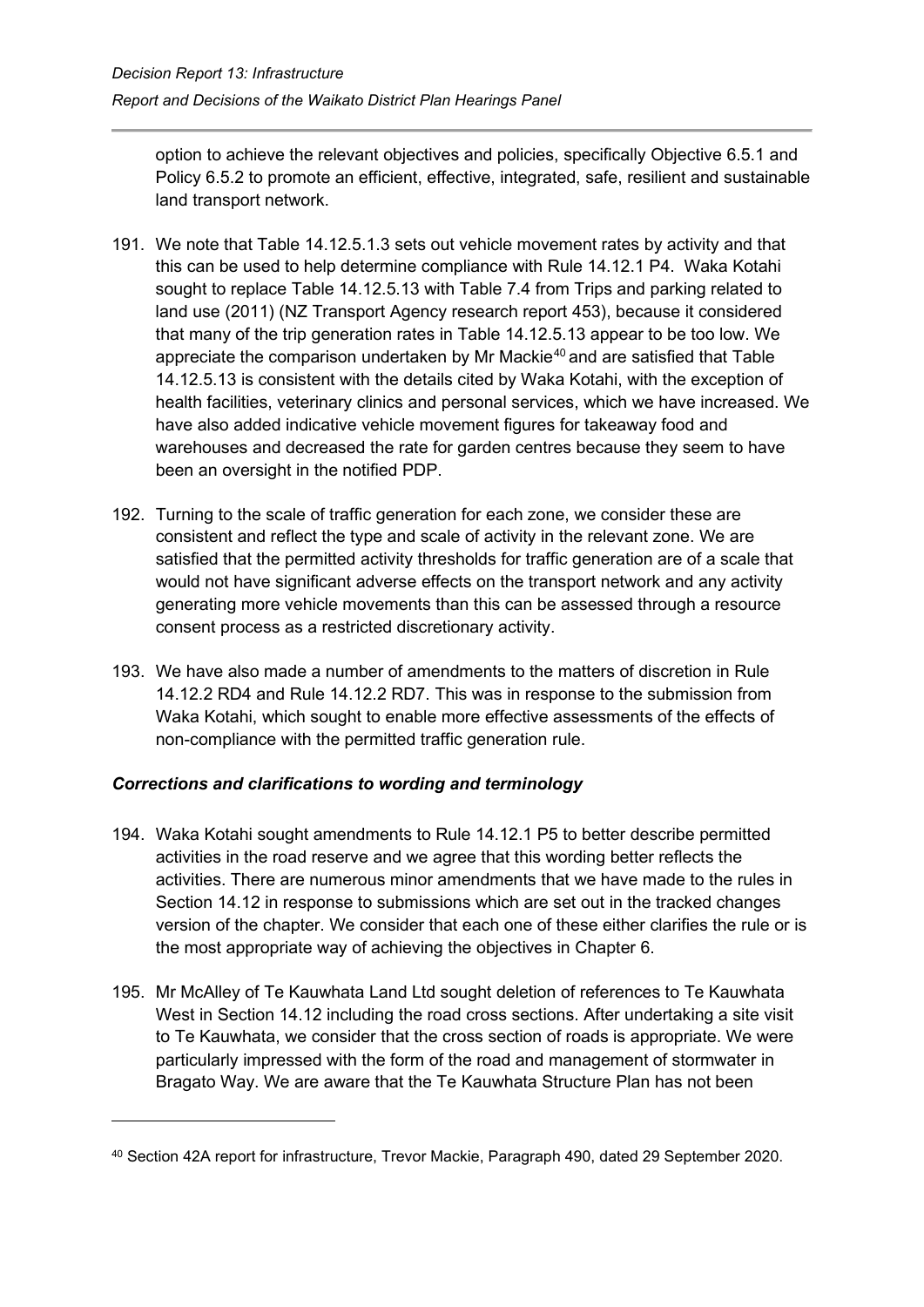brought through into the PDP, which makes the references in Chapter 14.12 to the Te Kauwhata structure plan somewhat redundant. We consider that the connection between Travers Road and Wayside Road (comprising the extension of Bragato Way) should be consistent with the existing road form and cross section of Bragato Way and have reworded the provision accordingly.

- 196. We agree with the changes to Rule 14.12.1 P8 regarding off-road pedestrian walkways and cycleways as recommended by Mr Mackie. In response to the submission from Heritage NZPT, we have added a matter of discretion to Rule 14.12.2 RD8 for facilities that do not comply with the permitted activity standards. This amendment will enable the consideration of effects on the values, qualities and characteristics of the site or area.
- 197. We agree to the addition of three collector roads to Table 14.12.5.6 as requested by Hamilton City Council. However, we do not consider it necessary for the classification of roads in the Waikato District to automatically align with the classification of roads in Hamilton City, as their functions may be different. We consider the three additional roads reflect the existing function and are in accordance with Policy 6.5.3 providing a hierarchy of roads, and Policy 6.5.4 ensuring that the construction, maintenance and operation of roads is consistent with their function in the road hierarchy.
- 198. Lakeside 2017 sought to amend Figures 14.12.5.19 and 14.12.5.20 to be consistent with Plan Change 20 for the Te Kauwhata Lakeside Precinct, which identified a special parking control for sites less than 300 square metres to recognise the lower car ownerships of smaller households and promote affordable housing in recognition of possible future public transport services to Te Kauwhata. We do not consider this to be necessary as alternative configurations can be established by Comprehensive Land Development Consent, subdivision and development resource consents.

#### *Integrated transport assessments*

199. On behalf of Waka Kotahi, Mr Wood and Mr Swears sought to include a new rule to require Integrated Transport Assessments for new development based on a combination of traffic thresholds and the function of the road (providing access to the new development) in the roading hierarchy. We consider this approach to be cumbersome and unwieldy and prefer the notified provision. We consider there is no need to specify the information that should be contained in a resource consent application, and it is for the decision maker to determine whether the information provided is sufficient, having considered the scale and significance of the activity.

#### <span id="page-59-0"></span>**4.15 Sensitive land uses in close proximity to state highways and rail corridors**

200. Of all the topics canvassed in the infrastructure hearing, the management of land (and particularly sensitive land uses) in close proximity to state highways and rail corridors was one of the most contentious. On one hand, we heard from the experts representing Waka Kotahi and KiwiRail who considered that the presence of noise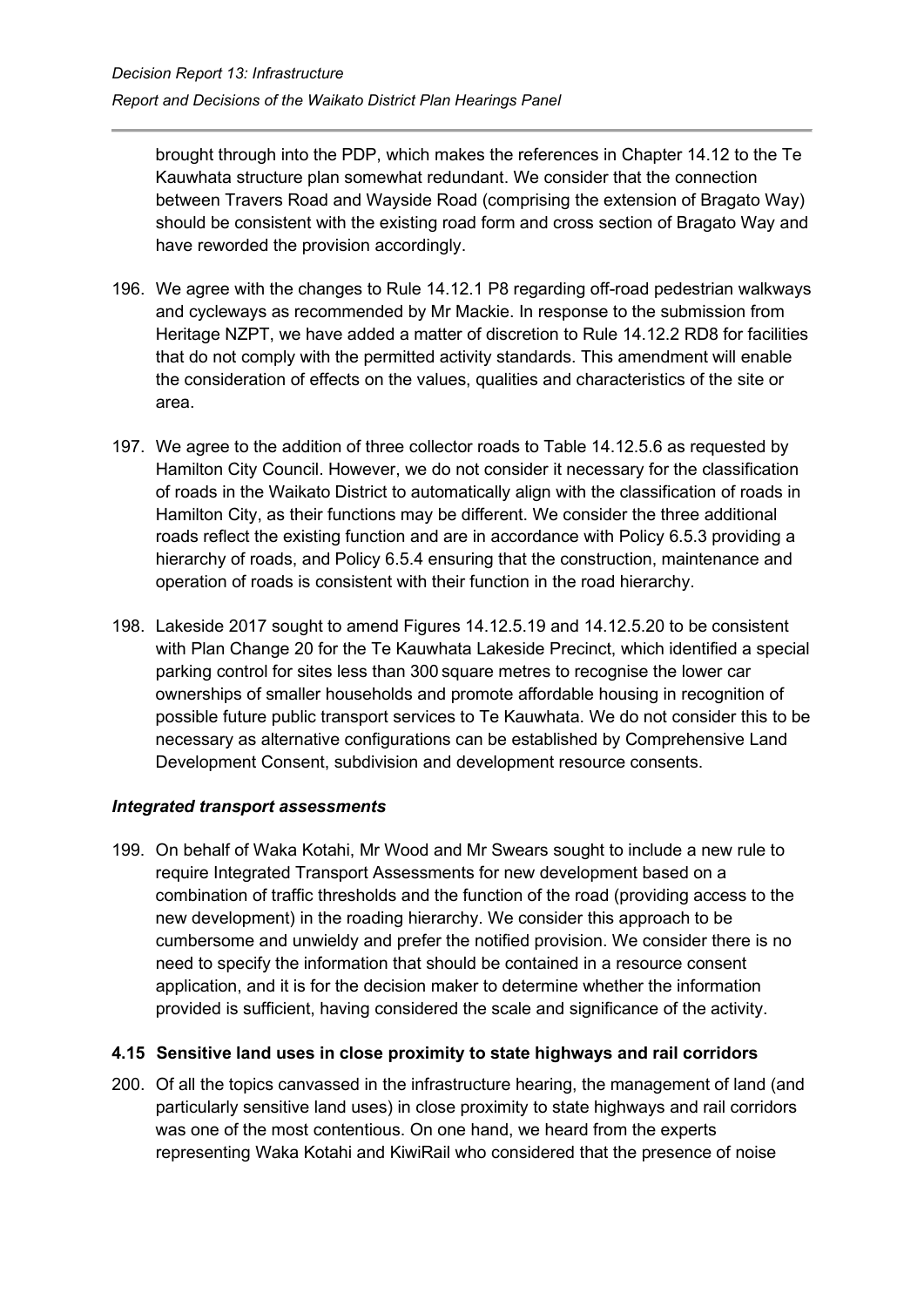sensitive activities within 100 metres of a state highway or rail corridor would give rise to reverse sensitivity effects. On the other hand, we heard from the experts representing Kāinga Ora and affected landowners that it was unreasonably onerous, would impose significant additional costs on landowners and that the risk of reverse sensitivity had been overstated by the infrastructure providers.

- 201. We are aware that the PDP as notified contained setbacks in the individual zone chapters for any new building or alteration to an existing building for a sensitive land uses. These setbacks applied to areas that were 5 metres from the designated boundary of the railway corridor, 15 metres from the boundary of a national route or regional arterial, and 25 metres from the designated boundary of the Waikato Expressway. The evidence from Mr Wood appears to have proposed deleting these setback requirements (although his summary statement retained a 15-metre setback from the boundary of a national route or regional arterial) and instead would require any new building or alteration to an existing building for sensitive land use within 100 metres from the edge of a state highway carriageway or legal boundary of a rail corridor to comply with standards relating to:
	- a. Indoor design noise levels;
	- b. Mechanical ventilation; and
	- c. Indoor vibration.
- 202. We understand that compliance with the standards in proposed Appendix 1 is required to be demonstrated through the submission of an acoustic design report (submitted to Council as part of a building consent or resource consent application). As explained by Dr Chiles, an alternative means of achieving the required internal design noise levels is to provide either a noise barrier (at least 50 metres from the carriageway of the state highway or rail network) that completely blocks line of sight from all doors and windows to all points 3.8 metres above the carriageway or railway tracks, or design single-story residential buildings with habitable rooms in accordance with the construction schedule provided in proposed Schedule Y.[41](#page-60-0)
- 203. It seems to us that we have two choices: a spatial setback which would potentially sterilise the land adjoining the rail and state highway; or enable buildings accommodating sensitive activities to be located closer to the transport infrastructure but require them to have significant noise insulation. For both options, it seems to us inherently unfair that the burden of mitigating the noise generated by the railway or state highway would be borne by the adjoining landowners. We are particularly concerned that the evidence presented to us did not assess the costs of either option. It also seems to us that there are variables which affect the noise generation that are entirely beyond the control of the adjoining landowner. These variables include the surface of the road, the frequency and type of traffic (e.g., proportion of heavy

<span id="page-60-0"></span><sup>41</sup> Evidence in Chief of Stephen Chiles on behalf of Waka Kotahi, Paragraph 5.2, dated 29 September 2020.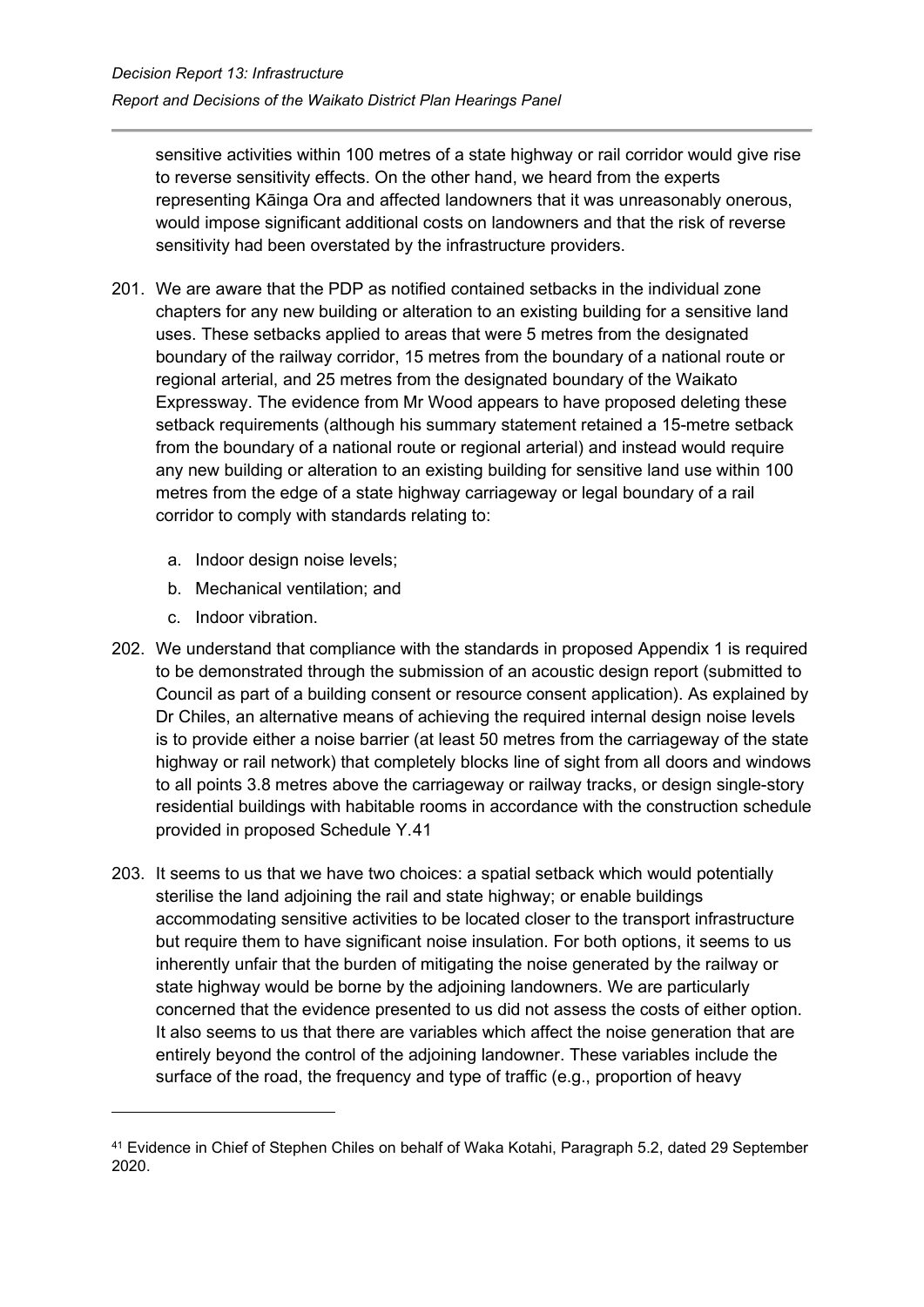vehicles), surrounding topography and the width of the berm between the carriageway and the edge of the designation, all of which requiring acoustic insulation.

- 204. There are also no requirements in the PDP for either Waka Kotahi or KiwiRail to minimise the noise effects from the infrastructure. We remain concerned that Mr Wood applies these rules to alterations to existing buildings as well as new builds. We agree with Mr Grala that this creates a perverse outcome whereby an alteration to a 1940s dwelling that is situated close to a state highway would be required to be designed and constructed with acoustic insulation, regardless of the scale or nature of those alterations.[42](#page-61-0) As Mr Lindenberg stated in his evidence on behalf of Kāinga Ora, the extension or alteration of the existing 'sensitive activity' would not create a 'new' sensitive activity, nor a 'new' reverse sensitivity effect – it is merely an alteration of what already exists.
- 205. Mr Styles, Kāinga Ora's noise consultant, explained it well when he said:<sup>[43](#page-61-1)</sup>

*In my experience of dealing with rules and standards relating to the management of noise and vibration effects from land transport, there is often a large gap between the simplest rule set and the most effective rule set.* 

*For example, the easiest way to specify the extent of the noise or vibration effects areas would be to assume a 'Standard Distance' from the nearest lane or track along the full length of all road and rail in the district. This approach is simple and easy to map.*

*However, this approach is also likely to extend the effects areas onto land that may not be affected by noise or vibration to the extent that any development control is needed…. On other more open sections of road, the effects area could be larger.*

[original paragraph references omitted]

206. Thus, in our assessment both approaches are flawed. We note that Mr Styles' National Land Transport (Road) Noise Map shows that noise levels from the state highway and regionally significant routes in Hamilton (accepting that this is not the Waikato District) are reduced to acceptable levels well within the 100-metre buffer strip that was being

<span id="page-61-0"></span><sup>&</sup>lt;sup>42</sup> Evidence in Chief of Nick Grala on behalf of Cindy and Tony Young and Parkmere Farms, Paragraph 39, dated 29 September 2020.

<span id="page-61-1"></span><sup>43</sup> Evidence in chief of Jon Styles on behalf of Kainga Ora, Paragraphs 6.6-6.8, dated 29 September 2020.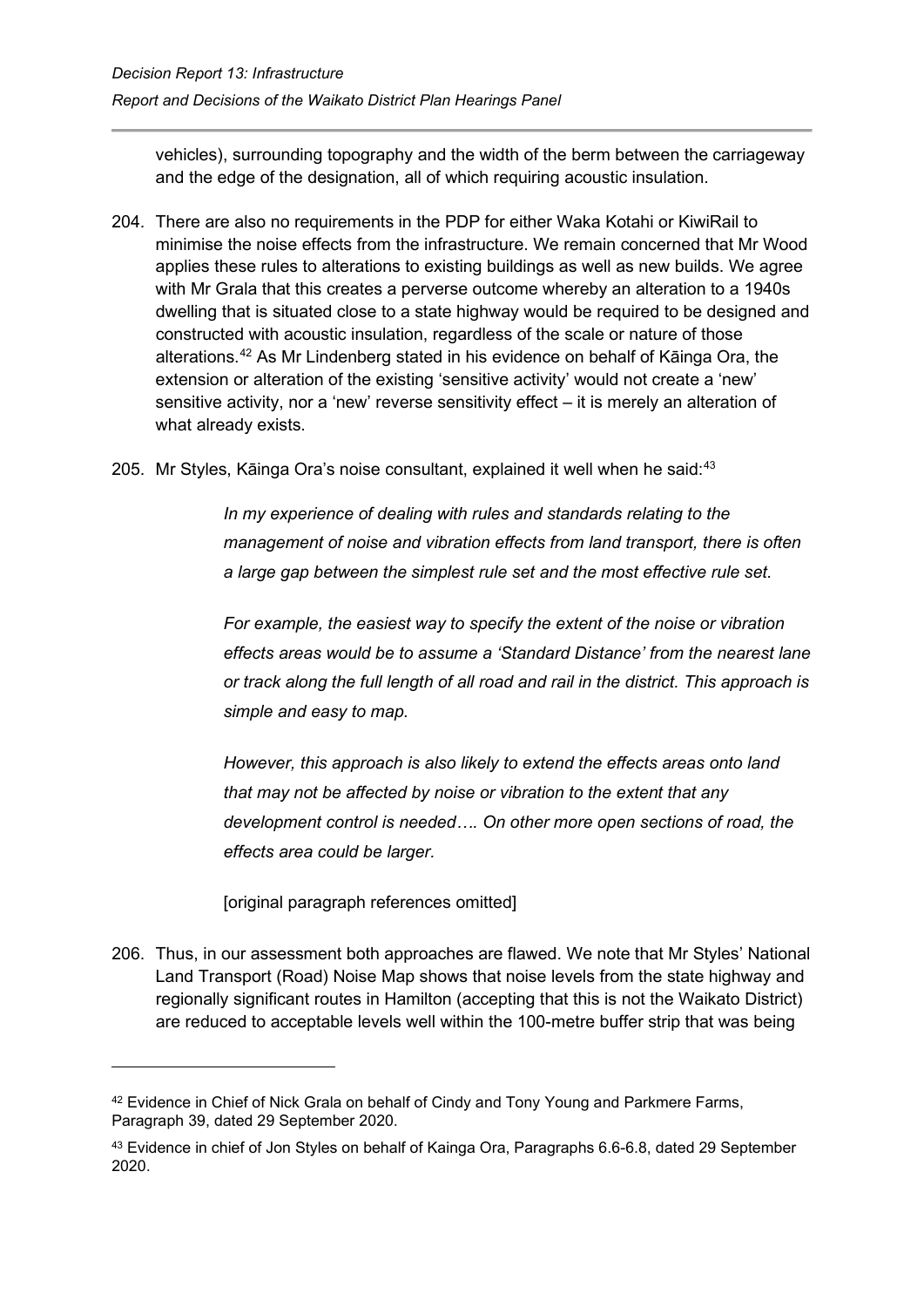advocated. Neither Waka Kotahi nor KiwiRail provided us with evidence of the actual noise generated by the state highways or the railway. Mr Styles considered there is an option which explores a set of controls that are tailored to the Waikato District, with careful consideration of the actual and reasonably potential adverse noise and vibration effects on the land surrounding the network after the best practicable option has been adopted to minimise the effects at the source. [44](#page-62-1) We agree, but are unfortunately left with only two broad options; both of which are somewhat blunt instruments.

- 207. We are aware of the scale of properties potentially affected as set out in Mr Grala's evidence, and it is highly unlikely the landowners that would be affected by the provisions were aware of the possible consequences of the submissions. We consider that any land use control needs to strike an appropriate balance between internalisation of effects by the primary effects-generator and the recognition of the economic and social importance of the infrastructure. With this in mind, and considering the evidence before us, we consider the setbacks as contained in the PDP are a more appropriate approach than that promoted by the transport infrastructure providers. The setback approach provides clarity for the community, provides some degree of protection against potential reverse sensitivity for the regionally significant land transport infrastructure and enables efficient use of the land resource.
- 208. Despite our best efforts to encourage the various government agencies to liaise and develop a consistent, uniform approach, it does not appear that any genuine efforts have been made to adopt our suggestions. As our encouragement was not taken up, we have no choice other than to assume that the government submitters did not progress or conclude their discussions on a uniform approach to sensitive land uses.

## <span id="page-62-0"></span>**4.16 Trails**

- 209. We heard from Mr Mackie that the indicative trails are shown on the planning maps; while some of these are existing trails, many are indicative locations of future trails. We understand that they do not, in all places, align with Council's Trails Strategy which sets out an extensive network of high, medium and low priority trails across the district. After hearing from the submitters such as Ms Hanrahan and Mr Ongley, it became apparent that many submitters had misunderstood the purpose of the indicative walking, cycling and bridle trails on the planning maps. We are aware of concerns that having a trail notated on a property might infer (incorrectly) that the public would be allowed to access private property. We can reassure submitters that this is not the case.
- 210. It was apparent to us that the submitters opposing the indicative trails being shown on the planning maps were generally landowners, while those submitters supporting them

<span id="page-62-1"></span><sup>44</sup> Evidence in chief of Jon Styles on behalf of Kainga Ora, Paragraph 9.12, dated 29 September 2020.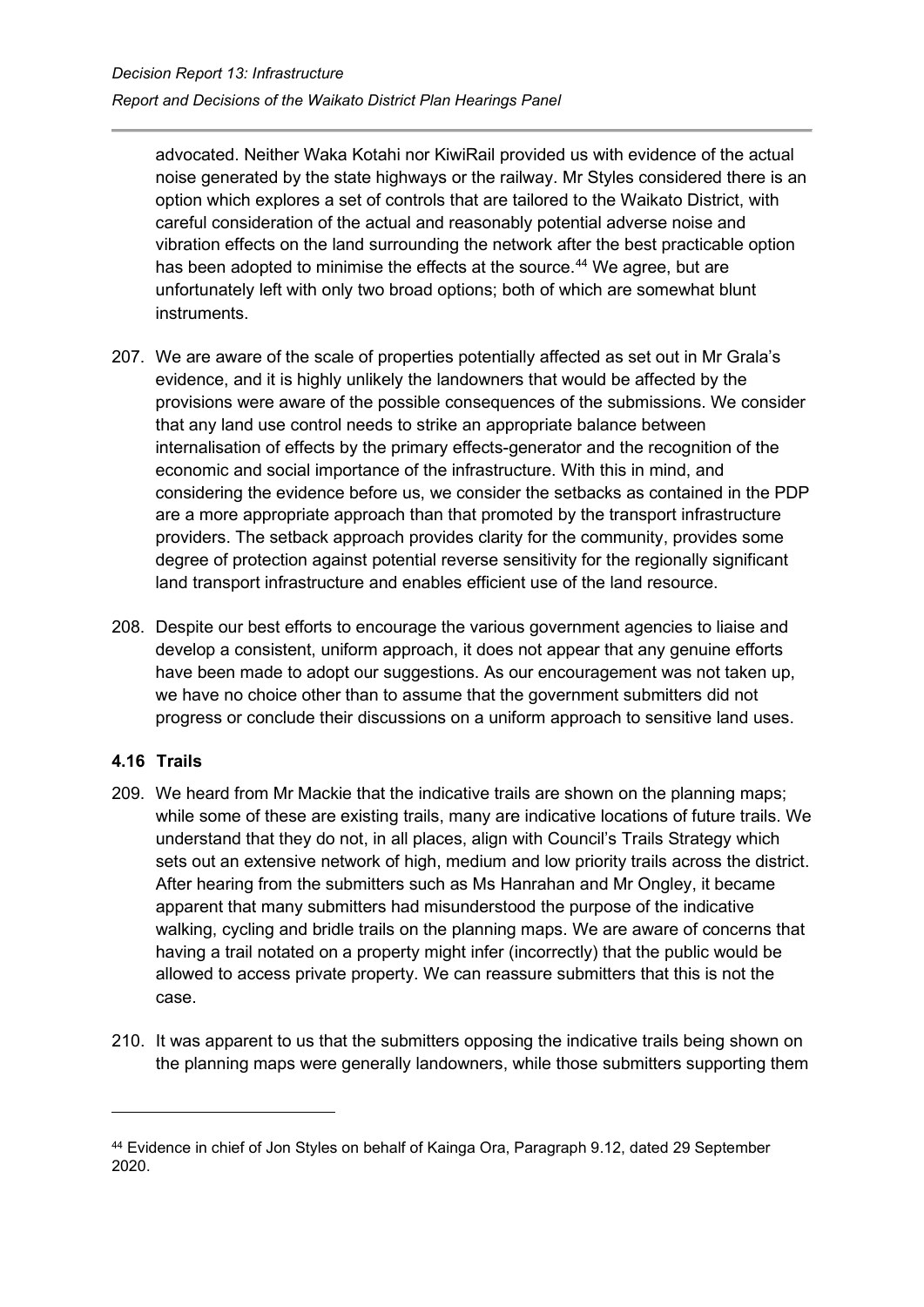were community groups who valued having a connected network of trails. After carefully considering all the evidence and submissions, including such matters as:

- a. Some trails are not connected in any logical way;
- b. Some trails pass through zones or areas not appropriate for development, i.e., Maaori Land;
- c. Some trails have been completed or are in the construction phase, but are still shown as being indicative;
- d. Not all high priority trails have been included;
- e. Many trails are in topographically unsuitable locations; and
- f. There are inconsistencies between the trails in Council's Trail Strategy and the PDP.
- 211. We have deleted all indicative walkways, cycleways and bridleways from the Planning Maps and made consequential amendments to the provisions across the Plan to delete all references to them. Having considered all the options, we consider deletion to be more appropriate in achieving the objectives for integration of land use, transportation and infrastructure.

#### <span id="page-63-0"></span>**4.17 Indicative roads**

- 212. Indicative roads are shown on the planning maps as red dashed lines. We understand from Mr Mackie that their principal function is to show how access can be gained to future subdivisions so that land does not become land-locked and unable to be subdivided. [45](#page-63-1) There were nine submissions on indicative roads, including one multiparty submission seeking to delete the indicative road off Redwood Grove which Mr Greaney spoke to at the hearing.
- 213. The Redwood Grove issue is highly complex; the need for the indicative road from Redwood Grove into future subdivisions appears to us to depend on all or part of Elmwood Lane becoming public road, or some other alternative form of public access. We support the removal of the indicative road off Redwood Grove, if the matter can be resolved by Council accepting vesting of Elmwood Lane as public road, with all properties having legal access to it. Advice from Council roading engineers is that Elmwood Road is not yet designed to public road standards.[46](#page-63-2) We are aware that the owners of properties accessed via Elmwood Lane own individual rights-of-way or easements to access their properties, and those easements would need to be acquired or surrendered to create a public road. As the Elmwood Lane road access has not yet been agreed, we are left having no option but to reject this request.

<span id="page-63-1"></span><sup>45</sup> Section 42A report for Infrastructure Section D12A, Trevor Mackie, Paragraph 108, dated 14 September 2020.

<span id="page-63-2"></span><sup>46</sup> Ibid, Paragraph 131.